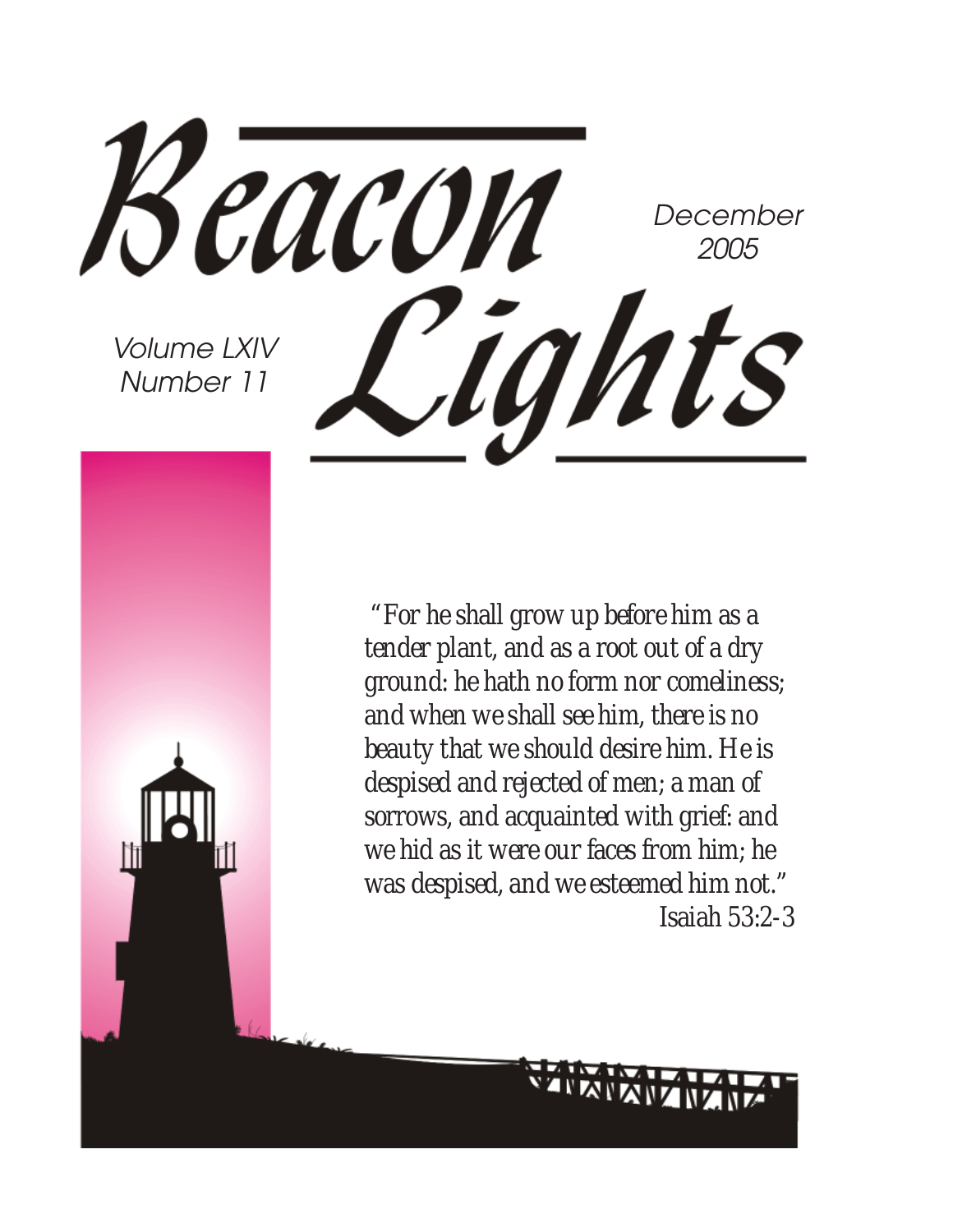#### **Table of Contents EDITORIAL 3 His Humble Birth** STORY TIME **4 Sara's Prayer THE READER ASKS 7 Our Good Works and Degrees of Reward and Punishment (2) 8 Forgiveness and Repentance** CONSIDER THE CREATION **9 Tree Harvest** CHURCH FAMILY **10 Stewardship DEVOTIONAL 13 Watching Daily At My Gates** FROM THE PASTOR'S STUDY **21 Holding the Traditions (2)** WHERE WE STAND **22 All Means All, and That Is All It Means!** MEMOIR OF REV. C. HANKO **25 Chapter 7: Rev. Hoeksema Comes to Eastern Avenue CRC** CHURCH HISTORY **27 George M. Ophoff (27): Rev. Ophoff's Last Years** CHURCH NEWS **30 Church News** LITTLE LIGHTS **31 Waiting**

Beacon Lights is published monthly by the Federation of Protestant Reformed Young People's Societies. Subscription price is \$10.00. Please send all correspondence, address changes, subscriptions, and article submissions to the business office.

#### EDITORIAL POLICY

The articles of Beacon Lights do not necessarily indicate the viewpoint of the Editorial Staff. Every author is solely responsible for the contents of his own article.

The Beacon Lights encourages its readers to contact the business office with any questions or comments. Letters may be edited for printing. We will not publish anonymous letters, but will withhold names upon request.

If any material of Beacon Lights is reprinted by another periodical, we will appreciate your giving the source and forwarding the printed periodical to the business office.

#### **BEACON LIGHTS**

EDITOR John Huizenga

ASSOCIATE EDITOR Aaron Cleveland

SECRETARY Kim Doezema

CONTENTS COMMITTEE John Huizenga Tom Cammenga Christiana DeJong Trisha Haak Kris Moelker

EXECUTIVE FEDERATION BOARD Matt Overway (President) Daniel Holstege (Vice-President) Sara Huizinga (Secretary) Jeffrey Van Uffelen (Treasurer) Sarah Koole (Librarian) Rachel Nagelkerke (Vice-Secretary) Eric Gritters (Vice-Treasurer) Greg Van Overloop (Youth Coordinator) Rev. Ronald Van Overloop (Spiritual Advisor) Rev. Rodney Kleyn (Spiritual Advisor)

PROMOTION COMMITTEE Kim Doezema Rachel Joostens

PRODUCTION COMMITTEE Aaron Cleveland Rachel Joostens

BUSINESS OFFICE Beacon Lights P.O. Box 144 Randolph, WI 53956 Phone: (920) 326-6186 Email: huizenga@powercom.net

BEACON LIGHTS ON TAPE A free service to the legally blind. Contact Sam Copple 659 Lincoln Ave. NW Grand Rapids, MI 49504 Phone: (616) 774-4132 Email: SamCopple@email.msn.com

CHURCH NEWS ANNOUNCEMENTS Melinda Bleyenberg Email: darylmel@altelco.net.

BOOK SALES Becky Kalsbeek

TYPESETTER Robert Vermeer

PRINTER James Huizinga

MAILERS Bill & Fran Leep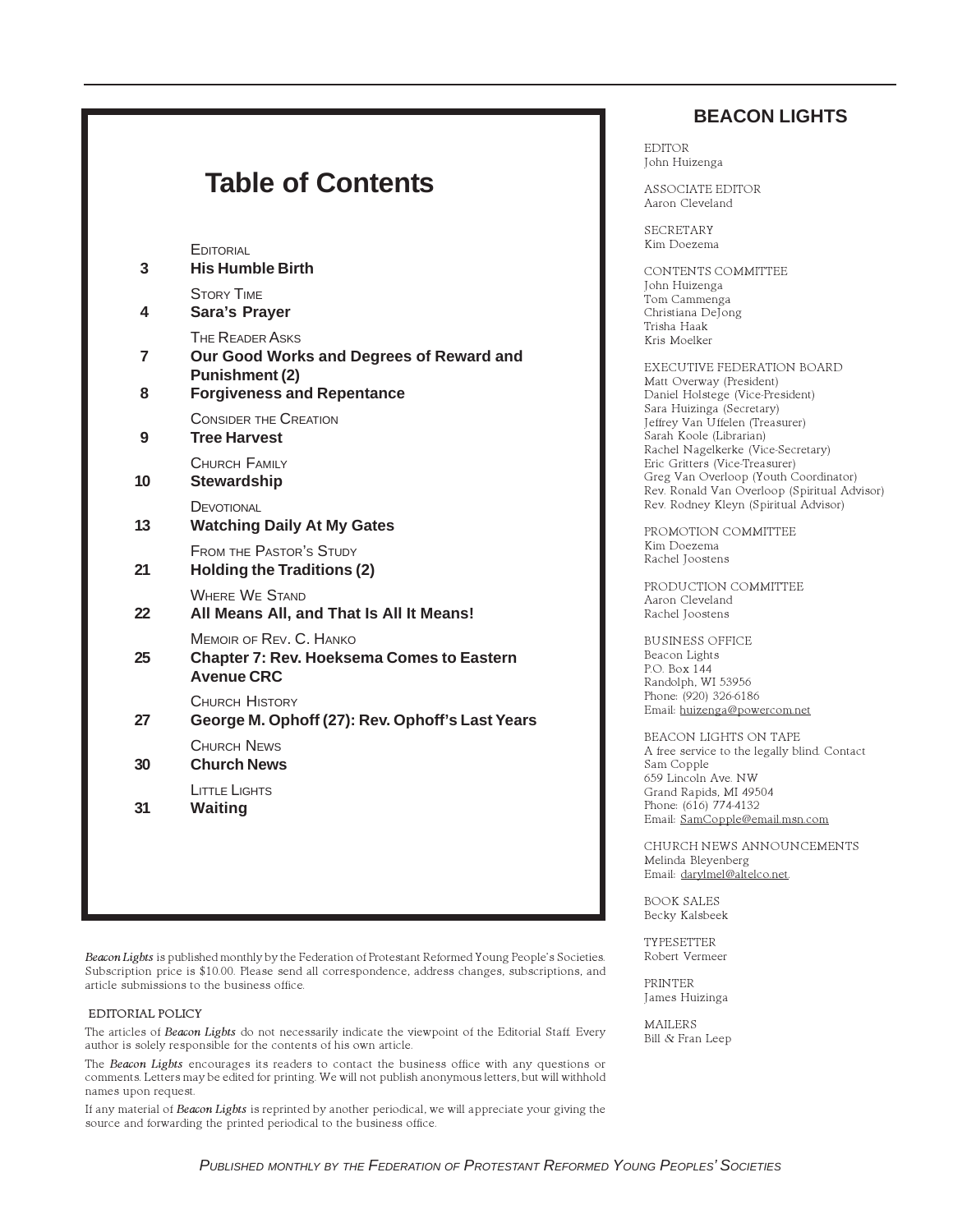#### **Editorial**

## His Humble Birth

by George Ten Elshof



**Perhaps the first thing a child is taught concerning the birth of Jesus, is the place of that birth. And<br>even before it has learned to speak correctly, it will answer when asked, "Where was Jesus borr<br>"In Bethlehem." A li** even before it has learned to speak correctly, it will answer when asked, "Where was Jesus born?" "In Bethlehem." A little later, details are added which more definitely state the location and children are taught that it was "in a manger because there was no room for Him in the inn." And it would not be superfluous for us to pause for just a few moments and consider this humble birth of our King although, the facts, as such, are known to all of us.

What a far cry is such a birthplace from that of the children of today! Do we not associate the event of birth with spotless, sanitary hospitals and maternity wards? Basket after basket each with its precious little bundle safely sheltered behind glass walls; "No Admittance" signs on the door; a nurse with a gauze mask over mouth and nose carefully weighing out formulas and checking charts!? And Jesus? In a manger! In the room where the cattle were kept! Possibly it was not a separate building since in that region it was customary to set apart a portion of the dwelling place for a stable for the cattle. But even at best it certainly, to all external appearances and even literally, was a very ignominious place in which to be born.

And as we pause to reflect, how true it becomes that Jesus was born, as it were, on the very edge of the world. For even the lowliest peasant mother must have had her bed-chamber, but Mary the mother of our Lord was forced to spend her hour of travail in a stable!

Oh yes, you may say that it was circumstance that determined this lowly birthplace. Tell Mary that she had no business at a time like this to be so far from home and the accommodations which it afforded. She didn't *have* to go with Joseph did she? Could he as family head and representative not have transacted this tax business alone and left her in the care of friends? Surely they could have foreseen that housing facilities would be limited at a time such as this. Foolish parents? Newlyweds who couldn't bear to be separated? Ignorant folk who did not appreciate or understand the mysteries and seriousness of childbirth?

These and many more questions and accusations could be hurled and yet, in that direction we shall never find the answer. For it is the Hand of God who is leading them. And He it was who required that his own Son should be born in a manger.

In the world, we find two classes of people. First of all there are those who have risen to heights of wealth and prominence and who, if they have been born "on the wrong side of the tracks," will avoid discussing their birthplace or parentage for they are ashamed. Secondly, there are, in direct contrast to the former, those who will openly boast of their lowly birth and brag about how they "started on a shoestring." It is done, of course, solely for the purpose of boasting. How often haven't we been reminded of the fact that Lincoln was born in a log cabin and arose to become a president?

But Jesus? A child of royal lineage even according to the flesh, must He be born in a stable? Yes, He must! It is a fitting place for Him! I repeat, *He must and it is a fitting place for Him!* Why? Because He stood in our stead and even as some thirty years later, He is to be nailed to the accursed tree and drink to the last the dregs of the bitter cup; and even as during His sojourn among men He could testify that the foxes have holes and the birds have nests but the Son of Man hath not place where to lay His head; even so it is fitting that His birth be in conformity with His life and purpose.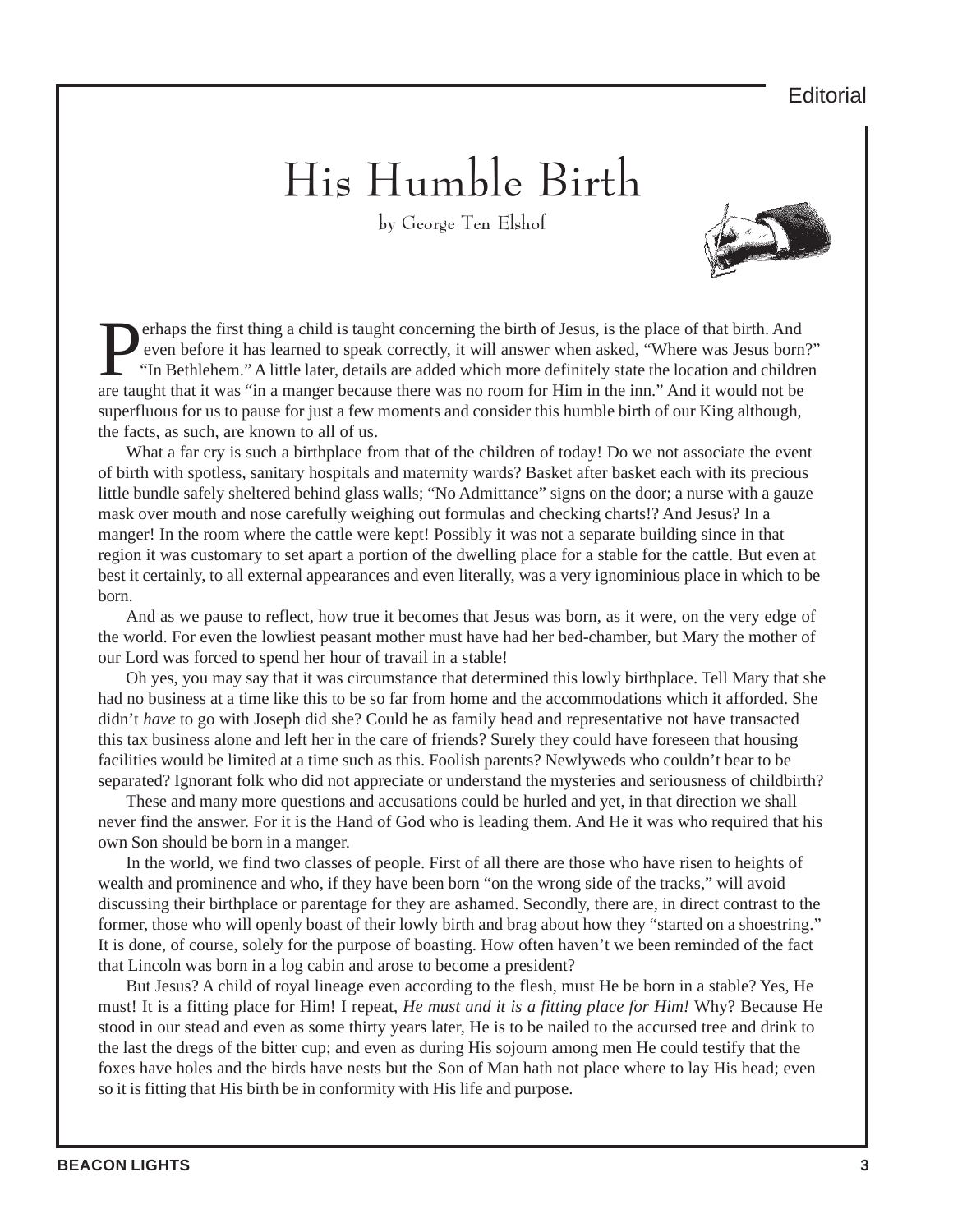And shall we strive to remove the shamefulness of that humble birth? Shall we embellish that lowly scene and remove its objection? Should we, perhaps, have little plays and pageants and highly imaginative artists' conceptions of that birthplace? Shall we place a shining halo above the head of that kingly Child? Shall we? Shall we forget that He was born in a stable and that stables smell? Shall we tell the world that, after all, our King wasn't born in such a bad place and besides, He couldn't help it and neither could Mary and Joseph. Remember, there were those "unavoidable circumstances." Shall we take the Christ Child out of a malodorous stable?

No! Leave Him there when meditating upon His birthplace. Leave Him there for He is come in our stead. Leave Him there for it is a silent yet dramatic testimony, both to us and to the world, that there is no room for Him. Leave Him there for it speaks louder than words can shout that He has come in our place of death and shame and the stench of our decomposition. Leave Him there and as you gaze on the Son of God lying in a mephitic stable, remember that that suffering and shame, which was climaxed in the cross, was already begun at His humble birth. And now, who among us dares lift his head? Who among us dares to boast in his own self-righteousness? Who dares boast of his wealth, position in society, talent, skill or ingenuity? Who dares then to hold high his head and begrudge a hearty Christian greeting to his fellow miscreant? If we do, we have not seen that manger nor the precious gift which it contained. We have not seen that He, our King and Redeemer, has come in our stead and has borne our shame and guilt also in His humble birth.

But if we have seen Him and known Him both in His birth and life and death and have been made partakers of the work which He has so perfectly accomplished, then must we indeed stand in awe and with humble gratitude rejoice in this great gift of God's love. ❖

*\*Reprinted from the Dec. 1945 issue of* Beacon Lights*, at which time Mr. Ten Elshof was the editor.*

#### Story Time

## Sara's Prayer

by Tom Cammenga

What began as the solitary ballet of a single<br>snowflake had slowly evolved into the dance<br>of a host innumerable. The tiny ice crystals<br>that had served as the introduction gave way to large snowflake had slowly evolved into the dance of a host innumerable. The tiny ice crystals that had served as the introduction gave way to large flakes that fell slowly down, covering all in a brilliant blanket of white. The birds and squirrels that only a short time before had been scurrying around had now disappeared; no doubt seeking shelter from the cold and snow. The light gradually faded and afternoon became evening. Sitting there in the window seat of her bedroom she had watched it all unfold and yet had not really seen any of it. So lost in thought was she that the entrance of her 7 year old granddaughter Sara into the room went without her notice. Only after the little girl had stood next to her for a minute or so did she finally realize she was there.

*\_\_\_\_\_\_\_\_\_\_\_\_\_\_\_\_\_\_\_\_\_\_\_\_\_\_\_\_\_\_*

"Oh dear!" she exclaimed both alarmed and relieved at the same time. "I didn't hear you come in honey." She looked briefly at her granddaughter then turned her eyes to the falling snow once again.

"What are you watching Grandma?" Sara asked after a bit, following her grandmother's gaze out the window.

"Just…watching it snow I suppose," she said, sighing softly.

The two of them were silent then, taking in the darkening wintry scene, the wind now swirling the snow into a tantalizing show of glitter. Finally the woman turned back to the child and grasped her hands.

"What is on your mind little one?" she asked in a soothing voice and with a slight smile on her face.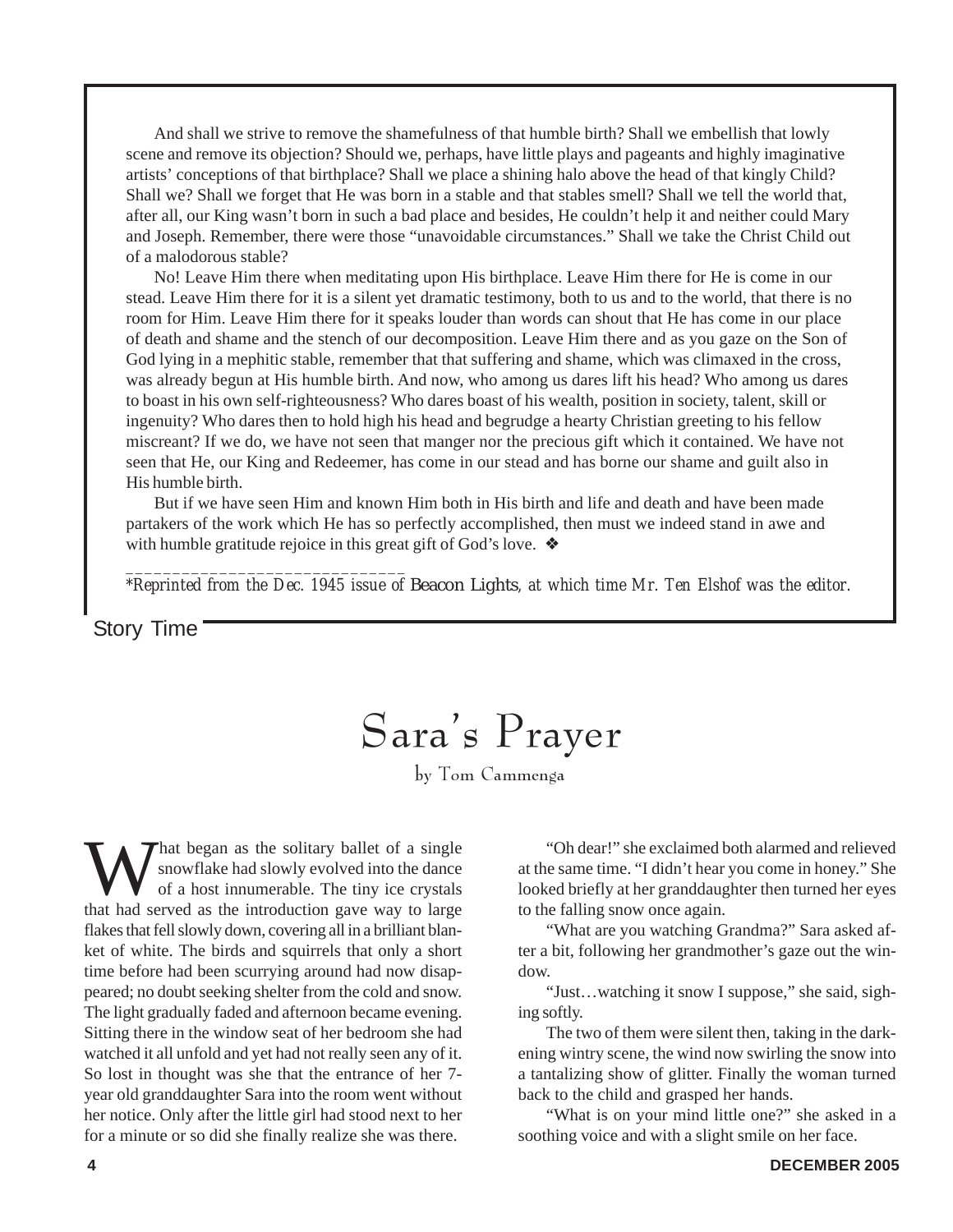"I was just wondering," replied the little girl, pausing momentarily in search of the right words, "if you could have anything for Christmas, Grandma, what would it be?"

Leaning back the woman looked out the window once again and didn't reply for quite some time. So much time passed in fact that the little girl wondered if she had even been heard. At last the woman turned back to the little girl, the motion of her turning head causing the tears that had formed in her eyes to trickle down her cheeks.

"More than anything," she asked in a barely audible voice? The little girl nodded her head slowly. "More than anything I wish I could see your Uncle Brandon just once more, to hold him and talk to him and tell him how much I love him." As these last words escaped her quivering lips she fought with all of her might to maintain her composure for the little girl's sake.

The Lord had taken Brandon home through an automobile accident at the age of sixteen only a month before. The pain was still so real it felt at times as though her heart would surely break. The little things it seemed most often brought it all back. Even now as she had watched the falling snow her mind had been flooded with memories both recent and of long ago. God's grace was always there, His everlasting arms were ceaselessly underneath holding her but oh how it still hurt. Oh how she longed for the pain in her heart to fade. Oh how she missed him so.

Realizing that the child into whose face she now gazed did not, really could not understand this wish she wiped the tears from her eyes and cheeks with the back of her hand and stood up. Tenderly she wrapped her arms around the child's shoulders and hugged her tightly.

"You really miss him don't you Grandma?" Sara asked in a matter of fact tone as they broke their embrace and looked at each other.

"Yes dear, I really miss him," she replied in a whisper.

\* \* \* \* \*

Later that night after arriving home and being tucked in by her father and mother Sara quietly climbed out of bed and very purposefully knelt on her knees, folded her little hands, and prayed with an earnestness far beyond her years.

"Lord, please be with Grandma and Grandpa and help them to stop crying. Help them to not be sad and help them to smile. And please Lord; give Grandma her wish for Christmas. Please let Uncle Brandon come home so that she can see him one more time. Amen."

With a now quieted spirit and an assurance in her heart that her prayer had been heard she clambered back into bed once more, snuggled into her blankets, and slept the sleep of a child whose faith was simple and sure.

\* \* \* \* \*

Christmas day came and went with the normal excitement, hustle and bustle, and family time. As had become the custom of the family all the married children came to the house for lunch after church in the morning and stayed throughout the day. After lunch everyone gathered in the family room and sat in rapt attention as Grandpa read the account of Christ's birth found in Luke 2. This was another custom begun long ago in order to place the proper perspective on the day. There then shortly followed a chaos of flying paper, squeals of joy, and hugs of thanks. The enthusiasm of all the grandchildren as they ripped open the presents and then later as they raced around the house with their new toys brought much joy to their parents and especially their grandparents. So much so that they almost forgot that Brandon was not there. Almost.

Sara though seemed somewhat out of sorts and not her cheerful and energetic self. All day she constantly looked out the front window as if expecting someone to drive up and would even open the front door occasionally in order to see outside. Her grandmother noticed this and though she said nothing the oddity of it struck her.

Later that evening as everyone packed up children and presents, Sarah was no where to be seen. Her grandmother soon found her in the bedroom sitting on the window seat weeping quietly.

"Oh sweetie, don't cry," she said in a consoling voice as she took the child in her arms. "Whatever is the matter?"

"I am so sorry Grandma. I asked God to give you one more chance to see Uncle Brandon but he didn't come home today." Tears now flowed freely down Sara's face as if for the first time the reality of Brandon's death was clear to her. He was never coming home.

Wiping the tears from the child's face her grandmother tried to comfort the little girl. "It's alright honey. Even though that is what I wish for, I know that it isn't possible." Gently she took Sara's face in her hands and looked in her eyes. "When we go to heaven we are made perfect. It isn't possible to come back to this sinful earth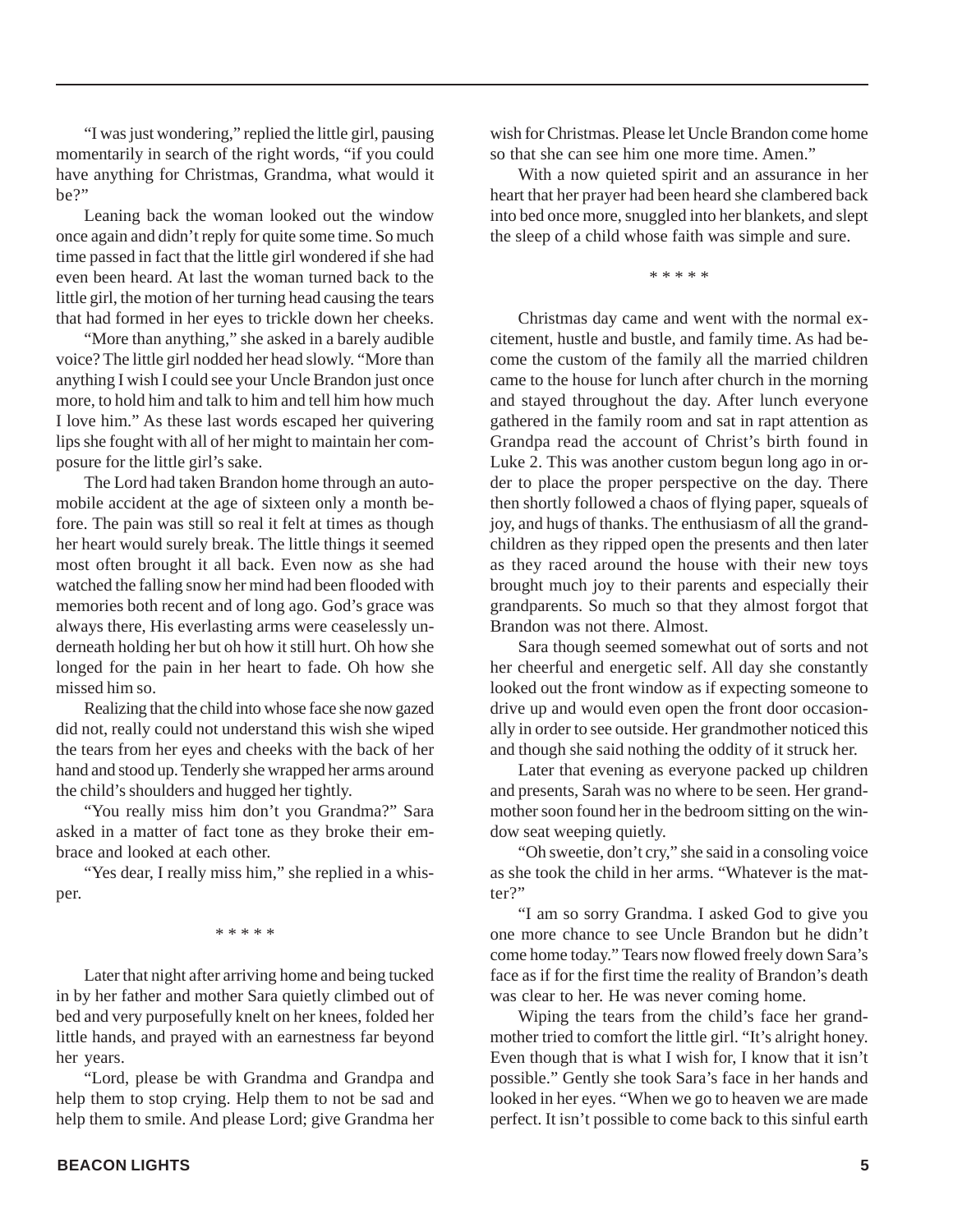once we are perfect. We will see him again someday though when Jesus comes to take us to heaven too."

They comforted one another for a time then and once Sara had calmed down she and her family left for their own home. As they watched the tail lights of the car disappear down the road Brandon's parents shook their heads in amazement.

"What a precious little girl," her grandmother said, still shaking her head back and forth.

"If only we could all have such a child like faith," her husband said as he wrapped his arm around his wife.

After cleaning and straightening up the house and having a bit of quiet time they retired for the night exhausted and drained, hoping that sleep would come and yet both knowing that it probably wouldn't as was the case with most every night. Lying quietly in the darkness only prompted the many memories and thoughts to arise in their minds of the events of the last month and though sleep beckoned, they were unable to follow.

They lay awake long after going to bed. Having tossed and turned for most of the night they finally got up and made their way to Brandon's room for the first time since having to pick out clothes for him to wear in the casket. Hand in hand they steeled themselves against the flood of emotions that surely awaited them on the other side of the door. Having finally walked through the doorway they stopped and simply stood there for a long time taking in each detail. Everything was exactly as Brandon had left it the day of the accident. There were a few clothes scattered over the floor, the bed remained unmade, and the closet door stood ajar. It was hard to know where to begin. Walking over to his desk she ran her fingers over the school books that still lie stacked neatly off to the side, leaving behind faint lines in the dust that had accumulated on them. Sitting down in the chair she gently opened the largest drawer and there in the corner lay an envelope wrapped in Christmas paper. On the tag that was taped to the top of it were these words: "To Mom and Dad. DO NOT OPEN UNTIL CHRISTMAS!!!!!" With trembling hands she picked it up and held it tightly to her chest, knowing it was from Brandon. His father looked at her in bewilderment at first and then suddenly understanding washed over him. Brandon had been scheduled to join his youth group from church on a mission trip to Ghana, Africa over the Christmas break and would not have been home for the holiday. He must have written the letter intending to give it to them before he left. His father gently took it from her and together they sat down on the bed to read Brandon's final words to them.

Dear Dad and Mom,

If you are reading this letter it must be Christmas. MERRY CHRISTMAS!!!!!!!! I know we decided to exchange our gifts when I get home but I had to leave something for you to open. I'm sorry I couldn't be there to share the day with you and everyone else. God had other plans for me this year.

Thanks again for letting me go. I know you had a hard time with it and really didn't want to let me go. Like I said before though, I really feel that this is God's will for me. Mom, DON'T WORRY!!!! Everything will be fine and we'll be back together again before you know it.

Even though I won't be there for Christmas just think of all the memories from past years and it will seem like I am right there with you. I know I'll be doing the same. I'll think of Dad reading the story of Christ's birth with all of us gathered around. I'll remember how excited I was the year I got my first bike and then how I cried when I realized it had a flat tire and I couldn't ride it. I'll recall the Christmas that Dad got Mom a necklace with all our birthstones on it and how Mom cried when she opened it. Then there was the year it snowed so much that nobody was able to come over on Christmas day and we kept busy digging out and building the greatest snow fort ever. See, I feel better already!

Well, I guess I'll let you get back to celebrating the day. Make sure you tell everyone I love them and miss them. Who knows, maybe I'll even bring some gifts back from Ghana for everyone. Actually, I don't think I'll have a choice as I haven't had time to do any shopping yet! If all is well I will see you soon. God Bless!

Love Always, Brandon

Sitting side by side on the bed they read and re-read the letter, hanging on each word as if Brandon were right there with them, their tears forever staining the paper. As the first light of a new day began to grace the creation they knelt there beside the bed and Brandon's father led in prayer for a long while. At times full minutes would pass between words as he was overcome with emotion and would struggle to regain his composure. By the grace of God for the first time since Brandon had passed away their tears were those of joy. Joy that God was so good and faithful to His people. Joy because that same God was also their Father. Joy because the Lord answers prayers—even those of little girls. ❖

*\_\_\_\_\_\_\_\_\_\_\_\_\_\_\_\_\_\_\_\_\_\_\_\_\_\_\_\_\_\_\_\_\_\_\_\_\_\_\_\_\_\_\_\_\_\_ Tom is a member of First Protestant Reformed Church in Holland, Michigan.*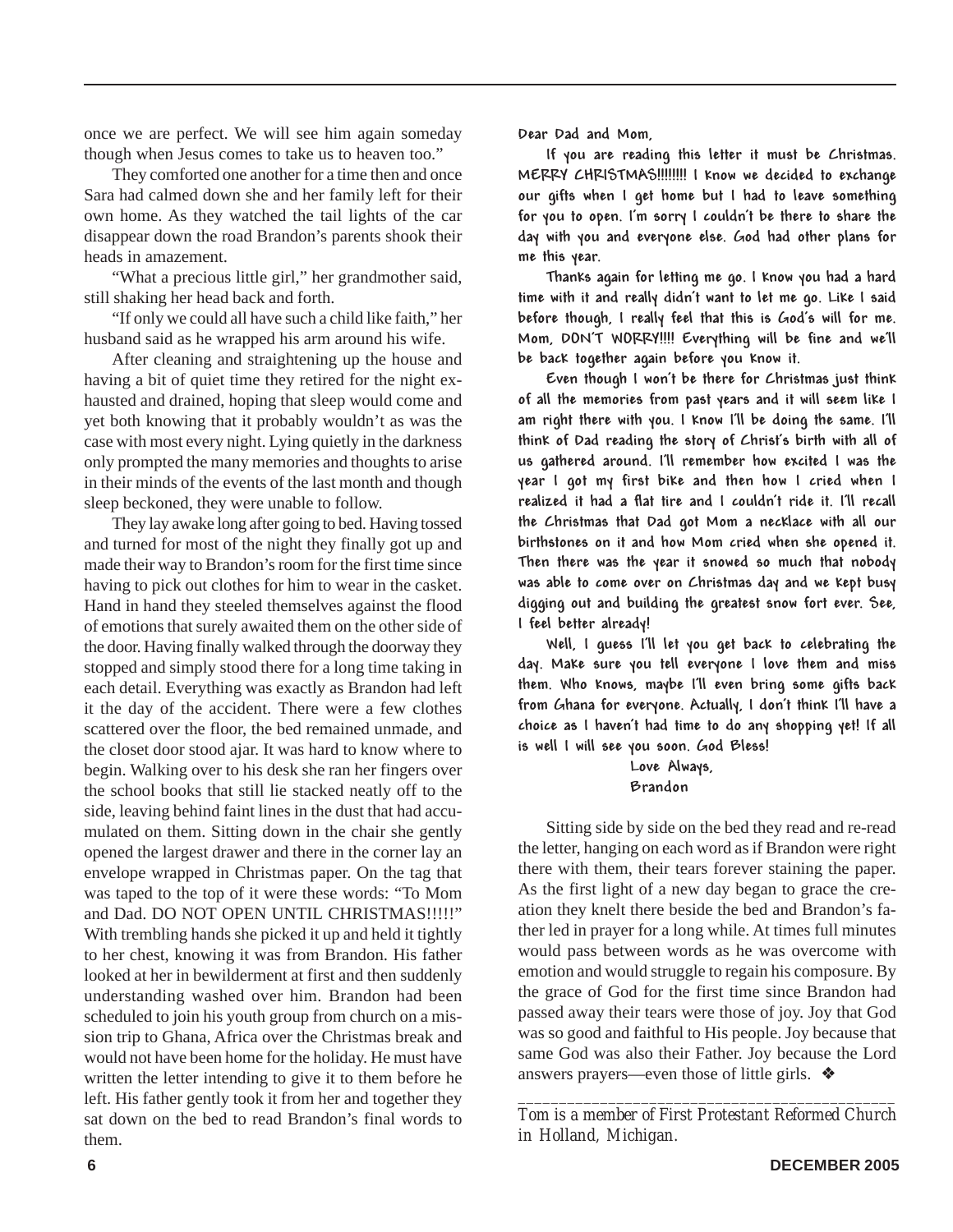## Our Good Works and Degrees of Reward and Punishment (2)

I n the previous article, I began to respond to a letter from Laurel Lotterman in which she asked the following interesting questions:

- **·** If our good works profit us nothing, then why do we believe that there will be different levels in heaven?
- **·** What kind of levels are the levels of heaven? If heaven is perfect and we are perfectly happy, will the people in levels higher than us be *more* happy, or *more* perfect?
- **·** If all sins are equal, why are there different levels of hell? (or aren't there?)

In my response I pointed out that even though we are not saved because of our good works, our good works do profit us. God rewards us *according to* our works, but not *on the basis of* our works. We are rewarded on the basis of what Christ has done, not on the basis of anything that we have done. The blessings God's people receive are blessings Christ purchased for them by His suffering and death. But God gives to us these blessings in a way that relates to the good works we perform. The more good works we do, the more blessings we receive. In this life, God is constantly rewarding us according to our works. And the reward we will receive at the final judgment will also be according to our works.

Last time I showed that our confessions clearly teach this (e.g. Belgic Confession, Article 24). I begin this time by showing that when our confessions speak on this matter they are accurately summarizing the teaching of Scripture.

#### **God Rewarding Us According to Our Works**

When speaking about His final coming, our Savior uttered the following words:

For the Son of man shall come in the glory of his Father with his angels; and then he shall reward every man according to his works (Matt. 16:27).

He said the same thing in the vision that He gave to John:

And, behold, I come quickly; and my reward is with me, to give every man according as his work shall be (Rev. 22:12).

Christ illustrated this truth in some of His parables. In one parable He spoke of a man who had ten servants and who gave each of them a pound (a pound is a unit of money). Later the man called his servants to him to see how much each one had been able to gain by trading. One of the servants that had started with one pound now had ten pounds. He was rewarded according to his works, and received a position in which he had authority over ten cities. Another servant, who also had started with one pound, now had five pounds. This servant also received a reward that was according to his works. Having gained five pounds, he received a position in which he had authority over five cities (Luke 19:11-27). This clearly teaches that the more faithfully one labors down here on earth, the greater will be his reward in heaven.

When we understand this, we will also be able to begin to grasp what Christ means when He exhorts us to lay up our treasures in heaven (Matt. 6:20). The more we deny ourselves, take up our cross and follow Jesus, doing the good works that bring glory to the name of our heavenly Father, the greater will be our reward in heaven. The more we dig into the riches found in the Word of God and grow in spiritual wisdom and understanding, the more treasures we will have both now and in the life to come. For these are the treasures that endure, and that we can enjoy both now and forever.

#### **Vessels Full of God's Glory, But with Different Capacities**

This brings us now to what some people refer to as "levels in heaven." I would not use the phrase "levels in heaven," because it appears to speak of heaven as a building with many floors, with the lowest people being on the ground level, then another group living a little higher on the second floor, and another group living a little higher yet on the third floor, and so on. Rather, I prefer to use the biblical illustration of God's people as vessels (Rom.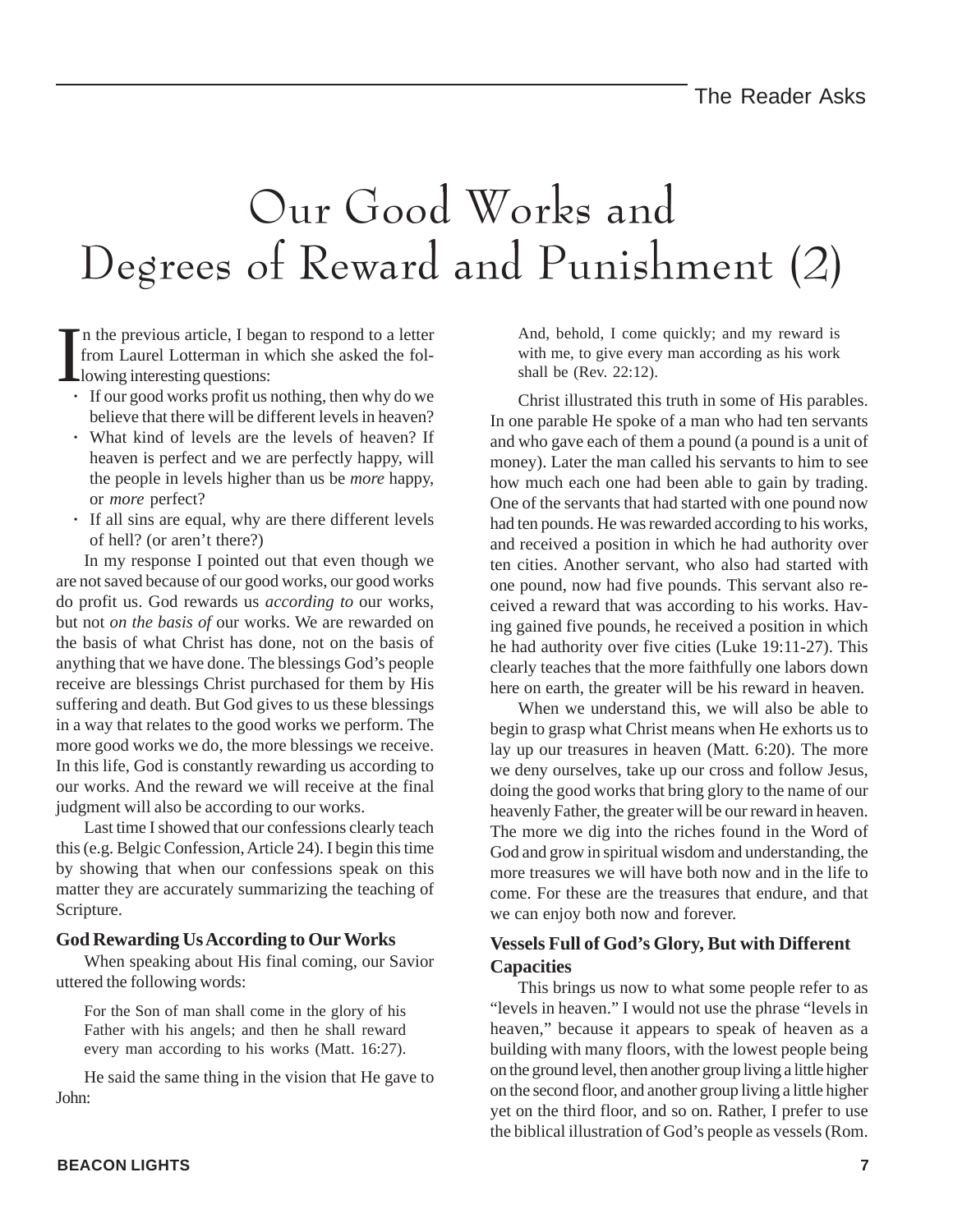9:23) that can be filled with the Spirit and glory of God. Then the idea would be that in heaven each of God's people will be a vessel filled with God's glory, so that each person will be perfectly happy and content. But some vessels will have more capacity than others, so that there will be different degrees of glory in heaven.

This idea of different degrees of glory is illustrated for us every night in the stars of heaven. The Scriptures take the truth that "one star differeth from another star in glory" (I Cor. 15:41), and apply it to the resurrection from the dead. Believers will shine as the stars. Some stars will be brighter than others, but each will perfectly radiate the light of God. Especially bright will be those

who grow in spiritual wisdom, and faithfully witness to bring others to the way of truth.

And they that be wise shall shine as the brightness of the firmament; and they that turn many to righteousness as the stars for ever and ever (Dan. 12:3).

By a verse such as this, we are encouraged to make good use of our time and effort, to seek after the only thing in life that is important.

I have not gotten to the third question yet, concerning degrees of punishment. Lord willing, I will start with this subject next time. ❖

## Forgiveness and Repentance

#### **Hi Rev. Laning,**

The question that I have is in regard to forgiveness. It seems that there are different ideas with respect to the part of repentance and its place in forgiveness. We know that we are called to forgive the brother as much as seventy times seven, but when do we properly forgive? (Luke 17:3-4).

Craig Poortinga Loveland PRC

#### **Dear Craig,**

I very much appreciate your question, and would like to begin by quoting the passage to which you refer:

Take heed to yourselves: If thy brother trespass against thee, rebuke him; and if he repent, forgive him. And if he trespass against thee seven times in a day, and seven times in a day turn again to thee, saying, I repent; thou shalt forgive him (Luke 17:3, 4).

In this passage our Lord instructs us that we must forgive our brother in Christ repeatedly, even if he comes to us seven times in a day and tells us that he repents.

We also see here that we are to express this forgiveness to a person in the way of his or her repentance. We are not to tell the impenitent that they are forgiven. But in the way of his repenting and asking us to forgive him, we must truly forgive him from the heart, and must not bear any grudge against him. This is very important to remember in our marriages, in our relation between parents and children, and in our dealings with one another.

Now what if a person has sinned against us and has not yet shown any sign of repentance? In such a case we are called to strive to bring that person to repentance, so that we can express to him our forgiveness, and thus bring about reconciliation. It is true that the person who has sinned should be the one to come to the person whom he has sinned against. But if he does not do this, the brother who has been sinned against must go to the sinning brother and try to bring him to repentance, following the instruction of our Savior set forth in Matthew 18.

To do this we must keep in mind how God brought us to repentance, and then assured us that all our sins are forgiven. Although we are not forgiven *on the basis of* our repentance, it is *in the way of* our repentance and faith that God causes us consciously to experience the comfort of forgiveness. Thinking on how much God has forgiven us, and the way in which He has caused us to experience this forgiveness, we are to imitate Him in our forgiving of one another.

God's continued blessings upon you and the saints in Loveland. ❖

O you have a question that has been on your<br>mind? Something that came up at school or dur-<br>ing a discussion with friends or co-workers? You<br>can be sure that there are many more people reading mind? Something that came up at school or during a discussion with friends or co-workers? You can be sure that there are many more people reading these words who have had the same question and are looking for answers just like you. Rev. Laning of Hope Protestant Reformed Church in Grand Rapids, Michigan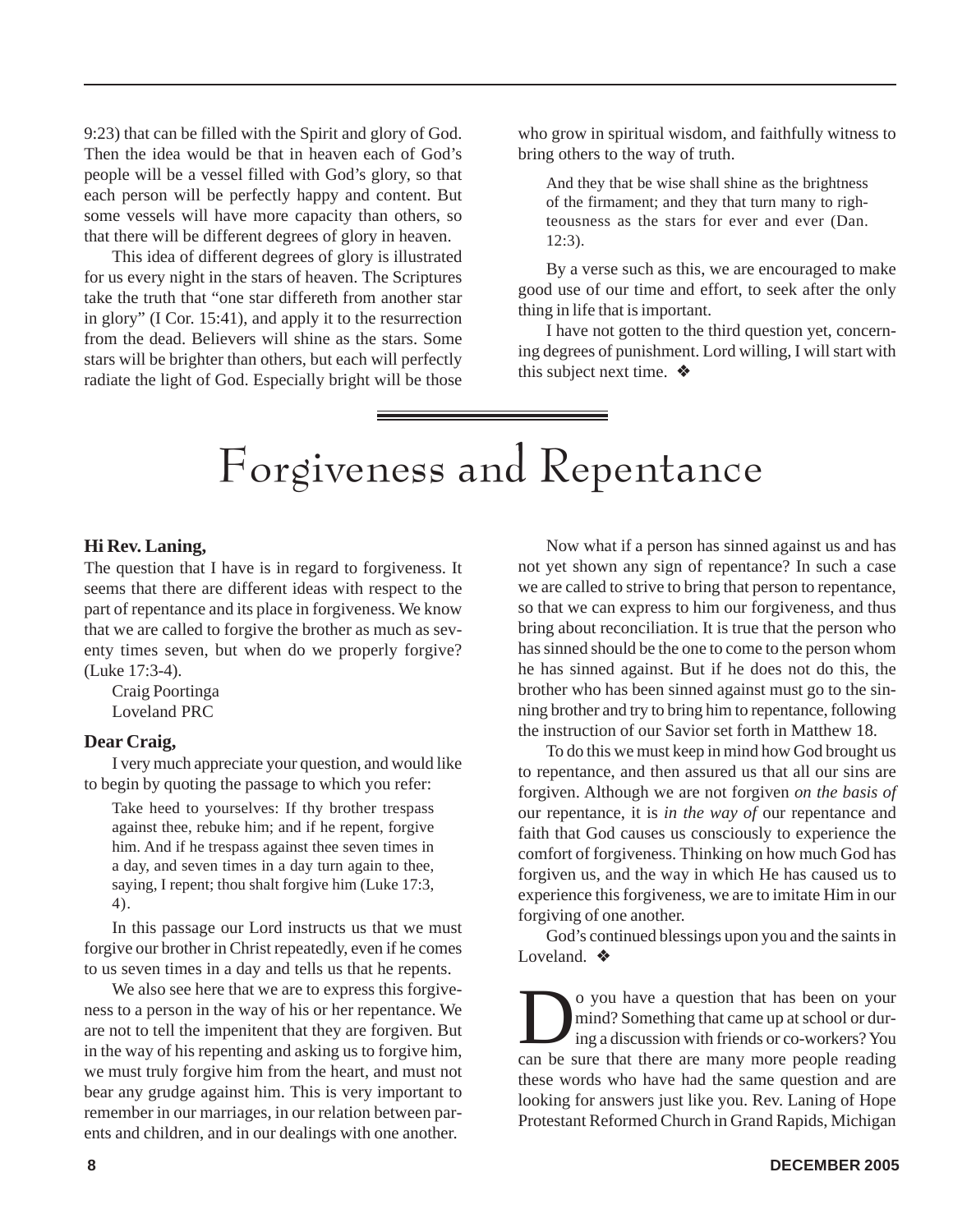is waiting to answer them. Don't worry, if you would rather your name was not published with your question, we will honor your request. We do, however, ask that your name and either your home or email address be included so that Rev. Laning can respond privately if need be.

 Please send your question to: Rev. James Laning 1550 Ferndale S.W. Walker, MI 49544 E-mail: jlaning@msn.com

#### Consider the Creation

When I In Awesome Wonder… Michigan's Golden Coast Tree Harvest

by Deane Wassink

What has eight wheel traction, sonar, intelligence<br>and moves trees for a living? Would you be-<br>lieve it is my logging team made up of my and moves trees for a living? Would you believe it is my logging team made up of my Belgian mule, Pat, and my Belgian horse, Rosie. Their job in the wintertime is to help harvest the trees along the lakeshore that I cut for delivery to sawmills. Through working with them and marketing the trees they haul, I have gained a whole new appreciation for the creatures I work with and the forests we work in.

We cut many kinds of trees. Primarily I take care of woodlots by removing a percentage of the mature and diseased trees to allow for better growth and greater value in the future. Along the lakeshore the most common and valuable hardwood trees are cherry, oak and sugar maple. These hardwoods are used primarily for furniture, cabinets and veneers. Some of the less valuable species like beech sassaphras, silver maple and poplar are used for decking and pallets. We also harvest red, white, and scotch pine which is used for fence posts, fencing, and rustic furniture. Though we have done some sawing of the logs into boards, we now only harvest the logs and sell them to large sawmills. There they are turned into useful products more efficiently.

I use my horses and mules for more activities than just the "fun" of sleigh rides, wagon rides and pulling weights. They are an efficient and environmentally friendly way to harvest trees. Certainly, they are no match for the "monster" logging machines for production, however, they do much less residual damage to the ecosytem of the forest. The animals themselves are amazingly intelligent creatures that avoid dangerous situations, work with voice commands, and desire to work as a team with

a human. In fact there are few more awesome experiences than to control 4,000 pounds of horse scratching for traction in determination to pull a huge log no matter how difficult it is. Though man has bred these animals with the desire to work hard and please man, God has created them with that innate desire to subject themselves in the service of man. Certainly, their behavior is an example of the fact that God created the world with man as the head of creation. It is obvious to anyone who works them that they are happiest when they are being put to work and feel "useful". In fact, it is interesting that the same is true of us.We are happiest when we are productive in work and in the church.

The trees themselves are a wonderful example of a renewable resource. My whole perspective has changed regarding trees. I used to think of them as a kind of permanent part of the landscape. Now that I am harvesting them, I look at them more as a crop like corn or beans. The difference is that the trees are grown in 30 to 50 year cycles rather than the seasonal cycle of annual crops. We can "husband" them as a gift from our heavenly Father. By that means, He provides us with building materials and energy to take care of us in the world.

What a wise and wonderful creator we serve. He has not only given us the trees for our earthly wellbeing and care, but, He has also given us creatures like my logging team to work with us. How sad it is that many use the creation for sin and curse the God who made them and provides for their physical needs. May we be thankful every day for His provision endeavoring to serve Him through repentence and a godly life. May His name be praised.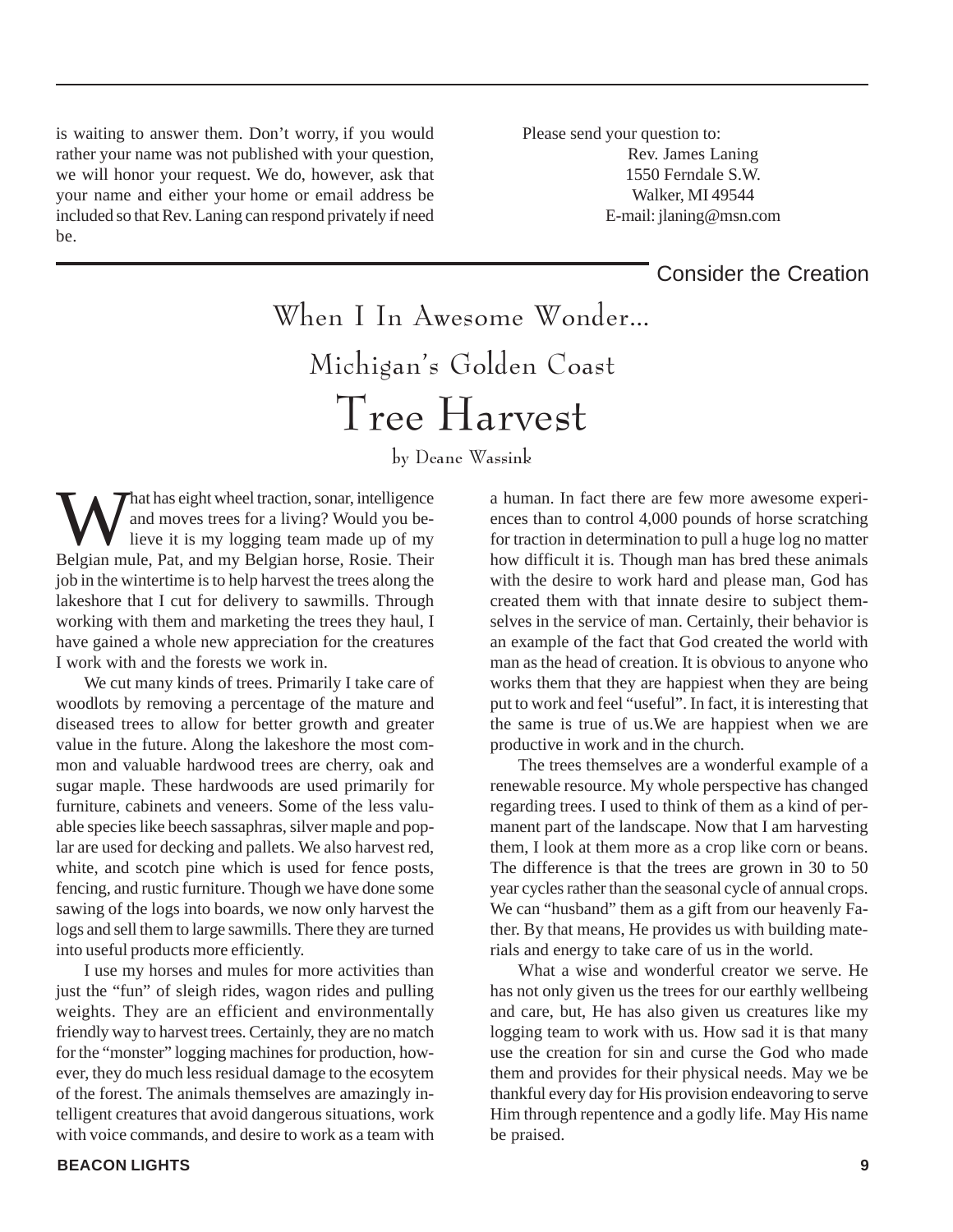### Daily Praise

Daily praise the earth proclaims, Different voices, the sound the same. The heav'ns high above the earth, Shout their Makers wondrous worth.

The earth's sea with life abounds, Thund'ring waters His praise sounds. The storms show His mighty hand, Floods destroy at His command.

Mighty oaks their black arms raise, In homage they bring Him praise. The maple paints brilliant hues. Their beauty shows us the news.

Church Family

The great horse with strength doth toil, Humbly helping work the soil. Their patient strength a lesson, In work, by faith, to press on.

The dog waits his lord to see, A companion and friend to be. O that we so gentle be, To those in need that we see.

Come, ye saints, His praises sing, To the hills let your songs ring. Praise Him for His gift of love, Bless Him in the heavens above.  $\cdot$ 

*\_\_\_\_\_\_\_\_\_\_\_\_\_\_\_\_\_\_\_\_\_\_\_\_\_\_\_\_\_\_\_\_\_\_\_\_\_\_\_\_\_\_\_\_\_\_\_\_\_\_\_\_ Deane is a member of First Protestant Reformed Church in Holland, Michigan.*

## Stewardship (1)

by Darren Vink

TOP, DO NOT READ THIS ARTICLE UNTIL YOU HAVE BLANK PAPER AND SOME-THING TO WRITE WITH!! Take the paper and write down the five most valuable things that you have. Next, write down five things that are in your living room.

What is stewardship? Stewardship is a gift of God to us whereby we are to manage the possessions given to us in a responsible way. A steward works on behalf of another. A steward has been given the responsibility of managing some or all of the possessions of another. A steward does not own anything.

Let's look at the idea of ownership. Psalm 24:1 says, "The earth is the LORD'S and the fullness thereof; the world, and they that dwell therein." There are two principles about ownership in this verse.

The first principle is that the LORD owns the world. He created it and can do with it what he pleases. When we are given possessions by God, we must realize that they are not our own but belong to him. Everything we

have belongs to God. Our house, cars, furniture, every appliance in the kitchen, every electronic gadget, our retirement accounts, every dollar, every dime, every last penny you have: it's all his. None of it is yours. Some examples of these things given to us are what you wrote down on your two lists.

The second principle is that the LORD owns all the people in the world. God owns you and me. God owns every part of you and every part of me. He owns our heart, our mind, our soul, and our strength. Since he created us and owns us, he has the authority to tell us what to do.

We can see an example of a steward in Joseph (Gen. 39:1-6). Joseph had a rough start by being sold into slavery, but "the LORD was with Joseph, and he was a prosperous man." Joseph was made "overseer" of his master's house. The story continues with the LORD blessing "all that he had in the house, and in the field."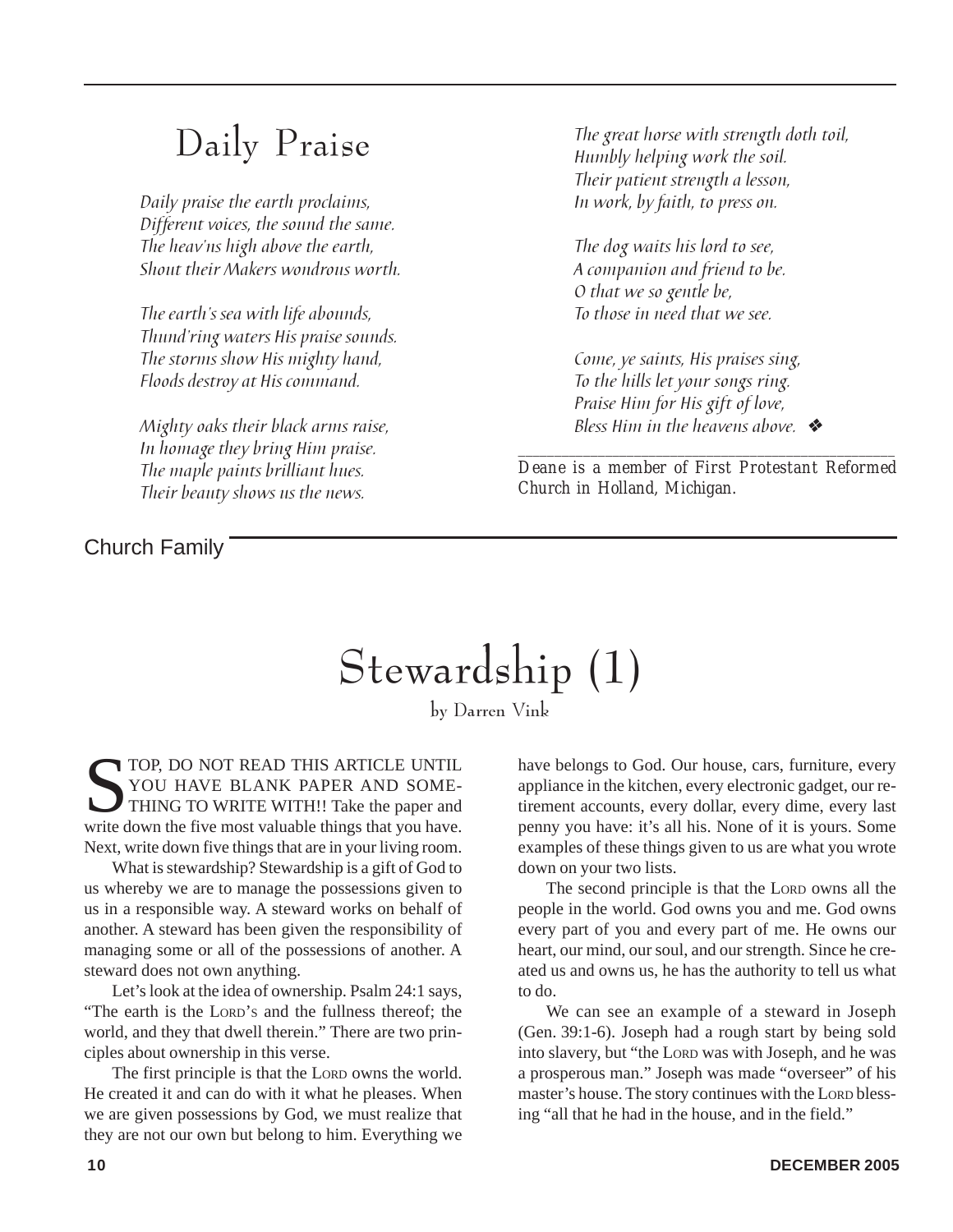Joseph was treated unjustly but rose again to be a steward in the house of Pharaoh (Gen. 41:40-45). He was set over all the people of Egypt. He was given rule over every person and every thing except Pharaoh himself.

What did he do that was different than everyone else in the land of Egypt? There were multitudes of people in Egypt, but there was something different about Joseph that set him apart.

A second example of a steward is Daniel. Like Joseph, he started out as a slave. Through his ability he rose to be the second in command in Babylon (Dan. 2:48). After Babylon was conquered by Darius, king of the Medes and Persians, Daniel proved to be an excellent steward. He was to be set over all the land.

What did Daniel do to set himself apart from the millions of people in Babylon? Even after Babylon fell, King Darius recognized Daniel as the most capable man in the whole land. What did he do differently than everyone else? How did he conduct himself? What kind of character did he have?

The first thing any steward does is to put God first. Stewards put God first by placing their faith in him. As Christians and stewards, we have the example and testimony of our forefathers. God gave us these examples so that we could look at and study them. As we look and study, we can follow the examples of faith.

We see a great example of the faith Joseph had in Genesis 41:16. Before he even heard Pharaoh's dream, he said that God would give an answer. He was so confident that he told Pharaoh he knew that God would provide an answer. He didn't even know what the question was!

We take this lesson of faith for our lives too. To place faith in God is to trust him. Can we follow Joseph's example? Can we, before we hear any of the particulars of what it means to be a steward, trust God in this? God has given us many commands in the Bible, but each one of his commands is designed for our spiritual wellbeing. Certainly, God as our loving Father in heaven would never command us to do anything that would be to our hurt (see Matt. 7:9-11). God is a trustworthy God. With this kind of God, we can be confident, just as Joseph was confident.

Confidence, which is part of faith, shows itself through prayer. Prayer is communication with God. Prayer is where we make our requests known to God. Prayer is where we ask for God's help in our lives. Prayer is where we thank God for everything he has given us. It is where we thank God for everything he has done for us.

Daniel showed this confidence when he desired God's mercy. Because Nebuchadnezzar had decided to kill all the wise men in the land, Daniel needed to know both a dream and its interpretation. He prayed. He made his request known to God. He was told the dream and its interpretation. When given the answer he praised God and gave thanks (Dan. 2:16-23).

We should follow Daniel's example of faith and pray. We need to give thanks for the abundance of possessions God gave us to manage. We need to ask what God will have us to do with all our possessions. We should look for an answer. When we pray, when we ask in faith, God will answer.

Following prayer, faith in stewardship will also show itself by listening to God. To listen is to hear. But how do we hear? We look to see what God says. And what does God say? He says many things. He has written them down in the Bible. In order to listen to God, we must read and study the Bible. Reading and studying should be done as an individual, as a family, and with fellow saints at church. When this is done, faith, part of which is knowledge, increases.

We look again to the example of Daniel. Daniel had faith. Daniel listened. "And in all matters of wisdom and understanding, that the king inquired of them, he found them ten times better than all the magicians and astrologers that were in all his realm" (Dan 1:20). The only way that Daniel could have been found better is because he was granted true wisdom. This type of wisdom comes from God through prayer (James 1:5). Daniel knew the Word of God. He had education, and he had the majority of what we know as the Old Testament. He prayed over the Word every day. He studied the Word every day. Through daily study he listened to God and became wiser than all those around him.

We too can understand our role as steward better by following the example of Daniel. When we study, we are listening to what God has to say. When we have personal devotions, we meditate on what God says. When we sit with the family or in a Bible study, we have the opportunity to ask questions, the opportunity to listen to others, and the opportunity to grow in our understanding.

What is one of the things we hear? WORK! A good manager doesn't do just enough to get by but will exert himself. This requires a lot of effort. This effort will keep us very busy. The details of our work will keep us busy from when we wake up to when we go to bed. We have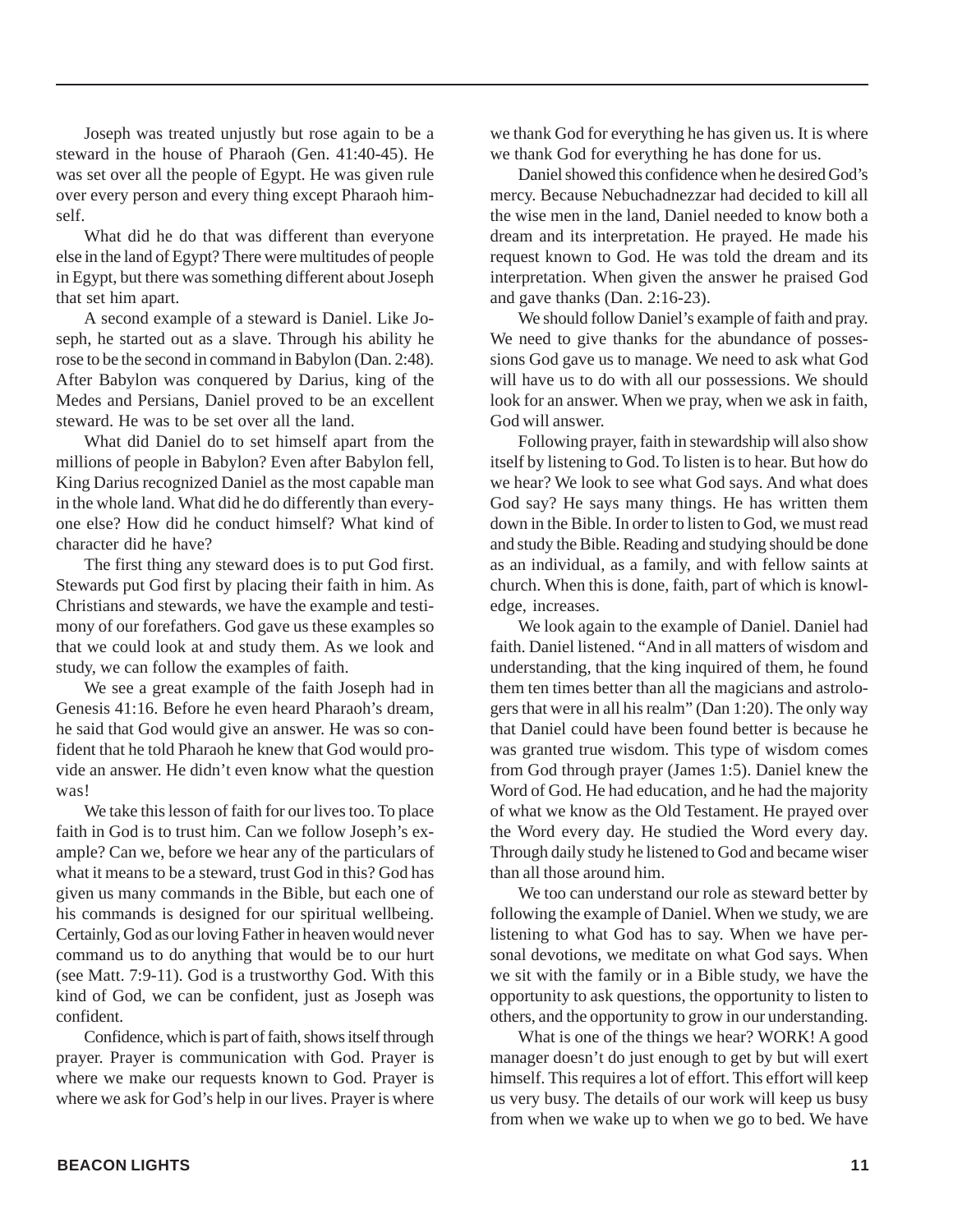many possessions that we have to manage for God. Our houses need repair, our cars need oil changes, and our family needs to be fed. There is no end to the details of the work to do.

Joseph "went throughout all the land of Egypt" (Gen. 41:46). He was busy on Pharaoh's behalf in Genesis 47:13-26. He was in charge of the storehouses of corn. He traded the surpluses of corn for money. When the money ran out, he traded for cattle. When Pharaoh owned all the cattle, Joseph traded for labor. Day after day, year after year, he had to attend to all the details.

To see some of the results of the work of a steward, we turn yet again to the life of Daniel. We see that his work has three results. First, we see him praising God (Dan. 2:19-23). After he received an answer to prayer he praised God.

Second, we see his actions leading others to praise God. Nebuchadnezzar, in Daniel 2:47 says, "Your God is a God of gods, and a Lord of kings."

A little later in Daniel's life, we see a third result. The kingdom of God was advanced after Daniel was pulled out of the den of lions. In Daniel 6:25-27, king Darius wrote a decree to "all the earth." This decree set God apart from all other gods. This decree showed to everyone in the known world who God was and what he was capable of.

These three results of work in the life of Daniel also serve as examples for us to follow. First, as managers we must praise God. We have been given so much. Where do we start? Since you probably skipped right over it, reread and follow the instructions in the first paragraph of this article. Now, start your praise with the list of the five most valuable things that you wrote down. Next, look around you. Look in your living room (did you write these five things down yet?), your bedroom, your car, your savings account, your—these are some of the things you can put a price tag on. Praise God for these things! Some things without a price tag are your ability to read, to think, to work, and to love others. Praise God for these too!

The second result of our managing is praise to God on the part of other people. Others look at us. They see us. They see our walk. They see our lifestyle. They hear our conversation. What do they say? Do they praise God for having you in their lives? Do they give thanks to God for the many various ways that you have helped out? We cannot control how others react to what we say and do, but it must be clear to all around us that we are different, set apart; in a word: Christian.

The third result of our work is that the kingdom of God should be advanced. What we say and do will either help or hinder the kingdom of God. Everything we do sets an example. We are stewards of our time; how are we using it? We can teach others. We can lead others. We can give in so many ways: of our time, our talents, and our money. All these things can be put to good use in the kingdom.

What a great responsibility we have with those possessions we have been given to manage on behalf of God. What are we going to do with our possessions to advance the kingdom? Specifically, what are we going to do with our money to advance the kingdom?

Stewardship applies to our money. Each of us has been given money to manage. There are countless uses of our money. Each use, though, must have one common result: it must advance the kingdom of God.

There are countless uses of our money. Each use, though, must have one common result: it must advance the kingdom of God.

There are countless uses of our money, but those uses can be broken down into three categories. We can spend it, we can save it, or we can give it. We will take a specific look at these three aspects of stewardship in upcoming articles. ❖

#### **Bibliography**

Larry Burkett, *Your Finances In Changing Times* (Chicago: Moody, 1993).

 "The Christian and Money," Southwest Summer Seminar 2002.

Crown Ministries, Inc., *Practical Application Workbook* (Longwood, FL: Crown Ministries, Inc., 1996).

Dr. David Jeremiah, *Investing for Eternity* (San Diego: Turning Point for God, 2003).

Dave Ramsey, *Financial Peace Revisited* (New York: Viking, 2003).

*\_\_\_\_\_\_\_\_\_\_\_\_\_\_\_\_\_\_\_\_\_\_\_\_\_\_\_\_\_\_\_\_\_\_\_\_\_\_\_\_\_\_\_\_\_ Darren is a member of First Protestant Reformed Church in Grand Rapids, Michigan.*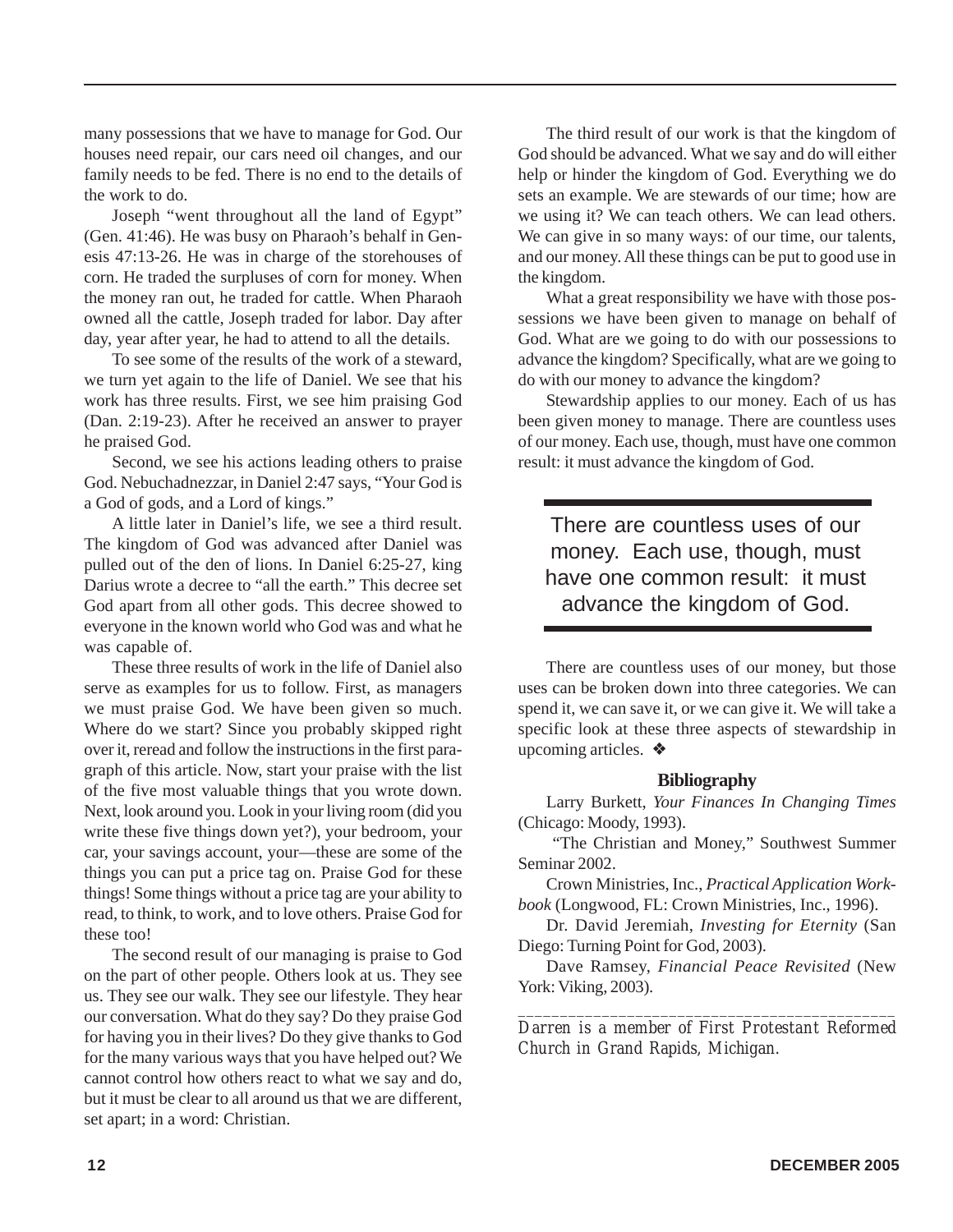## Watching Daily At My Gates by Richard Moore

#### December 1 Read Psalm 119:113-120

As we are quickened by the Spirit and called by the Word we are made principally new creatures. As new creatures in Christ we can say with the psalmist that we hate vain thoughts and love the law of God. We find our delight in His Word, and we would be freed from all evildoers. However, we have this new life only in Christ and only in principal. Therefore, we need to be kept by God and we confess that He is our hiding place and our shield. He alone can deliver us from our threefold enemy, and He gives us by His word the instruments of war to fight the battle of faith.

Again we must say how precious His Word is. As God upholds us according to His Word we shall stand, and only then. In this way we shall live, apart from His work we shall die. Our prayer is with the psalmist that we not be ashamed of our hope. We trust in the faithful covenant God.

Sing Psalter 335.

#### December 2 Read Psalm 119:113-120

Our instructor teaches us that God trods down the wicked that err from the statutes of God, further He puts away all the wicked of the earth like dross. The wicked have a place in the midst of the earth and it is implied in this text when the term dross is used. The wicked serve the trying of the elect, but when the trying is done as is the case in a furnace where the molten gold is made pure the dross is cast off as waste. The wicked indeed serve the trying of our faith that it may be purified. But all the wicked who think themselves important shall perish. There is no grace for them.

But then the psalmist must confess that he trembles for fear of God, and he is afraid of God's judgments. This is true for the psalmist knows his own frailties and weaknesses. We are sinners and cannot stand for a moment in our own strength. Only as God gives us to love His testimonies shall we be kept from the same destruction of the wicked. Thus in godly fear we must walk before Lord in His Word.

Sing Psalter 260:4-6.

#### December 3 Read Psalm 119:121-128

We must repeatedly petition God for His care and blessing, as the writer also does. It is because we live in such a consciousness of our own weakness and sin. It is only possible to be delivered from those that would oppress us if God blesses

and if He has mercy upon us. Further as the psalmist we too must pray that God may be surety for our good (salvation). That God is our surety means that He provides the ransom, He provides our justification. God is this in His promise of salvation in Christ which He provides in sending His Son to die on the cross to pay the price of our redemption. Thus is a pledge of our salvation.

Now when confronted with the enemies of God who make void the law of God and deny it, it is time for Jehovah to work. Only He can make judgment and bring it to pass. Especially for those that make light of the law and who depart from its ways, the prayer is for God to judge and bring their ways to naught.

We find by the grace of God the law to be more precious than any gold of this life. That is so, is it not my readers, in principle in our lives. We then esteem the law of God and hate and flee every false way. As Christ lives in our hearts it shall be so.

Sing Psalter 336.

#### December 4 Read Psalm 119:129-136

This section of the Psalm is written once more from the deep consciousness of the psalmist' weakness and sinful inclinations and thus is uttered in light of his own need. We find so often in our lives that we too should bring this prayer forth from our own soul. He is able to seek God's care exactly because the Word is a light unto his soul. As God gives to us His Word through the preaching and other means He gives light upon our life. It leads us in the midst of darkness. This we must remember in all the trials of this life, one thing is constant and that is God's word gives to us understanding and thus peace. When we pant as did the psalmist we also long for God's commandments.

Let us remember this when we have trouble; we do have a place to turn. The Scripture abounds with comfort and wisdom. God gives us His Word to be a guide unto us, and to strengthen us and to lead us. When we lose a father or mother in death it is the Word that strengthens and leads us on. When we have fallen in sin it is the Word that will comfort us and be our strength in turning from that path. God is gracious through His Word unto His children.

Sing Psalter 192:1-3.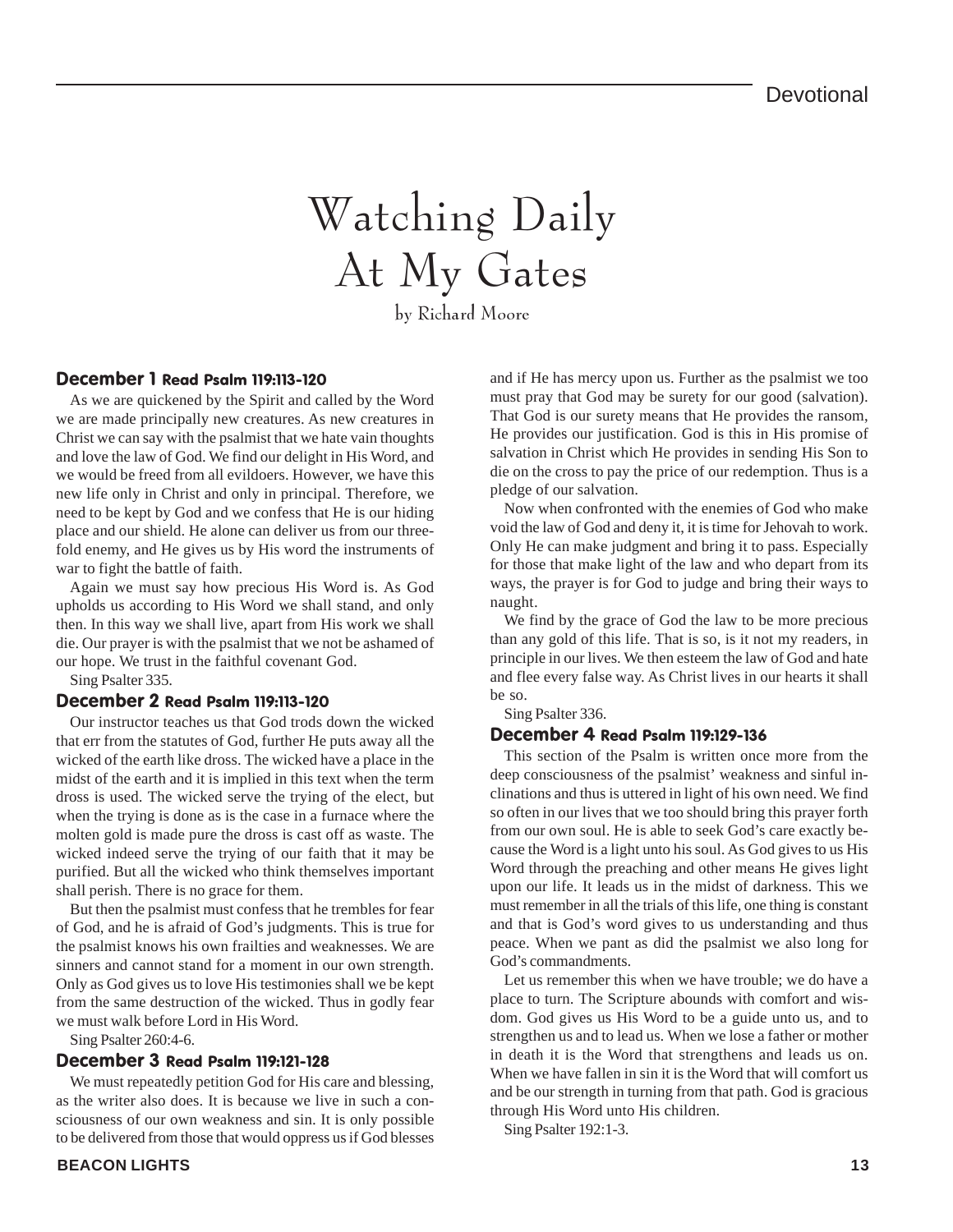#### December 5 Read Psalm 119:133-136; I John 2:1-18

It is especially necessary in the consciousness of our sin and iniquity that we pray as the psalmist does, "order my steps in thy word." The Scripture gives direction to all of our life, and it warns us of the consequence of our sin, it calls us to repentance and it strengthens us to turn from darkness and to walk in the light. How very necessary in your and my life. Without God ordering our steps by His Word we would only follow the path to destruction. But by His grace led by His Spirit to hear the Word of Christ we indeed know that sin and iniquity cannot have dominion over us. The word applied to our hearts will cause us to repent every time anew and to follow the way of righteousness wherein is blessing.

Not only do we battle against our own sin, but we are oppressed by man. The devil and his co-workers try to destroy us. They do this by temptation, by mockery, by persecution and any means available to them. This enemy also is very strong especially as you young people know. But we may pray to God with the knowledge that as he delivers us we will keep his precepts. In I John 2:12-14 this is given as our assurance. As our God in His Son makes His face to shine upon us we know we have forgiveness of sin, and we seek more and more to be taught by His Word. On the other hand we have sorrow when those about us keep not the law, especially is this so when our brother or sister departs from the word.

Sing Psalter 337.

#### December 6 Read Psalm 119:137-144; II Tim. 3:1-9

At the time of great apostasy we find dark and perilous times for the church. It has been so in the history of the church and also in the days of the psalmist. In these days it is also the last times and many cease to follow the ways of God and make life difficult and at times it almost sees unbearable for God's child. We have witnessed this in the various times of apostasy within our own denomination, and it is always a difficulty and a cause of trouble throughout our days on this earth. It is at this time that it is good to reflect upon God's ways for He governs and upholds all things and all history as the sovereign God. Today in Christ He leads and guides all things unto the perfecting of His kingdom.

When we so reflect upon God and His ways through the means of His word, we too must exclaim, "Righteous art thou, O Lord, and upright are thy judgments." This is true when even those judgments reach into our own family or congregation. His truth and Word is always righteous and His way is always faithful to His perfect purpose of gathering His church in Christ Jesus. We may be consumed at times because our enemies have departed from God's Word. But His word is pure, His judgment just, and our love for His testimonies remains strong by His grace.

Sing Psalter 338:1, 2.

#### December 7 Read Psalm 119:137-144

It is often during these days and at times of such oppression and trouble when reflecting upon ourselves in gracious wisdom we see ourselves as very small. It may even seem as though we are absolutely insignificant. We compare ourselves even to the things of this life, the universe, the power of creation with its earthquakes, tornados, and hurricanes and we seem so small. But especially when we are compared to the living God we are nothing. Why would God even be mindful of such as we are? Yet as we remember His Word we are struck by God's righteousness as revealed in Christ, and are given to confess it is an everlasting righteousness. He has chosen us before the foundation of the world in Christ that we might be holy and without blame, and His word is truth.

In faithfulness to His own righteousness and truth, God will deliver us from our enemies, and uphold us in the truth. He will save us, His only begotten Son is testimony of this as He died on the cross and arose from the grave. Our righteousness is sealed by His death and resurrection. We shall live! Sing Psalter 338:3, 4.

#### December 8 Read Psalm 119:145-152; Psalm 1

When is the last time that you cried over your sin and or the sin of your neighbor? Do we do this or are we too straightlaced to sob over sin. The saints of the past were never ashamed to sob over sin. They were free to express what is in their heart whether it be with joy declaring, "Praise the LORD," or whether it be sobbing in repentance over their sin or that of the neighbor. May we have grace not to cover up our spiritual needs, but rather to freely and deeply express our needs unto God.

The psalmist cries out to God to hear him, that he may indeed keep God's statutes. It is impossible to keep them except God gives His grace to us in Christ and by His Spirit. Only then shall we keep His way. So we cry also save us that we may keep Thy testimonies.

It is good for us even to pass through the night with prayer and meditation that our thoughts may be cleansed and our ways directed by God. Is God's word so important to you and the keeping of His statutes that you spend a whole night in its meditation. In the meditation of that word is our delight, cf. Psalm 1.

Sing Psalter 1.

#### December 9 Read Psalm 119:149-152

In this section the psalmist as he nears the end of this psalm reflects on the goodness of his God unto him in the time of his great need. We ought also to be filled with reflection upon the things of God and upon His faithfulness to us. It is necessary that we often and repeatedly call upon our God in Christ in the way of our prayer. Prayer is a great means of blessing, and it is the chief part of thankfulness. We need to be busy with prayer unto the God of our salvation.

This is emphasized by the writer as he again turns to God and rests in God's faithfulness. We and the psalmist rest upon Jehovah's lovingkindness, who looks favorably upon us because that lovingkindness is unfailing for His chosen people. Again the greatest measure of His love and His compassionate mercy for us is revealed as He sent Jesus Christ to die on the cross to cover our sin and iniquity. Indeed on the basis of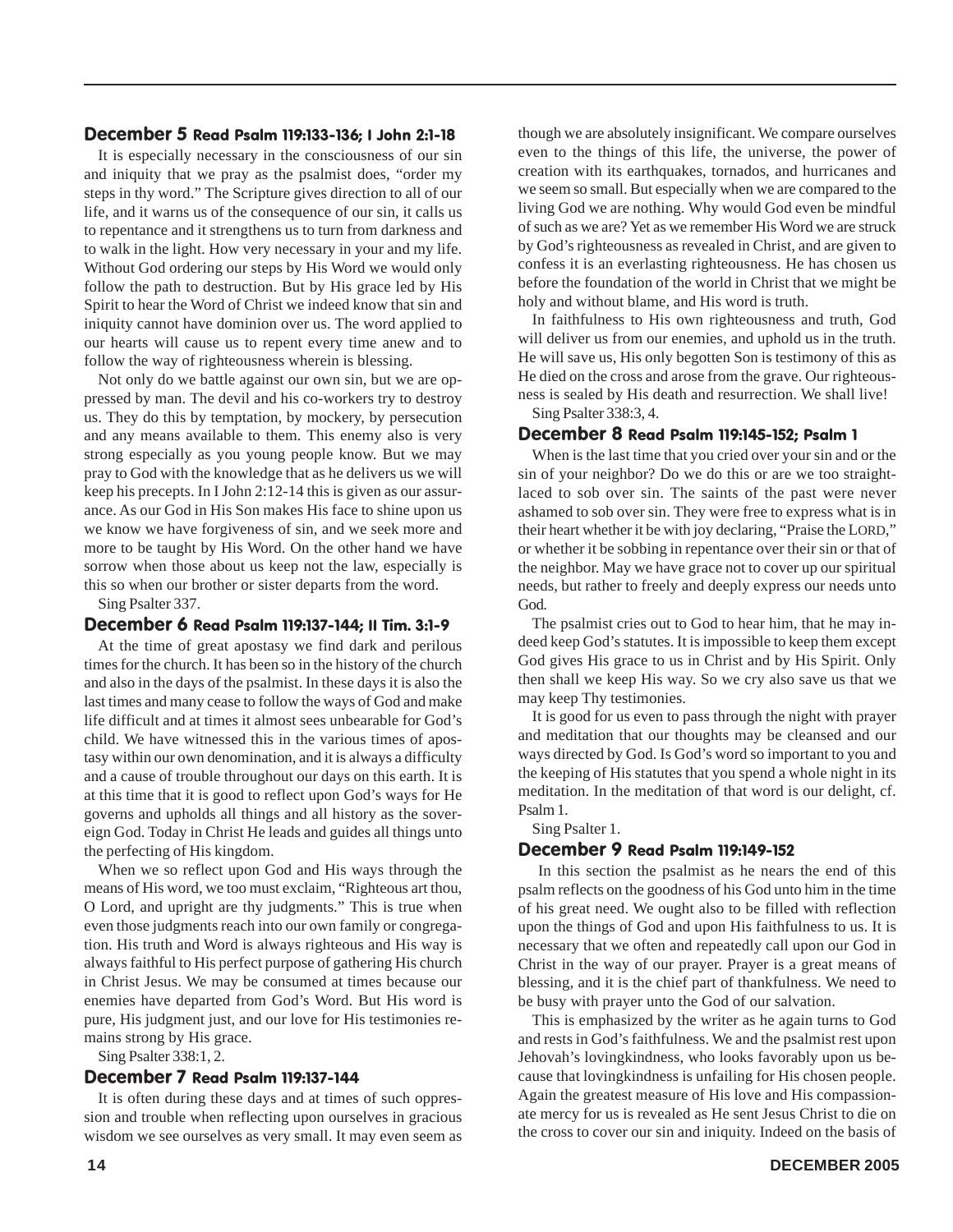His work we can cry out, "Quicken me according to Thy judgment." We know that for Jesus' sake we are covered in His blood and righteous before God according to His own judgment.

Sing Psalter 339:1, 2.

#### December 10 Read Psalm 119:149-152

Those that oppose the godly life of the people of God follow after mischief. This term says that those opposing God and His people do so having an evil plan, they are filled with malice for God's people and purpose. So is the world of darkness whether that world be far off or as near as our own family.

But no matter how great the enemy or how difficult the trial we say with the writer, "Thou art near, O Jehovah." He is sovereign over all and He is the faithful covenant God and His promises are sure. We know by the searching of the Scripture and by the testimony of Christ through the true preaching, that of old God has founded the testimonies for ever. The promises of God never end. He is faithful to save.

Sing Psalter 339:3, 4.

#### December 11 Read Psalm 119:153-160

One may wonder at the times the psalmist calls upon God to consider his afflictions and his enemies, and yet it is not difficult at all to understand this if you have seen your own sin and weakness, as well as the strength of your threefold enemy. Our sins that we have walked in only show how very prone to evil we are, and how depraved our own nature. They show how very dependent we are if we are to enjoy the blessings of salvation. Indeed we must often and repeatedly cry out for mercy, for the reality is that in this life we are not delivered from the old man and we must confess we have sinned each day.

Thus we seek our Lord to plead our cause for we cannot. God heard the psalmist and hears us. He sent our Lord to die for us and to be raised in victory over our sin that He might be our advocate to plead our cause before Jehovah. We need daily quickening, a being made alive to live out of Christ. Daily we need the fullness of the Spirit to stand in the battle of faith.

Sing Psalter 340:1, 2.

#### December 12 Read Psalm 119:153-160

One more comment on this passage and that has to do with David's persecutors. I am sure in one way or another you have faced persecution as a godly child. One might ask how we can call ourselves godly when there is so much sin in our lives. Some refuse to take the words of the psalmist upon their lips, but they should if they are God's children. To refuse to do so is the greater sin for then we deny the work of Jehovah in Christ Jesus our Savior. David had sinned greatly in his life. One might consider his the greatest sin of any recorded in the Scripture, with the exception of Peter's sin, and yet he says to God, "Consider how I love thy precepts O Jehovah." He is able to say this because of the new life he has in the blood of Christ. He trusted in the promise of God to come through

sacrificial offerings having the testimony of God's word that His sin would be covered. We may say the same thing through the promises realized in the blood of Christ spilled on Calvary. He trusts in the promises of God and so must we.

But further He is grieved with the transgressors because they kept not God's word. They would not glorify God, would not humble themselves before the Holy One. Their sin grieves him for it detracts from God's glory. Do we so grieve over the impenitent sin of the wicked? We must also. May God grant us the grace.

#### Sing Psalter 340:3, 4.

#### December 13 Read Psalm 119:159-162; Prov. 3:1-4

As we near the end of this Psalm we find the holy writer both summarizing what has been set forth in the Psalm and also drawing his final conclusions. When he does this we find that he reflects again upon the Word of God. In this Word he finds life, peace and consolation, even as we surely also do confess. The Scripture is most precious to every child of God for it reveals the God of our salvation and our Savior unto us. In this word we find strength and peace. The psalmist confesses by God's grace that he loves the precepts of God's law and would have God consider that love that arises in his heart for the law. But even as we must, so must the psalmist go on to pray that the God of his salvation quickens him. For he understands as we must that apart from the work of the Spirit of Christ we would never love His law nor walk according to its precepts. So relying upon God's lovingkindness he prays for God's quickening work in him. It is not that we are worthy of this quickening work, but it is in the knowledge of God's eternal mercy and love revealed in Christ that we are able to seek this quickening work of the Spirit of God.

Now the writer sees the word so precious because he knows by God's grace that it is true from the beginning and endures forever the same. What confidence we have when turning to the word for our strength and comfort. For it is God's Word, the word of Him that changes not, and who is ever faithful to His own. Thus whether princes or any powers that be come against us we may stand in the sure confidence of God's word. No wonder that we hold so precious the Lord's Day when we come together to hear that word expounded unto us. This is true of you, by the grace of God, is it not?

Sing Psalter 341:1, 2.

#### December 14 Read Psalm 119:163-168

When we truly rejoice in the word and find that word a great treasure, then we shall with the psalmist hate and abhor lying. Sometimes this is not so clearly manifest in our lives when we take delight in the latest gossip that our fellow classmates have to entice us. Often we take a certain delight in the lies of this world as it would lead us down the paths that appeal to our flesh or pride. But as the grace of God by the power of the Spirit leads us in the true path of penitence, then indeed we find our delight in God's law and detest the lies of those about us and of Satan the father of the lie.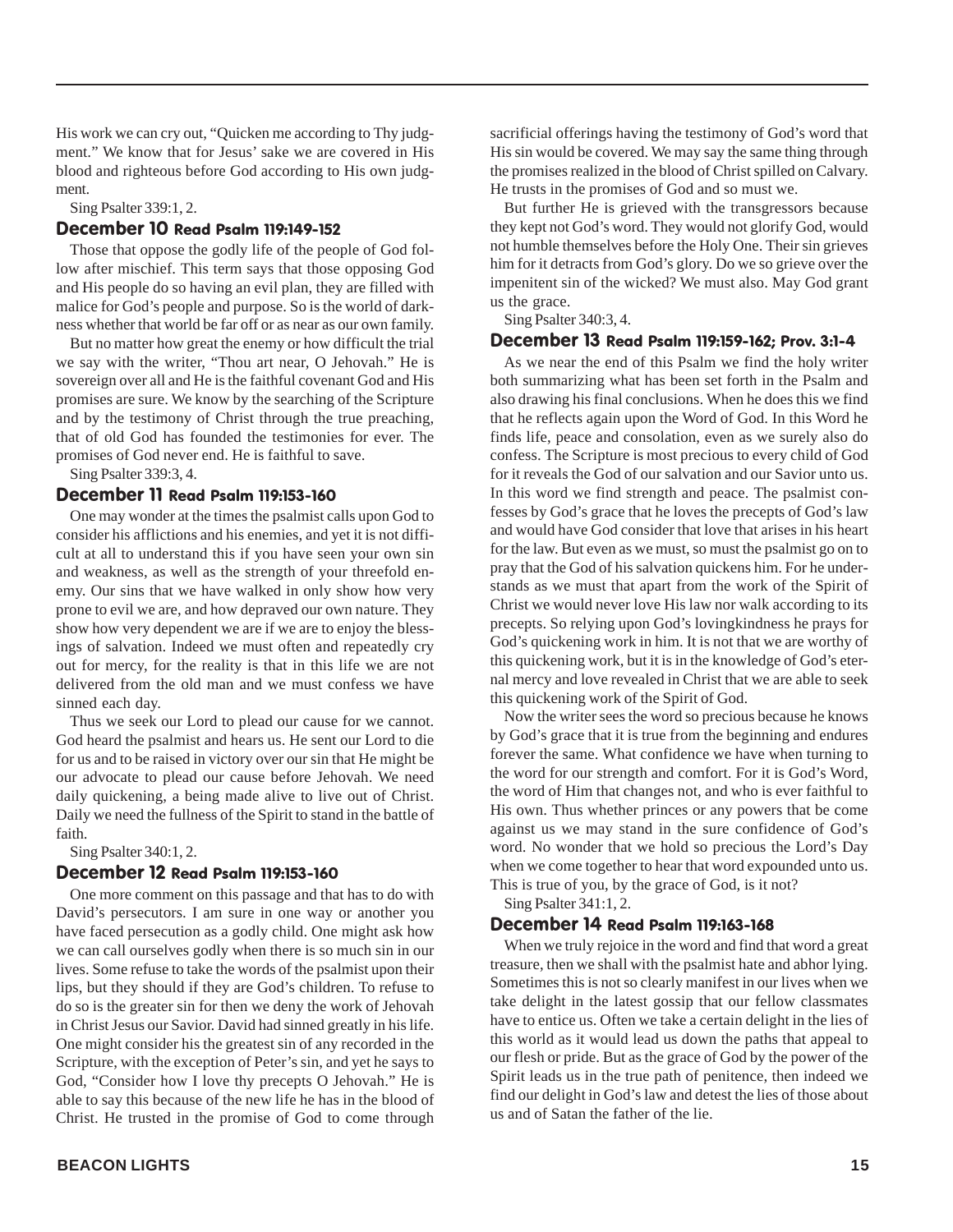Hence we and the psalmist find the need to fall down constantly before God seeking grace to praise God in the keeping of His law and for a love of His commandments. The writer expresses that he does this seven times a day, not just in the morning and evening prayers, nor is he guided by some other standard, but often and now he mentions the covenant number seven. Seven times a day, in the consciousness of God's covenant with him he finds the need to fill his life with prayer that he may praise His God Who gives him such a precious word.

In the law, precepts and testimonies of God's word we find our hoped for salvation and the strength in our lives not to offend our God, we find there our peace. How very important that we keep that word faithfully as churches and as individual believers. May God so grant it.

Sing Psalter 341:3, 4.

#### December 15 Read Psalm 119:169-172

The psalmist now comes to the final conclusion of the whole matter of this prolonged prayer and testimony. He knows himself as we must know ourselves, that we are not able to stand a moment in our own strength. We fail to seek God as we ought whenever we rely on our natural strength or abilities. As a covenant young person we have not the strength nor ability to fight the battle of faith, but this is no less true of the older and more experienced saint.

So we with the psalmist must cry out unto God. The idea hear is that we have a shrill and audible cry unto God in the knowledge of our absolute need of His care. And we pray for our God to hear us and to give us understanding according to the word. It is needful that God gives us the ears to hear and the hearts to understand His Word. When He hears our supplication for Christ's sake and delivers us by the power of His word from our sins and weaknesses, our praise shall be given to Him and Him alone. We then shall speak of God's righteousness and of His goodness in all His ways with us. It does not matter how strong the enemy, nor how great our affliction. We pray that His hand shall help us and uphold us, then all shall be well.

Sing Psalter 342:1, 2.

#### December 16 Read Psalm 119:173-176; Isaiah 53:1-7

Praying that God will uphold us by His hand, teaches us that we can only be delivered if our God delivers us. Salvation is not of man. It is not a cooperative work of God and man, but salvation is God upholding us in His hand to save us. This He does by sending His only begotten Son to stand in our stead and to bear our guilt to deliver us from the depths of darkness to bring us into the light of His fellowship. So the psalmist prays, "Let my soul live, and it shall praise thee." We will praise God only when He delivers us from the condemnation of our own sin. Only as we are lifted up by God out of the morass of our sin that we shall ever praise Him.

And above all, this has become the goal of the writer's and our lives. On our part we have gone astray. God's word by grace makes this clear to us. We have sinned, we cannot praise God as we are in sin. But as a shepherd brings back the lost sheep so we acknowledge that our God in Christ has redeemed us and called us by His word, so that we may with newness of life and in repentance seek Him alone. May He grant that we forget not His commandments. Amen.

Sing Psalter 342:3, 4.

#### December 17 Read Genesis 3:8-20

In the fourteen remaining meditations for this month we will turn our attention to some of the prophecies of the Old Testament that are fulfilled with the coming of Christ. This is appropriate I believe for us to consider in this month. The first prophecy of the coming of Christ is that found in Genesis 3:15. It is often referred to as the mother promise, because all others flow from it.

Let us briefly consider this promise and its wonder. In the first place we might be surprised that at such an early stage God reveals His eternal decree of election and reprobation. He does because this was His purpose from eternity, that He would send His elect Seed to deliver His elect people from destruction, and to do so also through the trials that would come upon them through the reprobate seed. It would become evident that the only deliverance from sin and destruction would be by the grace of God in His sending of the Seed of the woman to bruise or trample the head of the seed of the serpent.

This text speaks then to us of a twofold seed within the sphere of the church and in the midst of this world that would oppose one another. And while God gives Satan and his seed the power to bruise the heel of the children of God and their Head, they shall surely have the victory through their Head as God sends the Seed of the woman to save His people. This promise is made ever clearer throughout the old dispensation and we are given to understand it more perfectly by the power of the Spirit of Christ poured out upon us and revealing to us the wonder of the incarnation, Jesus' sacrifice, death, resurrection and ascension to glory as our Head.

Sing Psalter 15.

#### December 18 Read Genesis 17:1-16

As we take time to read this passage of Scripture we find that there is already some increasing clarity of the promise as given to the church of God already in the days of Abraham. God came to Abraham and basically repeated the promise made to Adam and Eve. A seed would be given to the church to deliver her and to provide for her blessing. This, most certainly, covenant young people is what this season is all about. God's people have need of God's blessings. Really we need nothing more and nothing less. When we have the blessing of God all is well and our salvation is sure.

The covenant God establishes with Abraham is one-sided and this is a good thing. For if the covenant blessing of God was dependent upon us in any way it would fail. You know this don't you? You know this because you know your own sin and failure. We have an eternal covenant God that loves us in Christ. The blessings were assured Abraham and his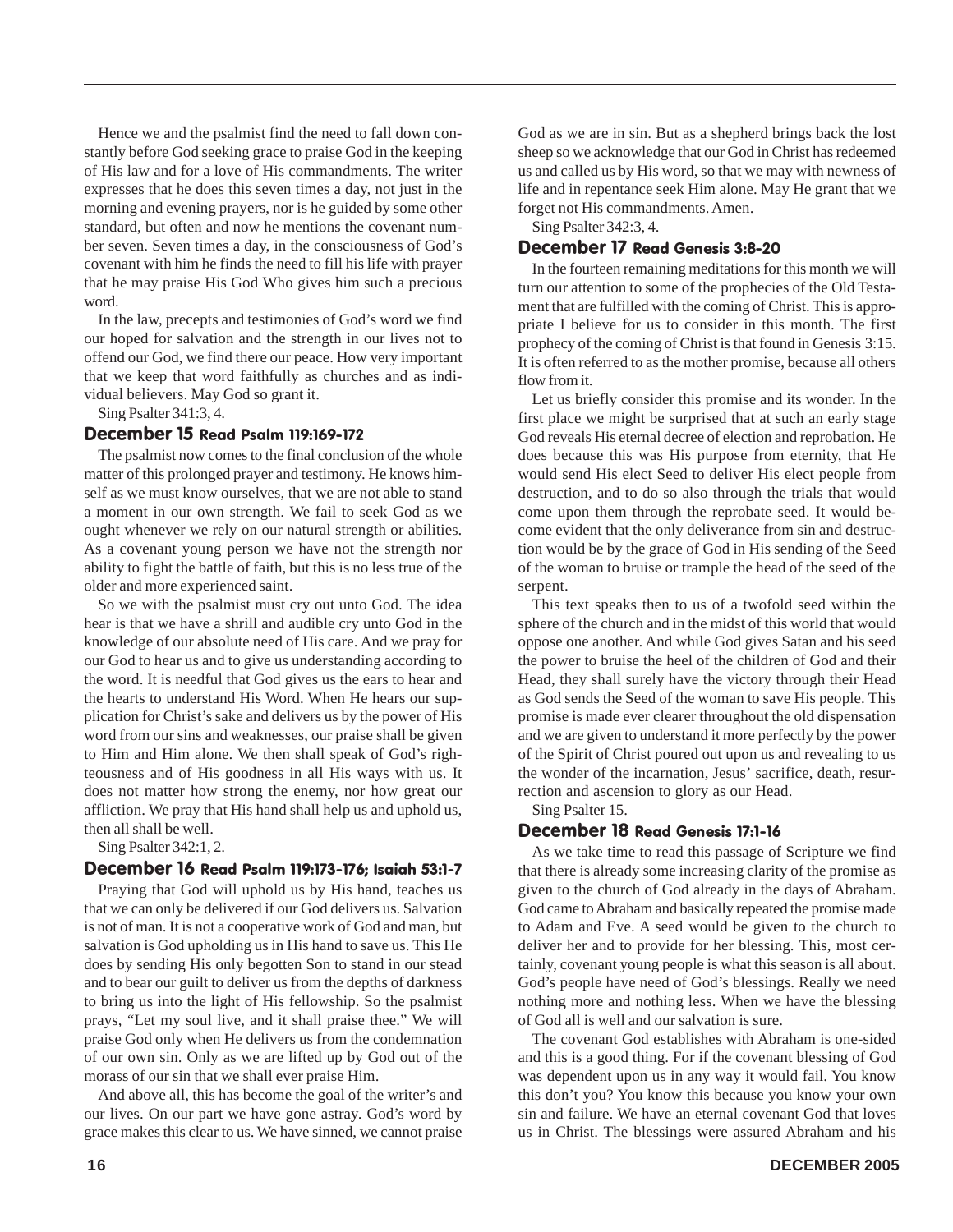seed for He promises to establish His covenant with His church in their generations. What a rich blessing this is for it teaches us that God will not forsake His covenant nor the people of His covenant love. We are the children of the promise as we are gathered by the Spirit of Christ. This is the testimony of this promise repeated in Acts 2:39.

Sing Psalter 30.

#### December 19 Read Galatians 3:16-29

The promise made unto Abraham was the promise of Christ's coming. How precious is this truth for except Christ comes and represents us we could not have any blessing and the covenant of God would fail. Of course this is impossible, because God is God and thus His promise, His will cannot fail. He would bless Abraham and his Seed and through the Seed-Elect God will bless all chosen in Him.

This is also the point that the Scripture makes in Galatians 3:17 and the following argument against work's righteousness, which concludes in verse 29. The apostle points out that the passage in Genesis spoke of the Seed. The apostle correctly points out that the promise to bless the seed of Abraham is spoken in the singular case and that the Seed spoken of is Christ. God fulfills His promise to the church (through Abraham) in the sending of His only begotten Son to fulfill all righteousness on behalf of those given to Him. We by the grace of God believing that we are Christ's, that we belong to Him from eternity, know ourselves to be heirs according to that promise.

This is the blessed wonder of grace revealed to us in the coming of our Lord Jesus Christ in the flesh.

Sing Psalter 48:1-3.

#### December 20 Read Deut. 18:15-19; Acts 3:13-26

We continue with further prophecy of Christ's blessed coming by turning our attention to Deuteronomy 18. In the fifteenth verse we are told that "The Lord thy God will raise up unto thee a Prophet from the midst of thee." He spoke this word to Israel as His promise of blessing through this Prophet he shall raise up. However, those that will not hear what His Prophet speaks shall be cursed. God's children must hear Him. We must by His grace receive the words He sends us by the mouth of His Prophet. In doing this there is blessing without measure.

As the Scripture presents this Prophet it is striking that already at this time God reveals that the Prophet shall be very God and very man. The Prophet is raised from the midst of the people, yet is like unto God. Acts makes it very clear that the Scripture in Deuteronomy has its fulfillment in the coming of Christ. Peter says this in verse 20 of our reading from Acts. Jesus Christ which is preached before us is the Prophet spoken of by Moses. Peter rightly interprets that we must hear him in all things whatsoever he shall say unto us. For the voice of this Prophet is the voice of God in our midst. May we have ears to hear and hearts of understanding.

To fail to hear the Prophet is to disobey God, and as many as shall not hear that Prophet shall be destroyed from among the people. This is the sad state of so much of the world today and even of the church world that will not hear the Word of Christ, but do their own good pleasure. Such shall surely perish. May God deliver us from such disobedience as individual children of God and as churches.

Sing Psalter 51.

#### December 21 Read Psalm 2; Psalm 110; Heb. 5:1-10

Beloved readers there are many, many Psalms that prophesy of Christ and His coming, but for now we will treat only the selections for our reading today and perhaps another one or two. The psalmist gives us the Word of God Who said, "Thou art my Son, today have I begotten thee." God glorified Christ to be our high priest said the author of the Hebrews under the inspiration of the Spirit. Already in the days of David it was pointed out that Christ would come, asour high priest that He might be a sacrifice for our sin.

And the psalmist in Psalm 110 points out that He shall be an high priest after the order of Melchisedec. It was thus prophesied that He would in a sense be without beginning or ending of days, and yet be a priest raised up from the midst of God's people. He is eternally our high priest, the only begotten God, yet could suffer the infirmities of His people for our sake, being made the perfect author of eternal salvation unto us, unto all them that obey him. He is our high priest still today, for on the basis of His one sacrifice He still utters prayers which we cannot raise unto God for our salvation. How precious the word of God, the word of salvation.

Sing Psalter 303.

#### December 22 Read Psalm 132:13-18; Luke 1:69- 75

We will look at another Psalm and the New Testament reference to it for today's meditation. In this Psalm God has prophesied that He would "make the horn of David to bud," and Zacharias as filled with the Holy Ghost teaches us that this is a reference to Christ. The prophecy of this Spirit-filled man teaches us that God in Christ has raised up an horn of salvation for us in the house of David. This promise the Psalmist gave to God's people in the day of David. When Christ came in our flesh He came as the horn of salvation. We had no strength to save ourselves but Christ came in our flesh in the line and lineage of David to save us from our sins.

He would perform the mercy already promised to our fathers. God through His Son would cover our sin with His obedient death on the cross and save us. By this God remembered His holy covenant, and the oath which he sware to our father Abraham. By His coming would believers and their seed be delivered from the torments of their own iniquity and nature.

The fruit of this precious gift of God is that we are delivered out of the hand of our enemies, and we go on by His grace and in the power of His Spirit to serve God without fear during the days of our lives. This is our portion through the Christ child come in our flesh. For He is our God come to save us.

Sing Psalter 368.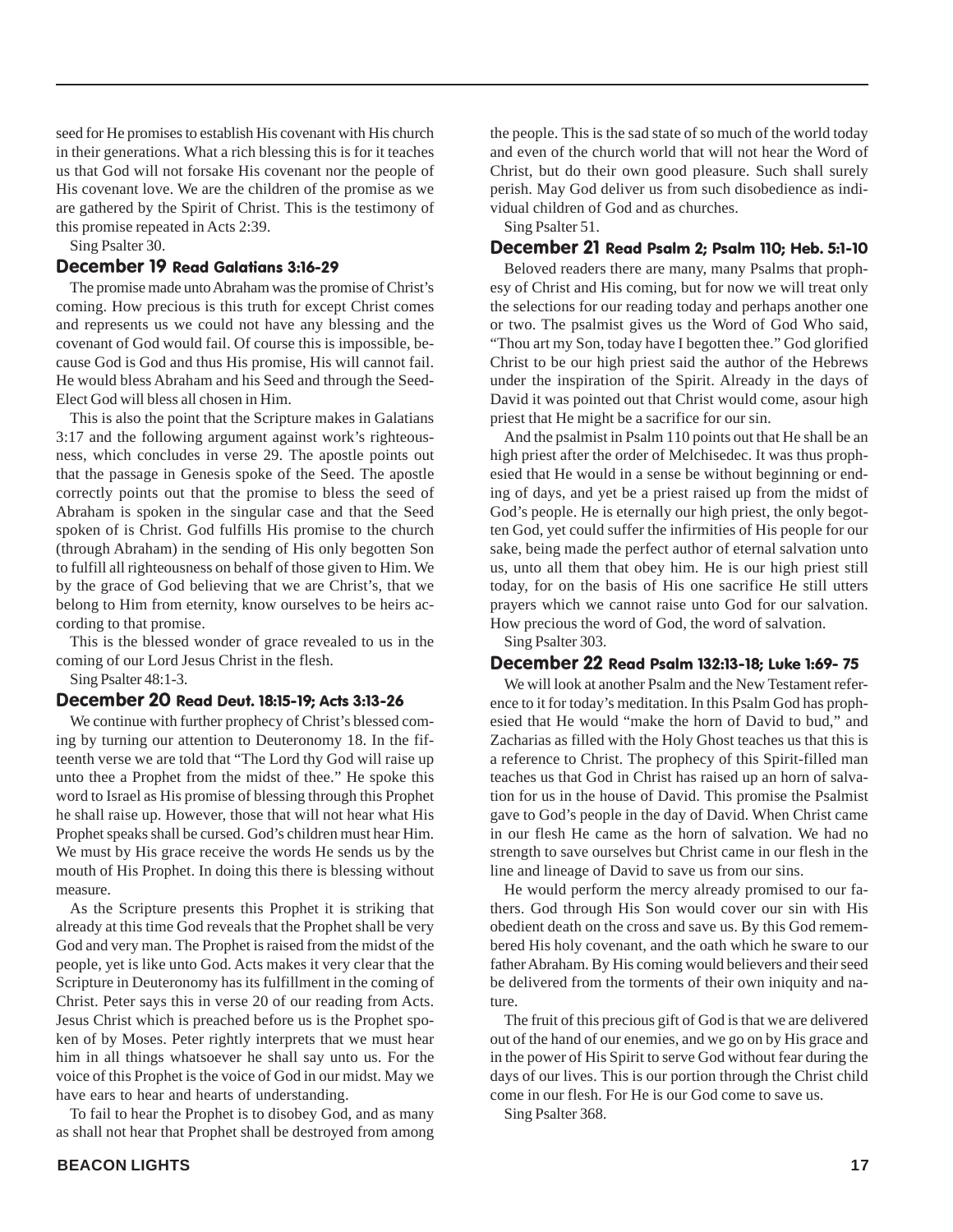#### December 23 Read Isaiah 7:12-15; Matthew 1:20-25

As we come closer in the history of the old dispensation to the coming of Christ, the prophecies become more complete or more detailed concerning the coming of our Lord in the flesh to save His people. We see this in the well known prophecy in Isaiah seven. In the midst of pronouncing the coming of judgment upon Judah to Ahaz the king, Isaiah prophesies of the wonder of wonders that shall provide for deliverance. He gives Ahaz a sign, "A virgin shall conceive and bear a son." The Seed in which the nations should be blessed comes forth of the woman by the birth of a son to a virgin in the line of David. Impossible as this would be, God would provide for the salvation of His people by His hand alone. The fact that Christ would come forth of a virgin in the line of David shows us with God's people of the ages that what is impossible for man is the very place where the grace of God is revealed in all of its majesty and wonder.

Our sins and our natural depravity keep us from any hope of salvation, it binds us on the path of destruction, but God provides what we cannot. God brings to pass that we cannot hope for, He and He alone saves. Joseph is also told this that Mary is with child according to promise, the fulfillment of the Word of the Lord spoken to the prophet Isaiah many years before. A virgin shall be with child and shall bring forth a son.

But further the prophecy given to Isaiah and brought before Ahaz and the word to Joseph quoting that Scripture declares that "they shall call His name Emmanuel, which being interpreted is, God with us."

Born of the woman without the will of man, yet flesh of our flesh, but also the only begotten God, God with us. The wonder the Incarnation. God saving His people.

Sing Psalter 61.

#### December 24 Read Daniel 7:13-28; Luke 1:26-37

We turn to the prophecy of Daniel as he prophesies of the Christ as the little horn who would crush the kingdoms of darkness in the midst of this earth. He would be given dominion and glory and a kingdom that all nations and languages should serve Him. His kingdom is an everlasting kingdom and all dominions shall serve and obey Him, Luke 1:27. Now this prophecy that speaks of the coming of one like unto the Son of Man, to Whom such dominion would be given is quoted by the angel Gabriel as he declares to Mary that she would be favored among women and would bear the Christ Child. It is striking in this announcement of the angel that the Savior would be born of the virgin made in the likeness of man, who shall rule over all nations and dominions. He is the King of the kingdom of God for He is God come in our flesh to save His people chosen in Him from before the foundation of the world.

This Child's name shall be JESUS, we read. What a precious announcement. He is Jehovah saving us, saving God's chosen. There is such a wonder here, for we for whom He came are not worthy of the least of God's blessing, yet God Himself comes in our flesh to suffer in our stead, to die on the cross, to satisfy judgment for our sin, that we might inherit His kingdom. That little child born of a lowly virgin shall be given everlasting dominion over all things to the saving of the church. Glorious Grace.

Sing Psalter 183.

#### December 25 Read Ezek. 16:1, 2, 48, 59-63; Luke 1:64-80

This is the day we remember with great thanksgiving the birth of our Lord Jesus Christ. But what is the reason for this great joy that we have at this time of the year? Why are you filled with joy today, or are you not so filled with joy? If you are not, if you say my portion is too hard, my way too difficult, I cannot find joy, not on this Christmas day then beware of God's judgment. Consider your sin and repent.

God's children by His grace do rejoice today no matter the circumstance in which they are found. Indeed we are filled with rejoicing because our sins have been covered; God has remembered His covenant with us and our fathers. This is the ground for our joy.

Understand we have been worse than Sodom; as the prophet speaks of Jerusalem and Judah we have sinned in ways that are worse than any sins of the nations about us. We have on our part forsaken God's covenant, we have trampled it underfoot and the Holy God as well. We have transgressed all the law of Jehovah. That is the prophet's testimony over God's chosen people in Judah, and it applies to us as well. Our nature is totally depraved and in our lives we have transgressed God's way. We are not worthy of salvation. But then the prophet proclaims over Jerusalem the words of verses 60 and 62 of Ezekiel 16. This prophecy is said to be fulfilled with the coming of Jesus in our flesh according to the Spirit inspired words of Zacharias upon the birth of John and his naming. The wonder of salvation is God remembering His covenant with His people. Praise the Lord.

Sing Psalter 255:1-3.

#### December 26 Read Isaiah 40:1-5; Luke 3:1-6

It is striking that not only did the prophets of old speak clearly in their prophecies of the birth of Christ, but also were led by the Spirit to declare in prophesy details of His work when He came in our flesh to dwell in our midst. The prophet of Isaiah in the fortieth chapter speaks of the fact that when God fulfills His promise, he pardons the iniquity of His people. For Jehovah comes in our flesh to save us. This is so necessary for the elect seed in the days of Isaiah to hear but also it is so important that we see that this is the real meaning of Christ's birth and His walk in our flesh for us.

All the troubles that we have, all the mountains and hills that stand in our path shall be made low, they shall be made passable by the coming of the Lord. The crooked shall be made straight, and the rough places plain. There is nothing that shall be in our path whether sickness, poverty, persecution, or even Satan and the wicked in this world shall prevent our entering into the everlasting life with our God.

This it is prophesied shall be the message of the one preparing the way of the LORD who cries in the wilderness. Luke makes it plain in the third chapter that when John the Baptist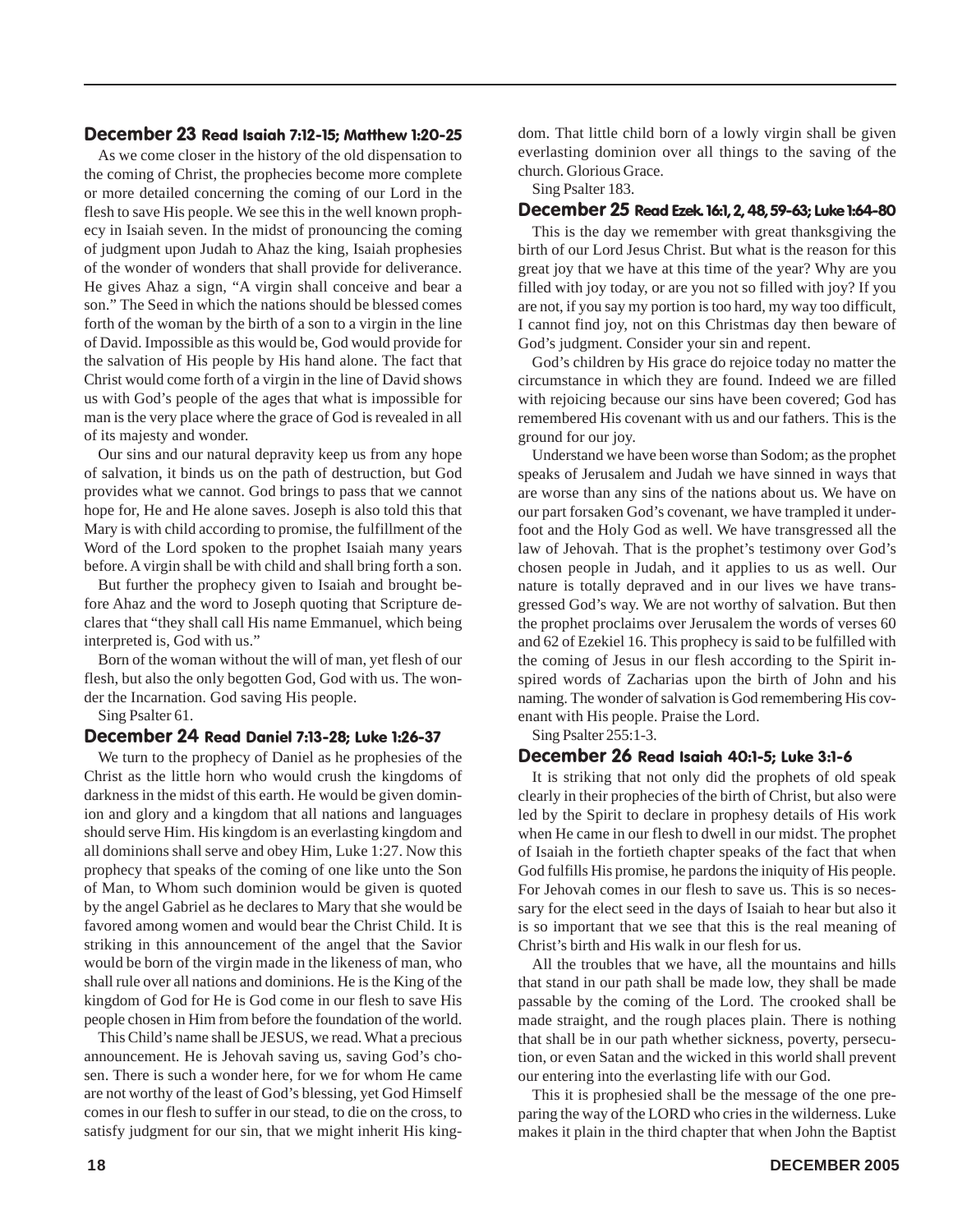came into the wilderness as a prophet declaring the arrival of the Christ he was the fulfillment of this promise. His message was exactly that salvation was come. With the coming of Christ, all flesh would see the salvation of God in the person of God's Son come in our flesh. And through His work all is made straight. Salvation for us is assured.

Sing Psalter 276.

#### December 27 Read Isaiah 9:1-5; Matthew 4:14-17

As Jesus would begin His ministry and reveal through His Word that indeed He was the salvation of God Whom we could see, He began His labor in the borders of Zabulon and the land of Nephthalim. And we read in Matthew He did so that the prophesy of Isaiah might be fulfilled. The prophet Isaiah in Isaiah nine had prophesied that the One who would bring light into darkness would do so in these places. The Spirit teaches us that all of the Old Testament prophesies indeed spoke of Christ and His work of saving His people.

When Jesus began His ministry already in these countries was the revelation of the light of God which came to dispel darkness. Now how precious is this testimony to the elect seed in the old dispensation which found themselves in darkness because of their sin, carried into captivity, cut off from the temple of God and the mercy seat. But also how precious is this word for the church of all ages, for we are taught that the labor of Christ in our flesh was light come into our darkness. How important this is! For we are in darkness, this is our nature as we are dead in sin and trespass, and we have walked in darkness in the way of sin. And all is darkness about us, none can have fellowship with God in the present darkness. Further nothing in this life of darkness can deliver us from the darkness, not our works, nor any man, or church. Only, if the Light sent of God comes, can the darkness of our sin be dispelled. But this indeed is the wonder of Christ's preaching in the midst of this world of sin. God's children are delivered and led into the light of God's fellowship.

Sing Psalter 113:1, 8, 9, 10.

#### December 28 Read Isaiah 53; I Peter 2:21-25

Much of the prophecy of Isaiah 53 is quoted in the New Testament in various passages in connection with the suffering of our Lord Jesus Christ. Indeed as Peter also points out that we like sheep have gone astray and everyone has turned to his own way. This is our natural walk. We make our own gods and think that we can control our own destiny. We seek our own pleasures and fail to take heed to the Word of Jehovah our God. We are filled with iniquity and worthy of damnation. This is the confession of God's child and therefore we have great need of deliverance. Even more we cannot accomplish that deliverance but can only increase our guilt, and even when Christ came, sent of the Father we despised Him and rejected Him.

But Jesus Who did no sin, neither was there any guile in His mouth, suffered for us. When He was reviled, reviled not again; when he suffered, he threatened not; but committed himself to him that judgeth righteously. He was wounded for

our transgressions and bruised for our iniquities. He bore our sins, the prophet said in the days of old, that Jehovah hath laid on him the iniquity of us all. By His stripes we are healed. Blessed truth of the Scripture. Salvation is by grace alone, as Jesus in our stead bears the judgment of God against us, and we live. Now by the grace of God filled with this testimony of the Word we have returned to the Bishop of our souls and have peace.

#### Sing Psalter 318:1-5.

#### December 29 Read Isaiah 59:16-21; Rom. 11:13-36

Christ Who becomes the fulfillment of the prophecy of God through the prophets comes as the Deliverer out of Zion. The prophet Isaiah set this hope before the people so that when they were in captivity and all seemed hopeless to receive any good or salvation. There are so many times in our lives when it seems as though it is impossible for us to obtain the hope of the Scripture. This is true either because of our own hopelessly lost condition, or because of the many forces of evil that oppress us. Yet in the depths of our misery God sounds for the gospel of salvation.

Paul applies this prophecy of Isaiah to all Israel. Not only to Israel according to the flesh, but to spiritual Israel including the nations of the Gentiles. This is the blessed message of the gospel that Paul set before those unto whom he preached. This is the message of comfort for us which we receive every Lord's Day as we worship under the Word of Christ.

God has sent out of Zion the Deliverer. He has done this not because of the worthiness of those carried into captivity by their sin, for there is no worthiness among men. But God has set His covenant upon His people from before the foundation of the world. His covenant is unto us, and thus in Christ the covenant Seed, God works salvation. He takes away our sins and saves His elect, of Israel according to the flesh and of the Gentiles. Neither may boast but God fulfills His covenant with us. Blessed God of grace.

Sing Psalter 121.

#### December 30 Read Jer. 31:31-34; Heb. 8; 10:14-22

In Jeremiah 31, the prophet speaks of a new covenant that shall be realized when Christ comes. The old covenant Israel brake, although God was a husband unto them, and we might add was a faithful husband unto them, but the new covenant will be made with the house of Israel after those days. This statement refers to the time of Christ. Now this new covenant is not a different covenant from the point of view that it is a change of God's covenant love for His people. But it is a new covenant in that it is a more complete manifestation of this eternal covenant of love for His people that never fails. It is the covenant that is fulfilled with the coming of Christ, His suffering, death, resurrection and ascension into heaven.

In Hebrews 8 it is pointed out that the people led out of Egypt continued not in God's covenant, and God brought them as a people into many troubles, He "regarded them not." But with the coming of Christ, there is a Mediator of a better covenant (vs. 6). The author of the book of Hebrews then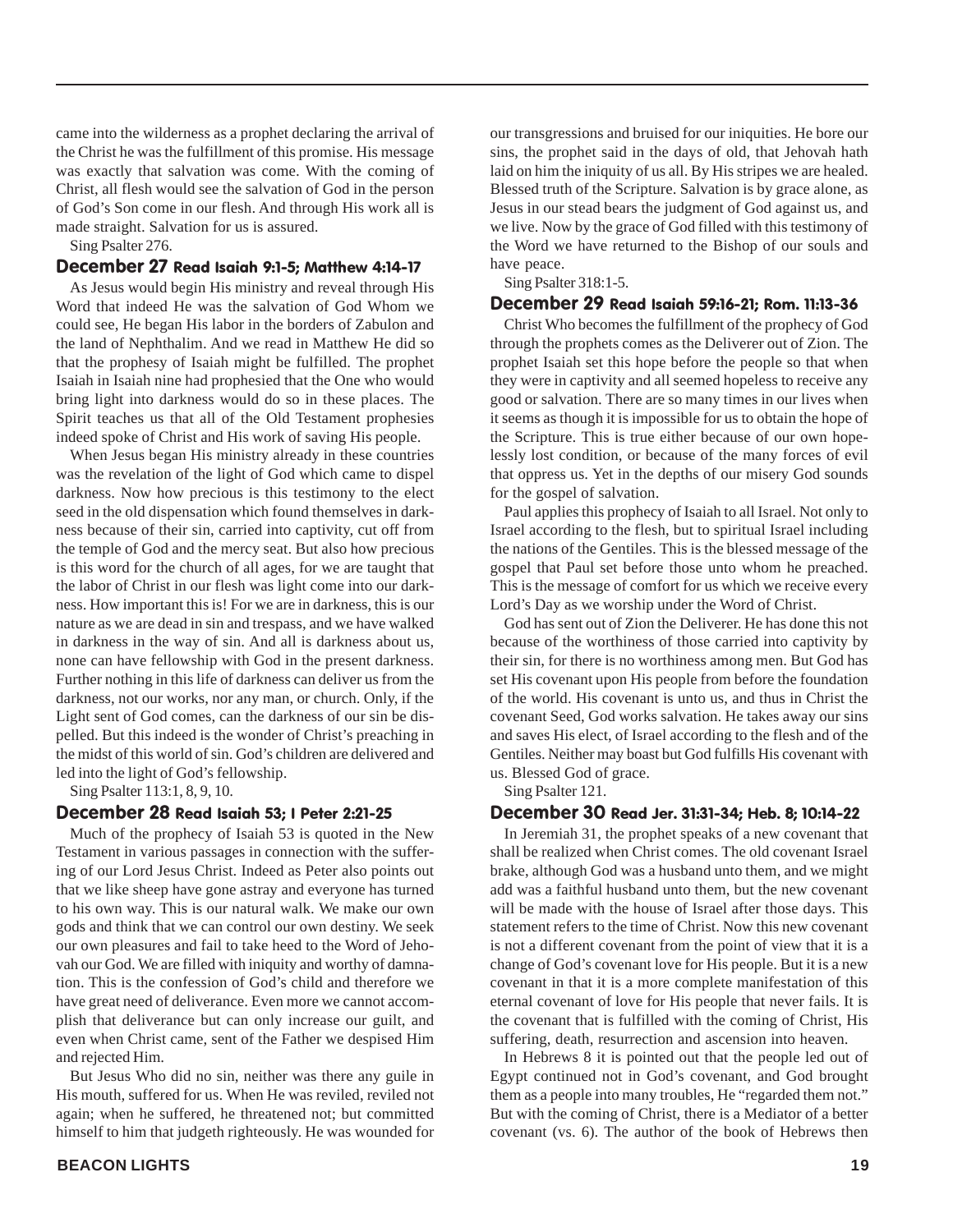quotes the passage from Jeremiah pointing out that God makes a covenant with the house of Israel whereby He puts His laws into their mind, and writes them in their hearts, whereby He will be to them a God and they shall be to Him a people. This speaks of the fact that on the basis of Christ's death and resurrection and His ascension into heaven the Spirit of Christ is poured out upon elect Israel, that is upon the church elect in Christ. That Spirit shall not be removed, and we shall experience forever God's mercy to our unrighteousness, and our sins and iniquities He will remember no more. Wondrous Grace! This is the fruit of the one sacrifice of Christ, which is complete and never has to be repeated. Our salvation is made complete.

#### Sing Psalter 125:1-4.

#### December 31 Read Hos. 2; Rom. 1:18-32; I Pet. 2:4-10

There are many prophesies that speak of the coming of Christ and told before those things that would come to pass. This also is the preciousness of the Scripture. It is the Word of God and it comes to pass according to His will. We could have considered many more such passages, however we are limited to the ones that we have used.

In this last meditation for the year 2005 we look to Hosea and the places where it is quoted in the New Testament. At this time of the year we reflect on many things that have come to pass in the last year, and many of these have to do with the fruits of sin in the world about us and in our own lives. Natural man will not serve God, and natural man can have no hope as this year comes to an end. The world even the church world in the days of Hosea had walked in terrible sin and ungodliness, and so it is also today. On top of this God's people in Israel in the days of Hosea and also we have transgressed God's law and we must confess the utter unworthiness of hope in our future.

But God in faithfulness, betroths His people unto Himself. Jehovah through Hosea announces that He will keep His people in covenant faithfulness, and would have mercy upon her that had not obtained mercy, and that He will say to them that were not my people, Thou art my people, and they shall say, Thou art my God. According to Paul in Romans 9 and in I Peter 2 in the coming of Christ and His satisfaction for sin, we shall be remembered according to His decree of election. He calls us out of darkness into the marvelous light of His fellowship. So that now we can walk in hope of the future year and years, knowing that all things work together for good to them that love God and are the called according to His purpose.

Sing Psalter 125:5-9.

| United States Ford at hory on                                                                                                                                                                                                                                                                                                                                                                |                                                                                                                                                    |                                  |                                                                                                                                                                                                                                                                                                                                  |  |                                                                                                                                      |                                                          |                                      |
|----------------------------------------------------------------------------------------------------------------------------------------------------------------------------------------------------------------------------------------------------------------------------------------------------------------------------------------------------------------------------------------------|----------------------------------------------------------------------------------------------------------------------------------------------------|----------------------------------|----------------------------------------------------------------------------------------------------------------------------------------------------------------------------------------------------------------------------------------------------------------------------------------------------------------------------------|--|--------------------------------------------------------------------------------------------------------------------------------------|----------------------------------------------------------|--------------------------------------|
| Statement of Ownership, Management, and Circulation                                                                                                                                                                                                                                                                                                                                          |                                                                                                                                                    |                                  | 13. Pat-korkon Tille<br><b>BEACONLIGHTS</b>                                                                                                                                                                                                                                                                                      |  |                                                                                                                                      | 14. Issue Dole for Crestoller Data Bolcu<br>October 2005 |                                      |
| 1. Pablication Fille<br>I. Pakificaliers & milion<br>1. Filmaa Dode                                                                                                                                                                                                                                                                                                                          |                                                                                                                                                    |                                  |                                                                                                                                                                                                                                                                                                                                  |  |                                                                                                                                      | Вумарник, сорня вась наше                                | <b>His. Copies of the giv banner</b> |
|                                                                                                                                                                                                                                                                                                                                                                                              |                                                                                                                                                    |                                  |                                                                                                                                                                                                                                                                                                                                  |  | Extent and Halunged Circulation                                                                                                      | Dering Preceding 12 Months                               | Patchbool Means of to Films Dote     |
| <b>BEACONLIGHTS</b><br>4. Blue Hispanicy                                                                                                                                                                                                                                                                                                                                                     | $\theta$<br>6<br>$10 - 28 - 2005$<br>  4<br>$\overline{4}$<br>$\theta$<br><b>Standard of Assessment Avenue</b><br><b>A Contract Contract Enter</b> |                                  | Total Plansber of Ecopars (Parkpress surg.<br>а.                                                                                                                                                                                                                                                                                 |  | 1.250                                                                                                                                | 1.250                                                    |                                      |
| Monthly                                                                                                                                                                                                                                                                                                                                                                                      |                                                                                                                                                    | \$10.00                          |                                                                                                                                                                                                                                                                                                                                  |  | Patt Requested Outside County Net Subscriptions Edulorical<br>GIRODA HIZININ DINA TUNANG KOMA KANG ALIKU MASA TILIPIN ING PITULA     | 726                                                      | 670                                  |
| 7. Complete trading econess of inform office at Palaticalian (Will profess private ally county, state and 2014).                                                                                                                                                                                                                                                                             |                                                                                                                                                    | Califord Prence<br>John Huizenga | <b>K. Paid and an</b><br>Rogmalet<br>CREATING                                                                                                                                                                                                                                                                                    |  | Paid ins County Sabscriptions Skaled on Farm 1541<br>(include a draftbar's print and entityings copies).                             | 258                                                      | 262                                  |
| P.O. Box 141<br>Randolph, Dodge County, Wisconsin 53956                                                                                                                                                                                                                                                                                                                                      |                                                                                                                                                    | lalapiyyaa<br>920-326-6186       |                                                                                                                                                                                                                                                                                                                                  |  | Sales Trimod's Dealers and Call Eds. Stilled Vendos,<br>Counter Sales, and Other New USPS Paid Distribution                          |                                                          |                                      |
| 1. Complete History Address of Boothparters or General Business Office of Publisher (Not printed                                                                                                                                                                                                                                                                                             |                                                                                                                                                    |                                  |                                                                                                                                                                                                                                                                                                                                  |  | other classes Maked fricage the USPS.                                                                                                | 21                                                       | 70                                   |
| Same as above                                                                                                                                                                                                                                                                                                                                                                                |                                                                                                                                                    |                                  | F. Total Prakt and Av Parpscaked Citcatalism<br>Blue at M& (1), co.co.and (4)                                                                                                                                                                                                                                                    |  |                                                                                                                                      | 1005                                                     | 1002                                 |
| 1. Tel famos and computer Many Microscopt Englished Library and Manager Library According to the<br>Publisher /Maticulat coopede carroguisboss/                                                                                                                                                                                                                                              |                                                                                                                                                    |                                  | $a_{\rm{FDM}}$<br>Distribution                                                                                                                                                                                                                                                                                                   |  | Oshakdo-County on Shaked cry Form 1544                                                                                               | 92                                                       | 81                                   |
| <b>Riverbend Printing</b><br>4668 Fenwood SW<br>Grand Rapids, MI 49544                                                                                                                                                                                                                                                                                                                       |                                                                                                                                                    |                                  | Eylend<br><b>Bargian</b><br>completes and                                                                                                                                                                                                                                                                                        |  | Inv County as Stated on Farms 3641                                                                                                   | 16                                                       | 19                                   |
| Editor (Manscure) complete matting address/                                                                                                                                                                                                                                                                                                                                                  |                                                                                                                                                    |                                  | ary and<br>other than                                                                                                                                                                                                                                                                                                            |  | other classes Maked Though the USPS.                                                                                                 | 17                                                       | $\theta$                             |
| John Huizenga<br>621 Williams St.<br>Randolph, WI 53956                                                                                                                                                                                                                                                                                                                                      |                                                                                                                                                    |                                  | <sup>8</sup> . Faso Bishkadian Oskakda tha Hitali<br>(Cardon) at OTher Creator                                                                                                                                                                                                                                                   |  |                                                                                                                                      | $\mathbf{I}$                                             | $\mathbf{1}$                         |
| Managing Editor (Netherland complete cluding addition) John Huizenga                                                                                                                                                                                                                                                                                                                         |                                                                                                                                                    |                                  | Total From Ottehbulkers (Sam of 1981, and Allie )                                                                                                                                                                                                                                                                                |  |                                                                                                                                      | 127                                                      | 101                                  |
| 621 Williams<br>Randolph, WI 53956                                                                                                                                                                                                                                                                                                                                                           |                                                                                                                                                    |                                  | Total Diskribations (Signs of 1 Security) 1 St                                                                                                                                                                                                                                                                                   |  |                                                                                                                                      | 1132                                                     | 1103                                 |
| TO, Dariet (SD-RK'make-Statis, if 2te publication is surrectly a responsion) give for curre-and address stiffer responsible transvession transvession for                                                                                                                                                                                                                                    |                                                                                                                                                    |                                  | CODES BUTTINING AND                                                                                                                                                                                                                                                                                                              |  |                                                                                                                                      | 118                                                      | 147                                  |
| taces and actesses of an ducknows surery of hinding 1 festival in true at the CAM accurd of street. If for surest by a surprising genThe<br>SECRIC AND ACORAINS OF THE CORASLES SERIES. IT SERIES OF A SECONDATION CONSCIOUSNOSS INC., JUVE AS CERIA AND ASSISTANCE AN AVE AS ISSUE AT<br>eaconcentum nume: it the putmatum m putmons by a donjects argulautum, geneticiams acid addivisi, i |                                                                                                                                                    |                                  | total place of 7kg and 0.1                                                                                                                                                                                                                                                                                                       |  |                                                                                                                                      | 1,250                                                    | 1,250                                |
| Complete Mai Blv3-5/30 year<br>F HI Hane                                                                                                                                                                                                                                                                                                                                                     |                                                                                                                                                    |                                  | 1 Parcent Pairi anglor Repuested Circulation<br>FAC CHARGES' Mill Brint TOW                                                                                                                                                                                                                                                      |  |                                                                                                                                      | 89%                                                      | 91%                                  |
| Federation of Protestant Reformed Young Peoples Society<br>P.O. Box 144, Randolph, WI 53956                                                                                                                                                                                                                                                                                                  |                                                                                                                                                    |                                  | 10. Pablication of Statement of Ownership<br>El Particulare repaired Visito particulares December 2005<br>loose of this patientificity<br><b>El PADAGEGO INFIRANCIA</b><br>11. Sprakersman Barol in the Patricket Sprakers Editorial at Chang<br><b>TELES</b>                                                                    |  |                                                                                                                                      |                                                          |                                      |
|                                                                                                                                                                                                                                                                                                                                                                                              |                                                                                                                                                    |                                  | الشكاف                                                                                                                                                                                                                                                                                                                           |  |                                                                                                                                      | Editor                                                   | $10-28-2005$                         |
|                                                                                                                                                                                                                                                                                                                                                                                              |                                                                                                                                                    |                                  |                                                                                                                                                                                                                                                                                                                                  |  |                                                                                                                                      |                                                          |                                      |
|                                                                                                                                                                                                                                                                                                                                                                                              |                                                                                                                                                    |                                  | TOPTI AND all interestion turnings on this part film and computer and constant that asymmetric turners take or meanwhile promotion on the time<br>In 1892 Time receive or meanwhile requires on the later may boudged in criminal<br>drawaria sivi pesuitero.                                                                    |  |                                                                                                                                      |                                                          |                                      |
| <b>Instructions to Publishers</b>                                                                                                                                                                                                                                                                                                                                                            |                                                                                                                                                    |                                  |                                                                                                                                                                                                                                                                                                                                  |  |                                                                                                                                      |                                                          |                                      |
| 11. Regars Bornholdurs, Morigaguus, and Olean Sacadty Bolclans Craning on<br>Botting 1 Percent at trace of folial Amount of Europa, Ethiopians, or<br>Other Socurtics, Fricas, checkbox _____<br>de ⊡inse                                                                                                                                                                                    |                                                                                                                                                    |                                  | Conglete and file one copy of this form with your past moster annually an or before October 1. Keep a copy of the campleted form<br>۹.<br>for your records.                                                                                                                                                                      |  |                                                                                                                                      |                                                          |                                      |
| F 88 Harts<br>Corapida Maling Ackbron                                                                                                                                                                                                                                                                                                                                                        |                                                                                                                                                    |                                  |                                                                                                                                                                                                                                                                                                                                  |  | is cases where the stockholder or security holder is a trustee, induste in items 16 and 11 the name of the person or corporation for |                                                          |                                      |
|                                                                                                                                                                                                                                                                                                                                                                                              |                                                                                                                                                    |                                  | ż.<br>abors the trastee is acting. Also include the names and addresses of individuals who are stackholders who can or hold 1 percent<br>ar more of the tatal amount of bords, ramigages, or after securities of the pablishing corporation. In tiera 11, if none, check the<br>box. Use blank sheets if more space is required. |  |                                                                                                                                      |                                                          |                                      |
|                                                                                                                                                                                                                                                                                                                                                                                              |                                                                                                                                                    |                                  | B.<br>Se sare to fundet all directation information called for in item 'E. Presiding, direction must be shown in items 'Ed, a, and t                                                                                                                                                                                             |  |                                                                                                                                      |                                                          |                                      |
|                                                                                                                                                                                                                                                                                                                                                                                              |                                                                                                                                                    |                                  | ă.<br>teer 19h., Explorant Distributed, nuat include (1) severatund copies calginally stated on Form 36d1, and returned to the publishes,                                                                                                                                                                                        |  |                                                                                                                                      |                                                          |                                      |
|                                                                                                                                                                                                                                                                                                                                                                                              |                                                                                                                                                    |                                  |                                                                                                                                                                                                                                                                                                                                  |  | (2) estimated returns from news agents, and (2) sopies for office use, leftowns, spoiled, and all other copies nat distributed.      |                                                          |                                      |
|                                                                                                                                                                                                                                                                                                                                                                                              |                                                                                                                                                    |                                  | s.<br>little-publication had Periodicals authorization as a general or requester publication, this Statement of Ownership, Massagement,<br>and Cinculation must be pablished: it must be printed in any issue in October at if the publication is not published during Ostober.<br>the first issue printed after October.        |  |                                                                                                                                      |                                                          |                                      |
| 13. Tax Malas prencorgandancy response agreeated authorized to suarant response using yoperaceans)                                                                                                                                                                                                                                                                                           |                                                                                                                                                    |                                  | e,<br>In then 18, indicate the claim of the issue in which this Statement of Cernership will be pablished.                                                                                                                                                                                                                       |  |                                                                                                                                      |                                                          |                                      |
| The parpose, Kastico, and magnetic stake, at his organization and the exempt status for telesal mounte tax parposes:                                                                                                                                                                                                                                                                         |                                                                                                                                                    |                                  | т.<br>hem 17 mustice signed.                                                                                                                                                                                                                                                                                                     |  |                                                                                                                                      |                                                          |                                      |
| 29 Has Hel Churcout Dentro Precedence 12 Months<br>D Has Changed Daing Proceding 12 Martte, (Pablisher read subtrit exploration of disinger refit it is abilament)                                                                                                                                                                                                                           |                                                                                                                                                    |                                  | Foldere to the or publish a statement of connecting may hard to suspension of Periodicals suthorization.                                                                                                                                                                                                                         |  |                                                                                                                                      |                                                          |                                      |
| (Sanchartana an Amaran)<br>PS Famy 3526, Oclobar 1008                                                                                                                                                                                                                                                                                                                                        |                                                                                                                                                    |                                  | Ратчат 3526, скрам там дамных                                                                                                                                                                                                                                                                                                    |  |                                                                                                                                      |                                                          |                                      |
|                                                                                                                                                                                                                                                                                                                                                                                              |                                                                                                                                                    |                                  |                                                                                                                                                                                                                                                                                                                                  |  |                                                                                                                                      |                                                          |                                      |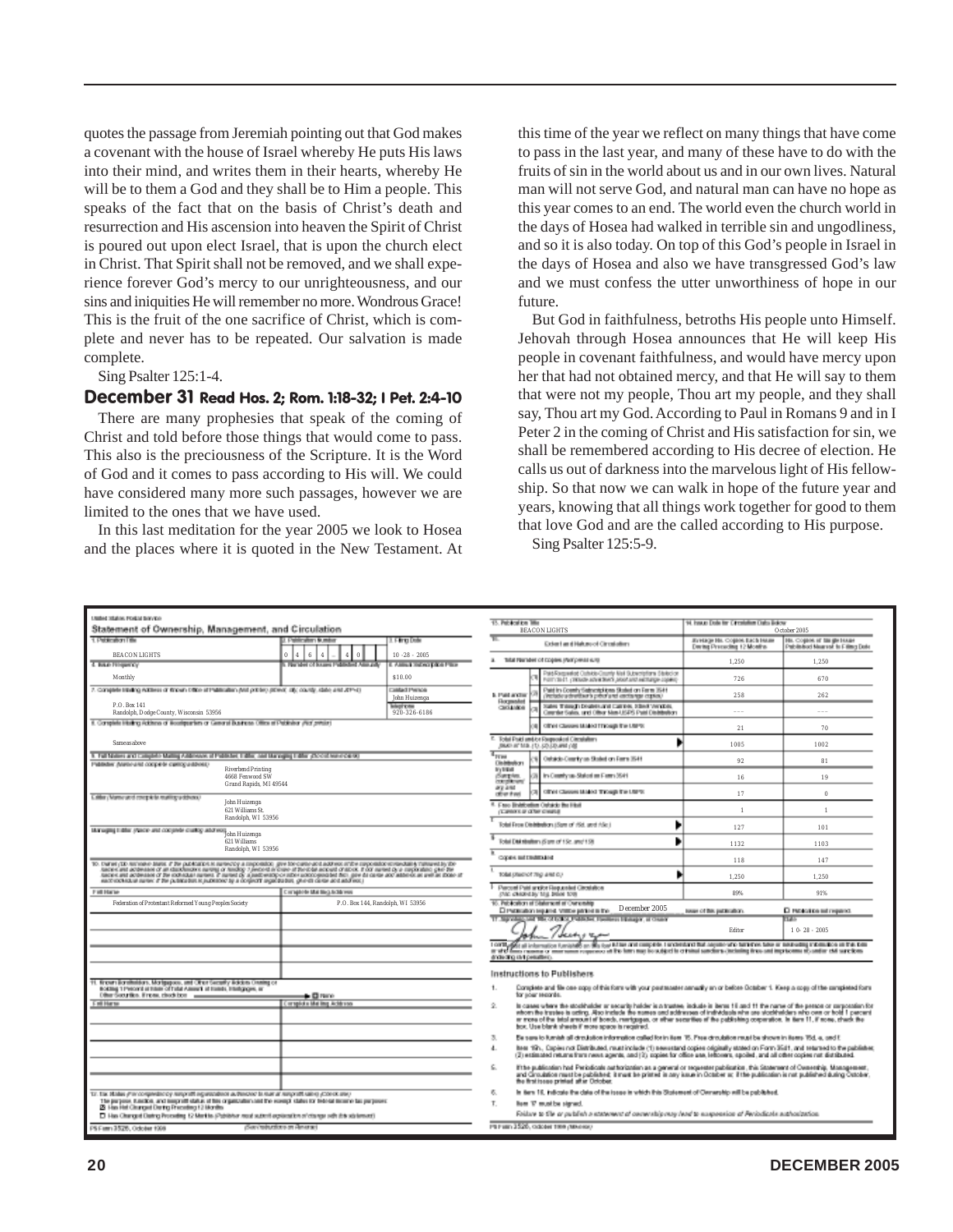Holding the Traditions (2)



by Rev. Angus Stewart

Example 1 aving explained the idea and the content of the<br>
"traditions" (II Thess. 2:15) last time, we must<br>
now ask: Where does this leave the church of<br>
Rome and her tradition? Rome has rejected apostolic "traditions" (II Thess. 2:15) last time, we must now ask: Where does this leave the church of Rome and her tradition? Rome has rejected apostolic traditions. Justification by faith alone is jettisoned for justification by faith *and works*. Christ's all sufficient atonement and mediation is rejected for the mass and the intercession of Mary and the saints. Sovereign election and reprobation (11-14) is forsaken for the "gospel" of free will. (How few professed Protestants today "stand fast, and hold" this apostolic tradition!) Rome also rejects the faithful tradition of the best teachers of the church (e.g., Augustine, Luther and Calvin).

However, II Thessalonians 2 does apply to Rome and her tradition. It is not verse 15, though. Rome is embraced in the "falling away" (3), idolatry (4), false miracles (9), ingenious deceits (10) and "strong delusion" (11) which softens the world up to receive the "man of sin" (3), who brings the apostasy of the centuries to its culmination. At "his coming" (8) on the clouds, Christ will destroy "the son of perdition" (3).

While many are "falling away" (3), our calling is to "stand fast" (15) by "hold[ing] the traditions" as we "have been taught" (15). Obviously, this includes the truth of this chapter (II Thess. 2). Hold fast to the truth of Christ's bodily return in great glory to destroy the man of sin who is the culmination of the working of the mystery of iniquity. Hold fast to the truth that God sovereignly orders all of this for the salvation of His elect and the destruction of the wicked (11-14). Indeed, hold fast to all of Godbreathed Scripture: OT and NT; every book, chapter and verse.

Every professedly Christian group has its tradition (a received body of doctrine), whether its tradition is large or small, or whether or not it even realizes that it has its tradition. But how are we to judge between the various traditions of Rome or the Jehovah's Witnesses or the Reformed churches, etc.? Scripture, of course, is the infallible rule which judges all tradition (Acts 17:11; I John 4:1).

We in the CPRF believe that the *Three Forms of Unity* (the *Heidelberg Catechism*, the *Belgic Confession* and the *Canons of Dordt*) faithfully set forth and summarise what the Scripture teaches about the Trinity, Creation, the Person and natures of Christ, the doctrines of grace, etc. Thus we stand fast to the *Three Forms of Unity* as a concise and accurate presentation of the truth of God's Word.

We ought also to notice that the command of II Thessalonians 2:15 to hold the traditions is not addressed to church officers (pastors, elders and deacons) but to all the "brethren." For the Bible is given to all God's people, for they all have the Spirit of Christ to enable them to understand and cling to the truth of God's Word. All the people of God are commanded to hold the faithful traditions because, negatively, this is the way of avoiding destruction (10-12). There is vast apostasy in the professing churches and "*the* falling away" is coming (3; the Greek has the article "the"). The man of sin will say that he is God (4). He will work miracles (9) and be incredibly deceptive (10) and most in the church will be fooled (4). Moreover, God will send "strong delusion" (11). How then will we stand? Only by holding fast to the truth! Those who do not hold fast to the biblical traditions will be deceived and perish.

True, the manifestation of *the* man of sin may not happen in our day, though it might, since no one knows when he will be "revealed" (3). But the apostle teaches that "the mystery of iniquity *doth already work*" (7). Many today are falling for false doctrine. Unbiblical worship corrupts many churches. Millions are swept away by the false miracles of Roman Catholicism and of charismaticism, all over the world. What will happen when *real* miracles are wrought with "all power" "after the working of Satan" (9) "with all deceivableness of unrighteousness" (10)?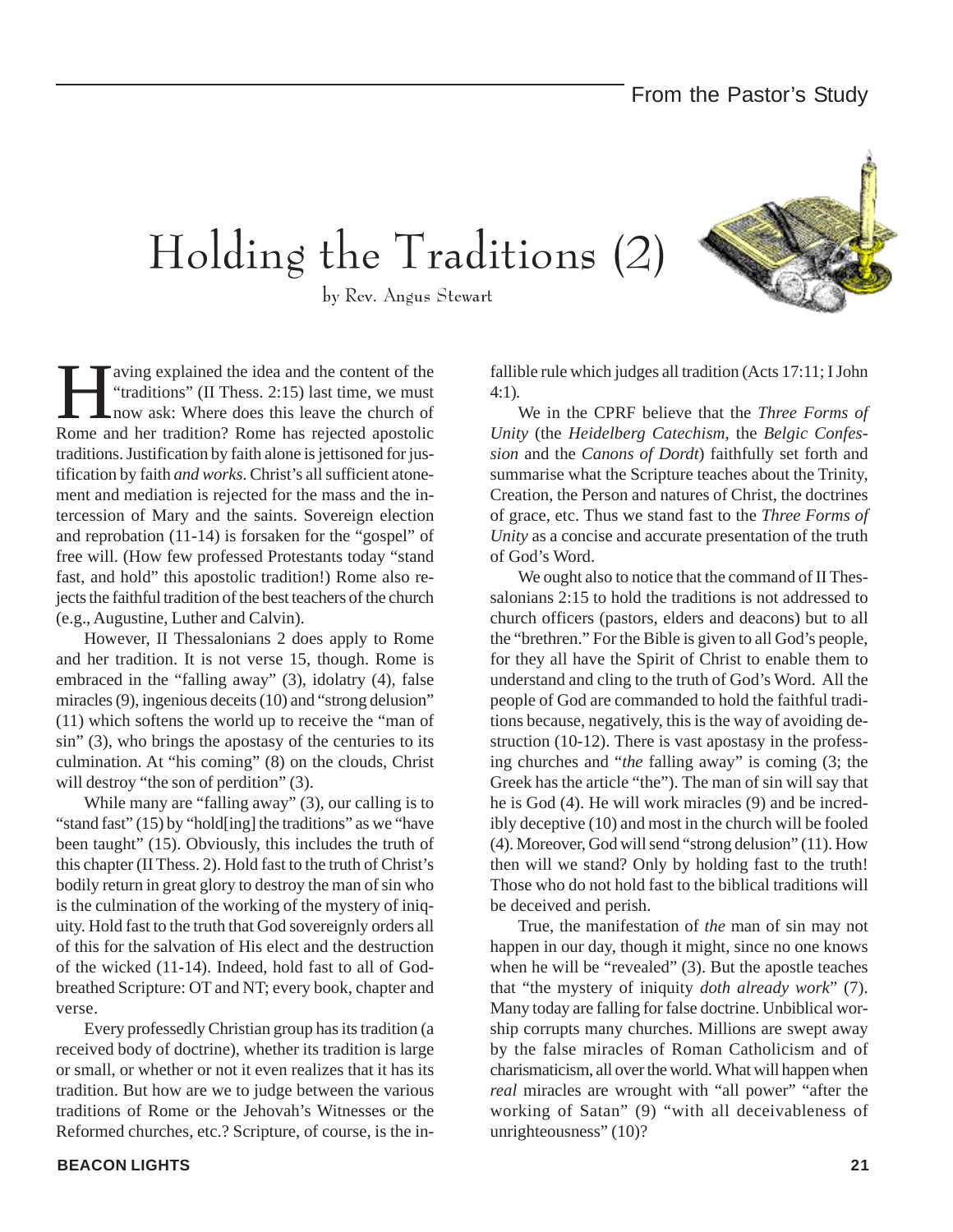Though they may *say* that they believe the truth, many do not receive "the *love* of the truth" (10) and so do not actually believe the truth (12). Instead, they believe "the lie" (11; the Greek has the article "the") and thus they shall be "damned" (12).

The imperatives, "stand fast" and "hold," are in the present tense. Thus, right now, you must cling to the truth as it is developed through the NT age. This includes holding fast to the biblical doctrine of the last times (eschatology) as taught in II Thessalonians 2 and elsewhere, for even in apostolic days there was false teaching on eschatology which deceived and unsettled people  $(1-3)$ .

Not only must the professing Christian hold fast to biblical traditions lest he perish (10-12), but this adherence to the truth is also the way in which God saves us. God's "beloved" people are "chosen" "from the beginning," "called," sanctified and glorified (13-14). But God has ordained that the way of salvation (and the blessed experience of salvation) is the way of "belief of the truth" and no other way (14). "Therefore, brethren, stand fast, and hold the traditions which ye have been taught" (15). ❖

*\_\_\_\_\_\_\_\_\_\_\_\_\_\_\_\_\_\_\_\_\_\_\_\_\_\_\_\_\_\_\_\_\_\_\_\_\_\_\_\_\_\_\_\_\_\_\_\_\_\_ Rev. Stewart is a missionary of the Protestant Reformed Churches to the Covenant Protestant Reformed Fellowship of Northern Ireland. This series is being reprinted with permission from the Covenant Protestant Reformed Fellowship website, http:// www.cprf.co.uk/ Volume X, Issues 2 & 3..*

Where We Stand

## All Means All, and That Is All It Means!

by Martyn McGeown

**How often have we heard** *that* **when we try to**<br>explain the Reformed faith to Arminians? It is a<br>very common objection, and a gross misunder-<br>standing of Scripture. It is even a misunderstanding of explain the Reformed faith to Arminians? It is a **L** very common objection, and a gross misunderstanding of Scripture. It is even a misunderstanding of language itself.

What do words such as "all," "every man," "the world," "whosoever" mean in Scripture? The easiest and most reliable way is to start with the axiom, 'Scripture interprets Scripture' and allow the Bible to explain itself. Much of this article consists of New Testament passages interspersed with comments to bring out the meaning, or rather what is *not* meant. Many of the passages speak for themselves.

*"When Herod the king had heard these things, he was troubled and all Jerusalem with him"* (Matt. 2:3). Is it true that the entire population of Jerusalem knew about the message brought by the Magi, or that they were 'troubled' by it. Of course not! It refers to the leaders of Jerusalem, and could very well be the same

Were the disciples hated by the people who lived in the jungles of Africa<sub>2</sub>

"Jerusalem" mentioned in Matthew 23:37 which did not want Christ to gather her children.

*"Then went out to him Jerusalem, and all Judea, and all the region about Jordan, and were baptized of him"* (Matt. 3:5). Are we to imagine that Jesus baptised everybody? Were there no exceptions? Surely we can reasonably assume that it would have been impossible for the entire population of Judea to be baptised. See also Mark 1:5.

*"And ye shall be hated of all men for my name's sake"* (Matt. 10:22). Were the disciples hated by the people who lived in the jungles of Africa, by people who had never heard of them? Obviously, "all men" means all kinds of men here.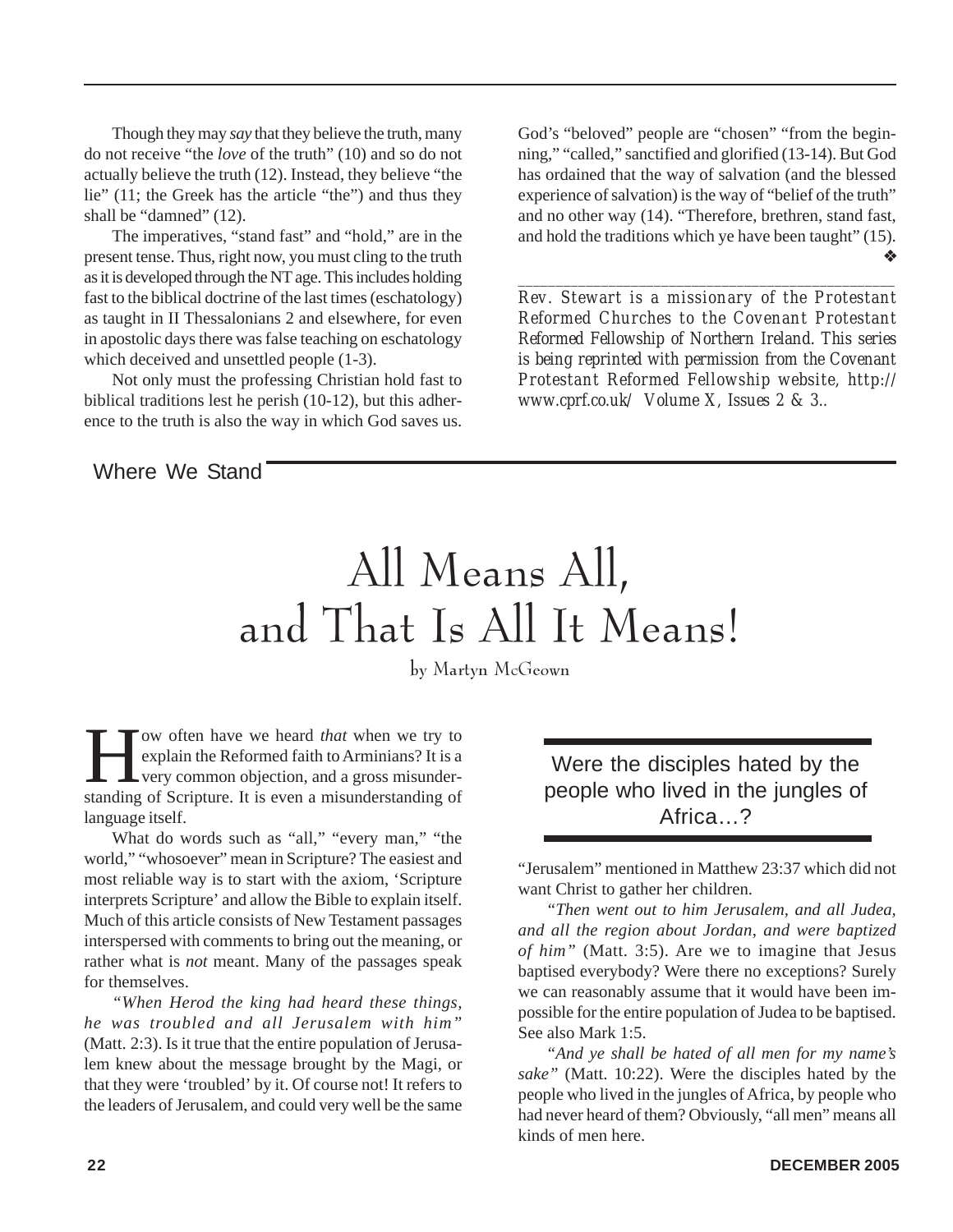*"And all the people were amazed and said, Is not this the son of David?"* (Matt. 12:23). Was this universal. Forgetting even about other nations, what about the scribes and Pharisees? Were they amazed, did they entertain for even a moment the possibility that Jesus could be the Son of David? Not at all!

*"And when he was come into Jerusalem, all the city was moved, saying, Who is this?"* (Matt. 21:10). Did Jesus really cause this kind of universal stir?

*"All hold John as a prophet"* (Matt. 21:26). The Pharisees did not hold John as a prophet, the Romans and Greeks did not either, so obviously the "all" here is not universal.

*"Then answered all the people and said, His blood be on us and on our children"* (Matt. 27:25). Was the entire population of Jerusalem, never mind the Roman empire, crowded into one courtyard to utter these terrible words? No! But everybody of a strictly limited group is meant.

*"And all the city was gathered together at the door"* (Mark 1:33). Not everybody is meant.

"*And when they had found him, they said unto him, all men seek for thee"* (Mark 1:37). This cannot be taken universally, since there were people in China who were not seeking Him, people in obscure villages of Galilee who were not looking for Jesus.

*"And all men did marvel"* (Mark 5:20). The Greeks, the Ethiopians, the people in America were not marvelling at this time.

*"And when he had called all the people unto him"* (Mark 7:14). Not everybody is meant.

*"All men mused in their hearts of John whether he were the Christ or not"* (Luke 3:15). "All men" here certainly cannot mean the entire human race. The Chinese were not musing.

*"All the people will stone us for they be persuaded that John was a prophet"* (Luke 20:6). The Pharisees were concerned about a riot in the population, not one which would involve every man, woman and child of the nation, or even a riot which would spread to all people of the earth!

*"Behold the same baptizeth, and all men come unto him"* (John 3:26). If all men really were coming to Him, there would have been universal salvation. We know, of course, that relatively few were coming to Christ, certainly not all men head-for-head. It was enough to worry the Pharisees.

*"All the people came unto him, and he sat down and taught them"* (John 8:2). Not everybody is meant.

*"If we let him thus alone, all men will believe on him and the Romans shall come and take away both our place and our nation"* (John 11:48). If all men believed on Christ that would also include the Romans, and the Pharisees themselves. Rather "all men" means a significant number of converts, enough to attract the attention of the Romans, something the Pharisees feared.

*"Praising God and having favour with all men"* (Acts 2:47). The early church was hated by many, and certainly did not have the favor of all.

*"Many of them which used curious arts brought their books and burned them before all men"* (Acts 19:19). "Before all men" means in public, it was a public display of repentance, not a gathering of the population of the entire world to witness a book burning!

*"Diana, whom all Asia and the world worshippeth"* (Acts 19:27). Evidently, not everybody on planet earth worshipped Diana.

*"This is the man that teacheth all men everywhere against the people"* (Acts 21:28). Paul had not even reached "all men" yet. What is meant is that everywhere Paul travelled he taught the people the Gospel.

*"For you shall be his witness unto all men of what you have seen and heard"* (Acts 22:28). There will never be a time when every person head-for-head will have heard the Gospel. All men will hear, but not all men head-for-head.

*"For your obedience is come abroad unto all men"* (Rom. 16:19). Did the people in Tibet know about the obedience of the Romans? Of course not!

We have seen, by allowing Scripture to speak for itself, that the term "all men" does not mean "every individual on planet earth from Adam until the end of time." Rather it means, all of a specific group, or a majority of a specific ground, or all kinds of people without distinction. Some examples from everyday speech illustrate this. If a family is preparing to go to the beach and the father (standing in the garden, within earshot of the neighbors) shouts out, "Right, everybody into the car!" do all the children in the neighborhood jump into the car and think they are included? No, everybody knows that the father means only his family. Imagine that a teacher takes her class to the museum. She tells her class, "OK, the bus is leaving at 5PM. I want everybody on the bus at 5PM sharp. We don't want anybody left behind." Nobody interprets the teacher to mean, "I want the entire human race on this bus, and I don't want any of the entire human race to be left behind." Such would be absurd! Yet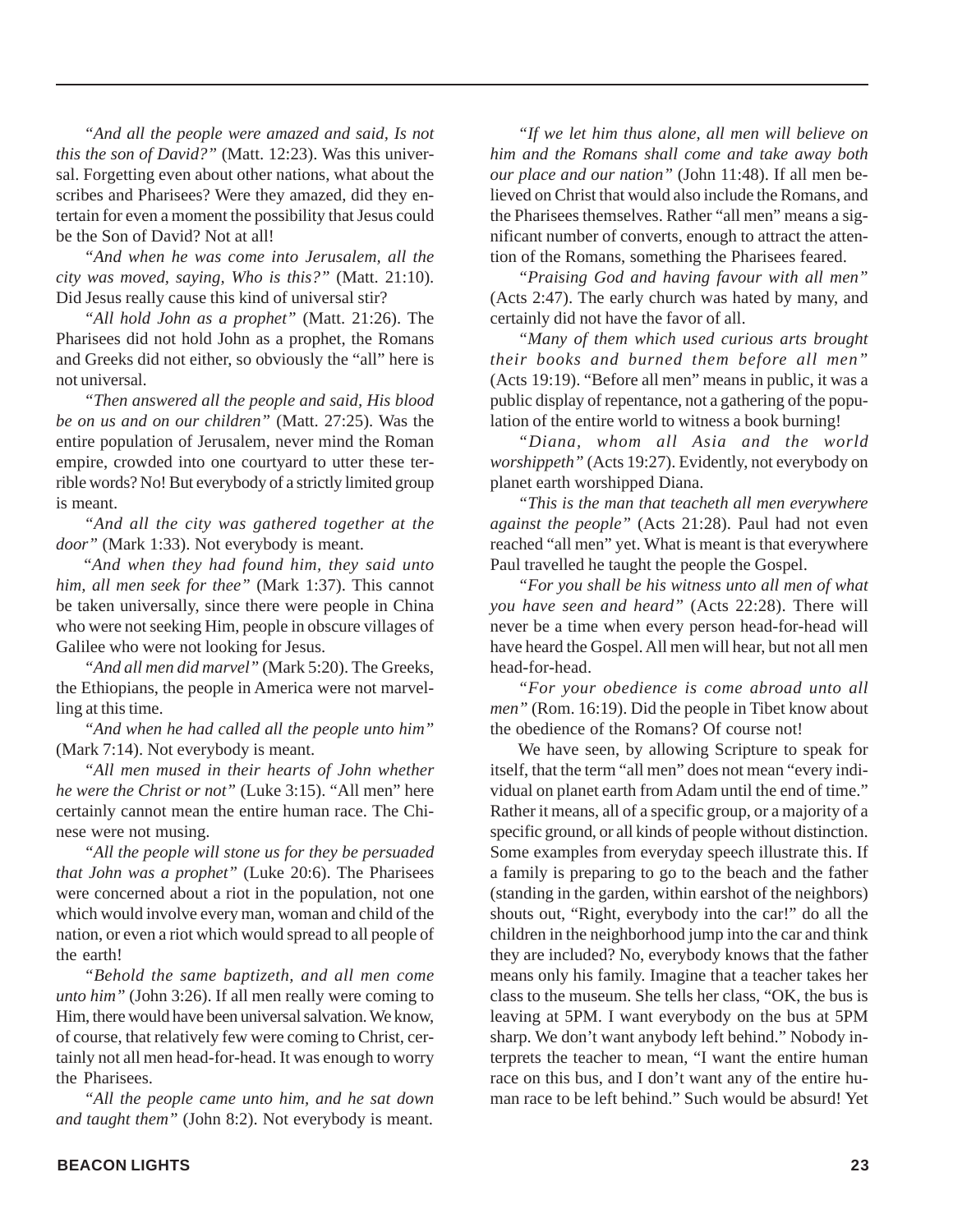that is the way Arminians wrest the Scriptures, when they insist that *all* means the entire human race.

The other word misused by Arminians is "world." Again, the term is taken (when it refers to the extent of God's love, or the extent of Christ's atonement) to mean the entire human race without exception. But is that really what the Bible means?

*"That all the world should be taxed"* (Luke 2:1). The Emperor was not planning to tax planet earth.

*"If thou do these things, show thyself to the world"* (John 7:4). Christ's bretheren were not asking Him to reveal Himself to the Celts or the Africans, but to the general populace of Jerusalem.

*"Perceive ye how ye prevail nothing? Behold, the world is gone after him"* (John 12:19). The Pharisees themselves had not gone after Him, nor indeed had the Russians, the Australians, and people of many other places.

*"These that have turned the world upside down are come hither also"* (Acts 17:6). The Apostles' labors had not caused the slightest stir in Peru! They had caused a stir among Jews and Gentiles alike, wherever they went, but not in "the world" in an absolute sense.

"*That we should not be condemned with the world"* (1 Cor 11:32). The world cannot mean "the entire population of mankind" as obviously believers are not included.

*"And all the world wondered after the beast and they worshipped the dragon"* (Rev. 13:3). Not every man head-for-head did so.

If the term "world" does not mean "every individual person in the world" what does the term mean, and why does the Holy Spirit use it?

If the term "world" does not mean "every individual person in the world" what does the term mean, and why does the Holy Spirit use it?

The New Testament was written to people who believed that God was the God of the Jews *only* and that the Gentiles were accursed. John 3:16 was spoken to a Pharisee who held that opinion. To correct this error, the apostles and Christ used words such as "the world" and "all men." In some texts the term is obviously "all of us"

or all believers or all the elect. That is especially true of 2 Peter 3:9 where the qualifying phrase "longsuffering to us-ward" is deliberately emphasised.

The New Testament is mainly a collection of letters written to believers. The Bible is not written to unbelievers, so when we see words such as "us," "we," "beloved," we should consider, believers are being addressed, not the world at large.

*"For I say through the grace of God given to me, to every man THAT IS AMONG YOU, not to think more highly than he ought to think but to think soberly, according as God has dealt to every man [among you] the measure of faith"* (Rom. 12:3).

It should not be necessary to point out to Arminians, who claim this means that all men in the world have faith, and that it is up to each individual to use his "portion" aright, that this is *not* what Paul is saying. He is talking about the church.

Again, *"Whom [Jesus] we preach, warning every man, and teaching every man in all wisdom, that we may present every man perfect in Christ Jesus"* (Col. 1:28). The "every man" phrases are not universal here either. To say so is absurd. Paul certainly never met "every man" in the world, and could not teach and warn every man.

Arminians criticise Calvinists for "interpreting" the terms "world" and "all men" for their own purposes. But what do the words *"propitation"* (1 John 2:2), *"taketh away sins"* (John 1:29], *"tasted death"* (Heb. 2:9), *"Saviour"* (John 4:24) mean?

Propitiation means to turn away the wrath of God by means of a sacrifice. Jesus has propitiated the wrath of God and nobody for whom Christ was propitiation can suffer the wrath of God. By latching on to "*the whole world"* in 1 John 2:2 the Arminian fails to understand the meaning of propitiation. The Arminian believes that Christ can be the propitiaiton for a sinner, and that God still retains His wrath and sends the objects of that propitiatory sacrifice to hell!

A saviour is somebody who actually saves, not somebody who tries to save, wants to save, makes people saveable if they will accept it, but who actually saves. The Arminian believes that Jesus is the *"Saviour of the world"* (John 4:24) yet not all that world are saved!

Hebrews 2:9 says that Christ tasted death for every man. Yet, the Arminian believes, that some sinners for whom Christ tasted death, must drink the dregs of God's wrath to all eternity. That is the portion of the cup of the wicked (Psalm 11), not of the elect!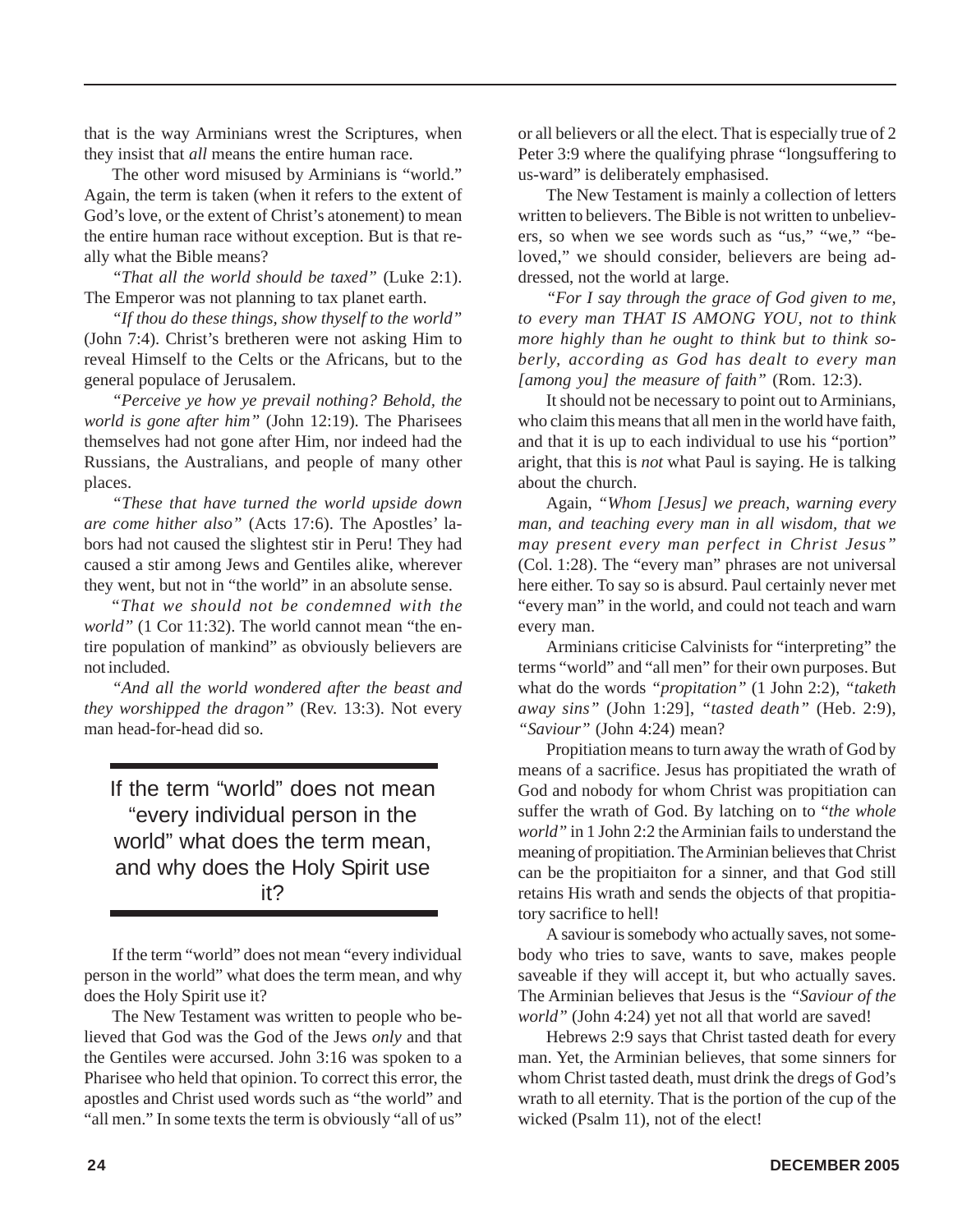Arminians proclaim that Christ is *"the Lamb of God who taketh away the sin of the world"* (John 1:29), yet many of those sinners, says the Arminian, go to hell. Evidently, then, Christ did not take away their sins, nor can it be said that "*God was in Christ reconciling the world unto himself, not imputing their trespasses unto them"* (2 Cor. 5:19), if all men head for head (the Arminian understanding of the world) are meant. Many in the world will have their trespasses imputed to them, and will perish in hell.

Words in Scripture have definite meanings, and it is evident that the Arminians wrest the Scriptures in a vain attempt to make salvation available to all. Let us contend for the truth of sovereign, particular, efficacious grace! ❖

*\*Martyn is seeking membership in the Covenant Protestant Reformed Fellowship in Ballymena, Northern Ireland.*

*\_\_\_\_\_\_\_\_\_\_\_\_\_\_\_\_\_\_\_\_\_\_\_\_\_\_\_\_\_\_\_\_\_\_\_\_\_\_\_\_\_\_\_\_\_\_\_\_\_\_\_\_*

#### Memoir of Rev. C. Hanko

## Rev. C. Hanko Chapter 7 Rev. Hoeksema Comes to Eastern Avenue CRC

edited by Karen Van Baren

*Editor's Note: The next chapters in our story relate the background to and the history of the origin of the Protestant Reformed Churches. It is obvious from the length of the chapters that these events were earthshaking for the teenager, Neal Hanko. He treats these matters in depth and with passion; very little editorial comment is needed.*

Eastern Avenue CRC still stands as a well pre-<br>
served edifice, a reminder of better days, in a very<br>
unkempt neighborhood with shabby, deteriorated<br>
houses and run down, boarded un stores. It is difficult to served edifice, a reminder of better days, in a very unkempt neighborhood with shabby, deteriorated houses and run down, boarded up stores. It is difficult to imagine that sixty or seventy years ago this was a very neat and clean environment occupied almost entirely by Dutch folk, who still spoke and worshipped in their native tongue.

These Dutch folk who had come from the Netherlands during the 19th century were mainly of the Secession (Afscheiding) of 1834 or of the Separation (Doleantie) of 1886. Both parties knew their doctrinal position and were determined to maintain it over against each other. In their visits together they often discussed such issues as infra and supra-lapsarianism, mediate and immediate regeneration, the conditional covenant, presupposed regeneration and temporal and eternal justification (Would that we could discover similar conversations on doctrine in our day).

Many of the ministers of the Secession preached a general, well-meant offer of salvation to all who hear the Word. They argued that, although God must work faith and conversion, man from his aspect must believe and repent. Therefore it can be said that God offers his salvation to all, even with a sincere pleading, *upon the condition that man repents and believes*. As a result they no longer spoke of eternal predestination, first denying divine reprobation and then election.

Those of the Doleantie followed Kuyper in their teaching, including his presumptive regeneration and common grace theories. They strove for a synthesis, seeking a harmony between the church and the world, sometimes referred to as "spanning the gap between Jerusalem and Athens." This was plainly a denial of the antithesis.

Our minister, Rev. Groen, had been with us for 18 years. He was a follower of Kuyper and among the most liberal of the ministers in the CRC. Besides being a Janssen man (see below), he was known to defend woman's suffrage and the labor union, both of which at that time were still strongly opposed by most of the members. After his retirement, we were vacant for 1 ½ years.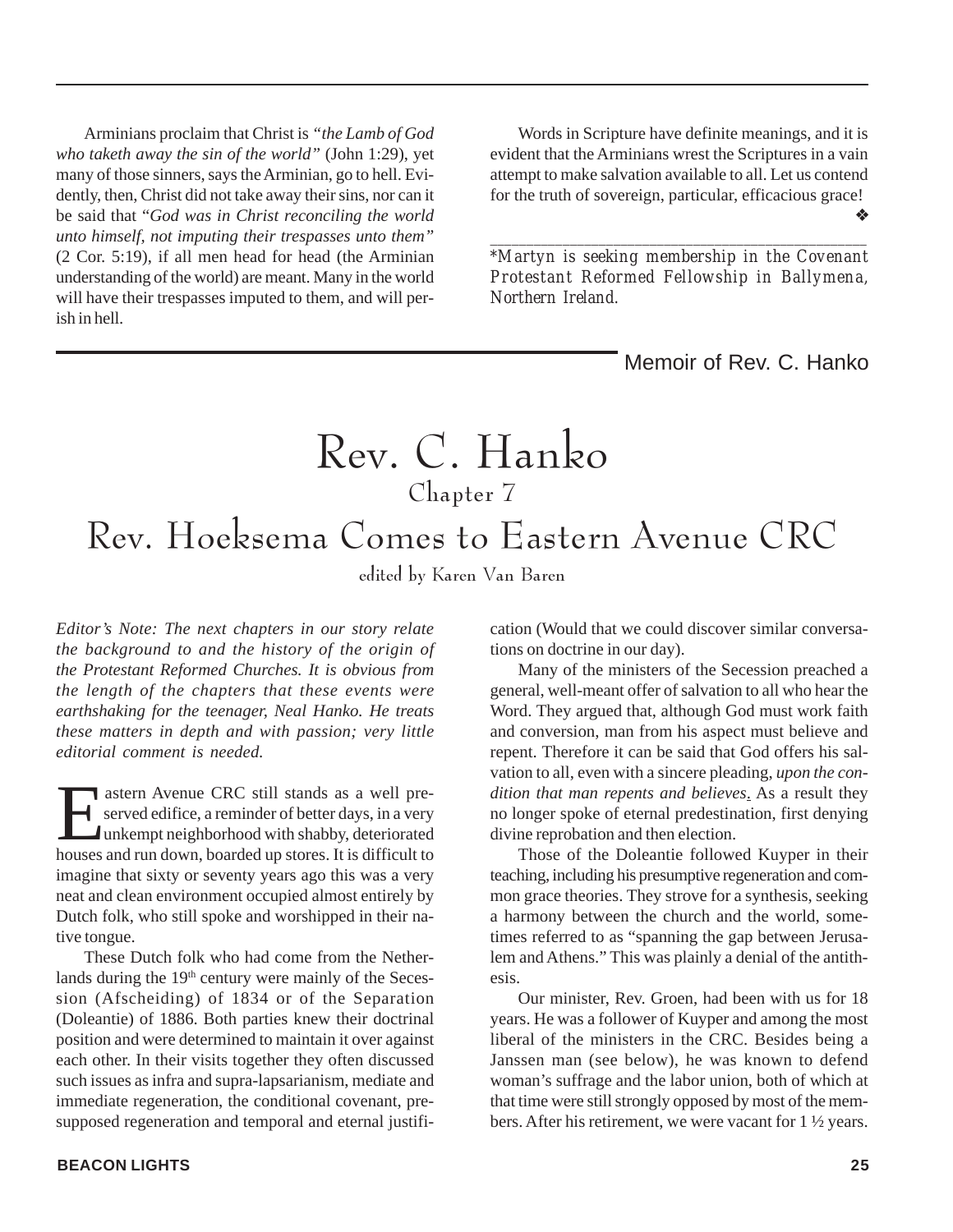But there were still many in the congregation who had recognized the false teaching of Rev. Groen and were ready to accept a minister like Rev. Hoeksema, who was known for his strong convictions to the truth.

Herman Hoeksema trained for the ministry at Calvin Seminary. It was during this time that he met and heard Rev. Henry Danhof, a staunch defender of the Reformed truth, preach. In 1919 Rev. Danhof gave a paper at the ministers' conference under the heading "De Idd Van het Genade Verbond," The Idea of the Covenant of Grace", in which he rather extensively described the covenant as a relationship of friendship between God and his people in Christ. Rev. Hoeksema in later years was to develop this truth far more fully, a most fundamental truth of Scripture and cherished by us as our heritage.

After he graduated, Rev. Hoeksema became minister in Holland, MI. We as members of the Eastern Avenue Christian Reformed Church made our first acquaintance with him when he preached for us during our vacancy in 1919. He declined many calls while he was in Holland. But a year after making our acquaintance, he accepted our call. He remained with us for many years, even until the Lord took him to glory. Little did he or we realize the trials and blessings that would follow in and after the birth of the Protestant Reformed Churches.

At that time I was a lad in my teens, and now after many years I can look back with a deep sense of gratitude to God that I knew Rev. Hoeksema as my pastor, as my theological instructor and, above all, as my spiritual father. He caused me to see the errors into which the church at that time had fallen and he instructed me in the blessed truth of God's sovereign grace, especially as that is revealed to us in God's covenant.

There were changes that took place in the congregation when Rev. Hoeksema took up the shepherd staff among us. For years catechism teaching and sick visiting had been left to the elders. When Rev. Hoeksema took charge he was determined to take all the catechism classes, some of the societies and also a lion's share of the sick visiting. In fact, he was very unhappy with the instruction that had been given to the youth of the church, which was often nothing more than a telling of the Bible story with a moral applied.

For the first time in my life I had a minister for my catechism teacher. Rev. Hoeksema stepped into the room that first evening, looked about with his sharp, piercing eyes and brought us immediately to quiet attention. He

insisted not only on order in the classroom, but also that we know our lesson and give him our full attention.

For his inaugural sermon, Rev. Hoeksema preached in Dutch on Colossians 2:1, "For I would that ye knew what great conflict I have for you." In the evening he preached in English on Isaiah 40:5-8, "And the voice said Cry, and I said, What shall I cry…?"

He concluded this sermon by saying: "Thus I conceive of my task in your midst. To this task I pledged myself when I first entered the ministry of the Word. And therefore in His name we assume this task of delivering this twofold message. We will proclaim that all flesh is as grass. We will witness against the attempts of human strength. And we will maintain that the Word of our God and it alone stands for evermore."

It soon became evident to the majority in the congregation that they now heard a type of preaching which was quite different from what had previously been proclaimed. Rev. Hoeksema was not only a great orator, a forceful speaker who spoke with conviction, but he was also a meticulous exegete, whose exposition of the Scriptures was clear and concise. Even the common folk who had had little education could understand and be edified by his strongly doctrinal preaching.

There was an awakening in the church. There was an eagerness to hear the preaching of the Word. Finally, the congregation was hearing the sound preaching of the Word, and was being spiritually fed. This was food and drink for which our souls had yearned while we walked for many years in a dry and thirsty land. God had indeed sent us a man for that time.

But there was also a new emphasis. The new minister laid a strong emphasis upon the sovereignty of God. God, not man, stood on the foreground in his sermons. There was a new emphasis on the doctrine of predestination, a truth that was rarely heard in the past. And there was no less a strong emphasis on the antithesis, the marked, spiritual difference between the church and the world. And along with this there was an emphatic denial of the teaching of common grace. Practically the whole congregation had assumed that common grace was an accepted doctrine in the church. The fact that it was being denied in the preaching raised many an eyebrow, as if to ask, "What strange thing is this that we hear?"

The men's society was the first to take action. They approached their new minister and asked him to explain to them this whole matter of common grace. He invited them over to his home for an evening, furnished coffee and cigars and explained his position, patiently answer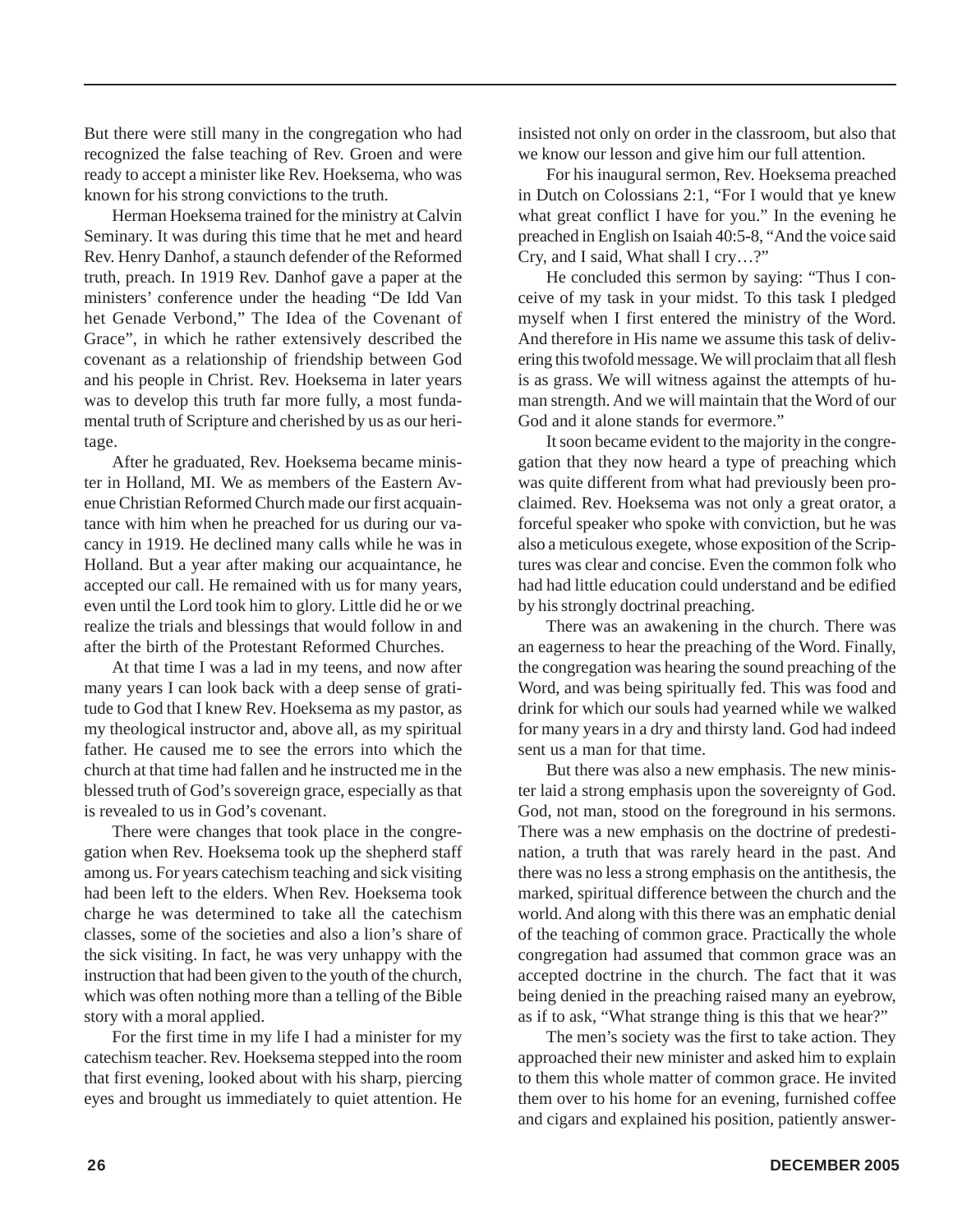ing their questions. Not all were convinced, but from that time on my father was a staunch supporter of Hoeksema. My mother, who had been raised in the doctrines of the Secession could never quite accept these new views. She actually remained a follower of De Cock until the day she died. But she did enjoy Rev. Hoeksema's preaching.

In the context of these ongoing doctrinal discussions in Eastern Ave., four professors from Calvin College presented a protest against Prof. Ralph Janssen, accusing him of error in his instruction. This professor had studied in Germany under modern theologians and had imbibed much of their modern teachings. He had denied the infallibility of the Scriptures, and denied the miracles. But since these four professors served a protest against their colleague with very few grounds and had not spoken with him about his erroneous teaching, Synod dropped the matter.

Not content with this, the professors appealed to the churches. They, and four ministers, including Rev. Danhof and Rev. Hoeksema, wrote a pamphlet entitled, "Waar

het in de Zaak Janssen om Gaat", "What the Janssen Case Is All About."

The Curatorium of the Theological School appointed a committee of seven, three of whom favored Prof. Janssen and his teachings and four who opposed him. This committee met, but Dr. Janssen refused to cooperate with them. In the meantime, Rev. Hoeksema made an intensive study of the student notes, and since he was editor of the rubric, "Our Doctrine", in *The Banner*, he wrote there condemning Janssen's errors. The committee finally went to Synod with a majority and minority report. At the Synod of 1922 Prof. Janssen's teachings were condemned and he was deposed from office. On the surface of things, it seemed as if the cause of truth and righteousness had prevailed. But that was not the end of the matter. ❖

*Karen is a member of Protestant Reformed Church in South Holland, Illinois, and a granddaughter of Rev. C. Hanko.*

*\_\_\_\_\_\_\_\_\_\_\_\_\_\_\_\_\_\_\_\_\_\_\_\_\_\_\_\_\_\_\_\_\_\_\_\_\_\_\_\_\_\_\_\_\_\_\_\_\_\_*

Church History

## George M. Ophoff (27) Rev. Ophoff's Last Years

by Prof. Herman Hanko

Now the story is quickly told.<br>It seems as if the Lord h<br>Ophoff for this last struggl It seems as if the Lord had preserved Rev. Ophoff for this last struggle; and now that the struggle was over, the Lord was ready to take him from the battle.

Already in 1952, the year before the split, Rev. Ophoff entered the hospital for stomach surgery. The pressures of many years of work were finally beginning to take their toll. Although the stomach surgery was successful, the doctors told Rev. Ophoff that he would have to lighten his work load. But this he never did. A lifetime of work had developed a habit which could not be broken. The long days of work and the nights of a light shining beneath the study door continued. It was the height of the controversy, and he could not step aside.

In a sense, the years after the split were quiet and peaceful ones. There was all the work of reconstruction to do, and the labors of the Seminary continued unabated. But the storm was over, and quiet returned to the Churches. Standing stronger now than they had perhaps since the beginning of their history, the Churches enjoyed the unity and peace which God, in His mercy, gave to them.

But these years of peace were few in number. In the summer of 1958, Rev. and Mrs. Ophoff went to Canada for a vacation. On the return home, in Toledo, Ohio, in July of that year, Rev. Ophoff suffered a severe stroke. He was moved by ambulance from the hospital there to Blodgett where he recuperated.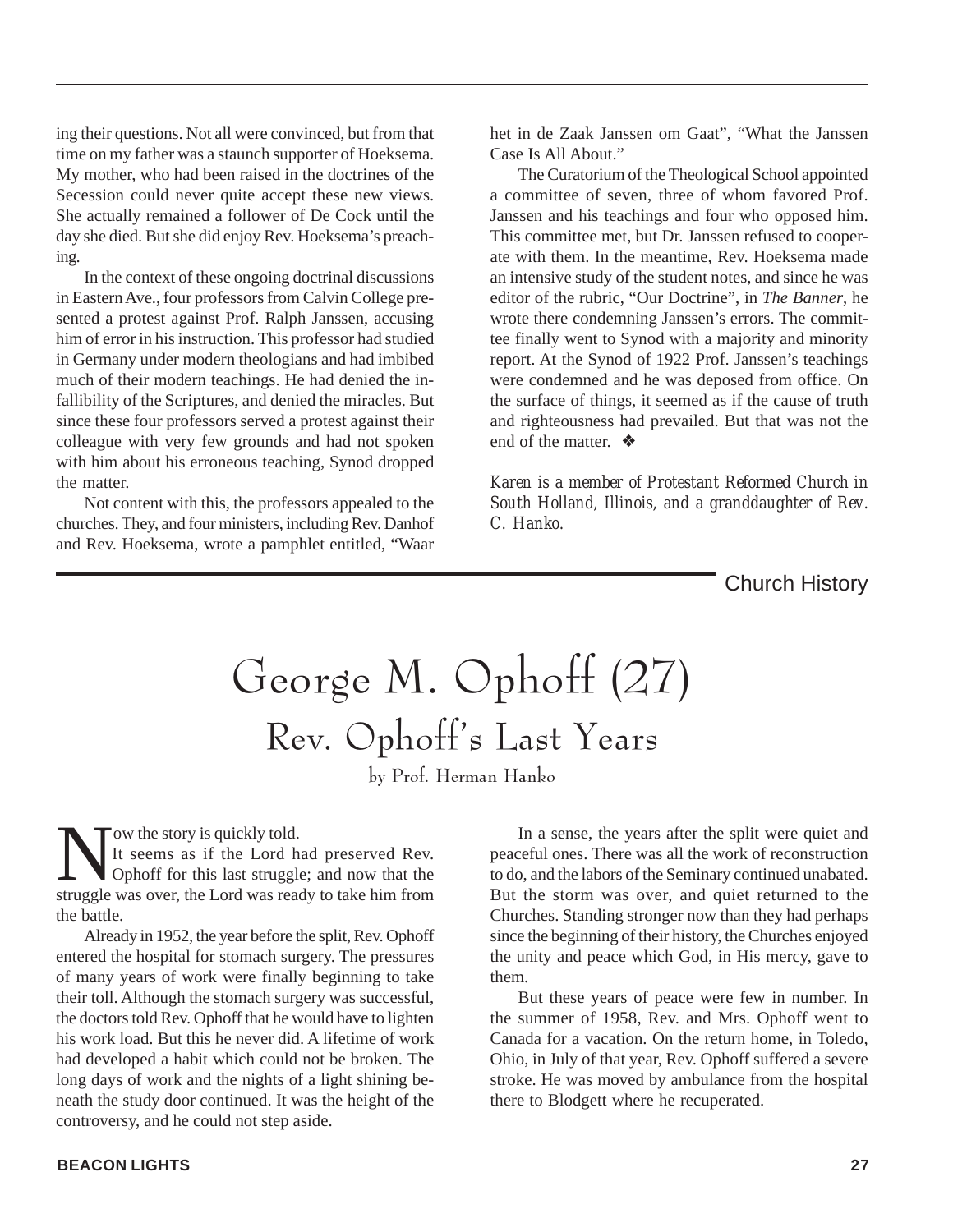

*Eastern Avenue CRC parsonage.*

For many years, in fact since he had laid down his labors in Byron Center, Rev. Ophoff and his family lived in the upstairs apartment on 343 Eastern which is near the corner of Eastern and Wealthy. Shortly after the split, because of his advanced age and the rigors of climbing the long and dark staircase, the family moved to a splitlevel house on Sylvan. Although this was a new house, Rev. Ophoff never really felt at home there. I suppose the small and cramped apartment on Eastern Avenue had become a part of his life, and the spacious and modern home on Sylvan seemed to him somewhat improper; but he often complained that he wished he were back in his old familiar surroundings. He had been satisfied with but a little all his life, and it was too late to change.

Nevertheless, after his stroke, even the few stairs on Sylvan proved too much for him, and he and his wife moved to the old family home on 1126 Eastern. Here Rev. Ophoff's parents had lived the last years of their life. It was an old home, but here Ophoff felt once again somewhat at ease.

The stroke was a severe one, and it became impossible for him to continue his labors in the Churches. Along with the infirmities of the stroke came also gradual blindness. And so it became also impossible for him to read.

The days were long for there was little which Ophoff could still do. His time was occupied somewhat when the ladies of First Church came to his home to read to him. I picked him up twice a week to take him to Rev. Hoeksema's Dogmatics class in the Seminary. And the rest of the time he could only exercise his mind in the theological problems which had, all his life, been his one great interest.

I can well remember these Dogmatics classes. They were something to witness. Revs. Hoeksema and Ophoff, two great warriors of the faith, often discussing together abstruse points of theology with total frankness, total trust in each other, and both aware that their earthly work was all but finished. Those who were present at those sessions were often moved deeply by these discussions.

In February of 1962, Rev. and Mrs. Ophoff were both moved to the Marne Nursing Home, he because of his failing strength, and she because of hardening of the arteries. They could be alone no longer.

One week before he died, Rev. Ophoff was moved to Pine Rest Hospital, and on June 12, 1962 God called his faithful servant home.

It was but a short time later, July, 1964, that Mrs. Ophoff also died. Her entire life had been devoted to the care of her husband, for in his total absorption in his work, he needed someone to look after his needs. When she was no longer needed, she too soon died, for her work on earth had also come to its close.

And so we come to the end of the story.

It has carried us on somewhat longer than we had originally intended, but if its purpose is attained, the efforts will not have been wasted.

What was this purpose? These articles were written in order that you might know of one who fought so long and valiantly on behalf of the truth of the gospel. We carry with us our history and our heritage. We are part of the Protestant Reformed Churches, and their history is our history. We cannot leave it behind even if we would. To turn our backs on this history, to ignore it, to despise it, to know nothing of it, is to deny it. God forbid that we should do this.

To know it, to cherish it, to love it, to teach it to the generations following, this is to be faithful to it. This is our calling. We deny it to our destruction; we cherish it to our everlasting blessedness.

There is a very sad text in the book of Judges. You can find it in Judges 2:8-10: "And Joshua the son of Nun, the servant of the Lord, died, being an hundred and ten years old. And they buried him in the border of his inheritance in Timnath-heres, in the mount of Ephraim, on the north side of the hill Gaash. And also all that generation were gathered unto their fathers: and there arose another generation after them, which knew not the Lord, nor yet the works which he had done for Israel."

In a way, this is an introduction to the book of Judges, because it explains the terrible history of Israel during that wretched time.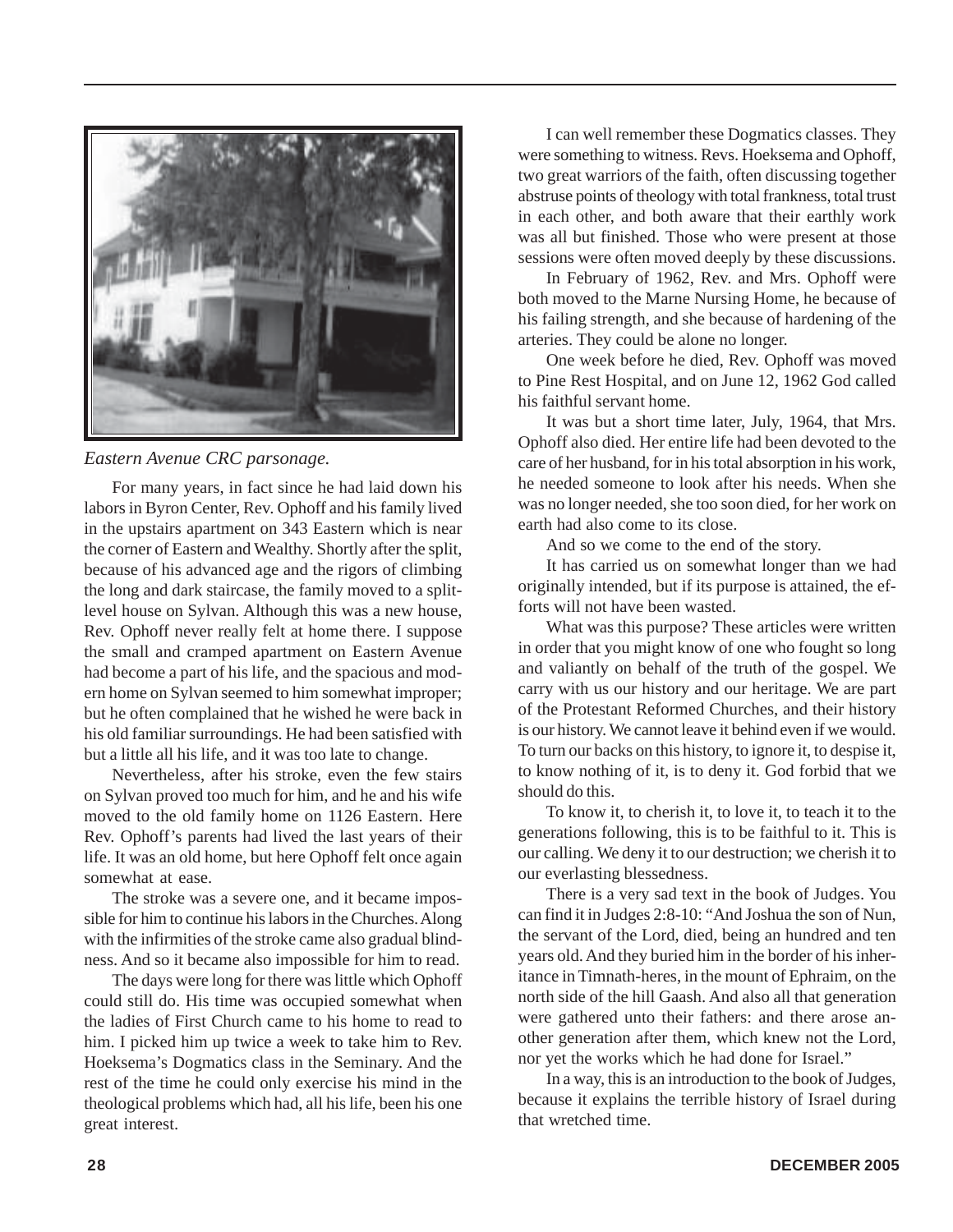There is another passage, just a few verses later, which explain why the Lord left heathen nations in the land after Joshua's death. It goes like this. "Now these are the nations which the Lord left, to prove Israel by them, even as many of Israel as had not known all the wars of Canaan; only that the generations of the children of Israel might know, to teach them war, at the least such as before knew nothing thereof" (3:1, 2).

But there is here an abiding truth. When a generation arises which knows not the Lord nor the mighty works which He did for Israel, then trouble comes to the Church. To know the history of our church is to know the mighty works which God has done for us. To know the men whom God used in our churches is to know how God performed these mighty works.

But faithfulness to what our fathers believed involves, as it did for them, spiritual warfare. It is warfare against false doctrine and worldliness. The Lord sends enemies so that generations who knew not the battles of 1924 and 1953 may learn war. This is our calling. Only in this way can we be faithful. And only in this way will God's blessing rest upon us until the Lord returns. May the devotion and dedication, the faithfulness and zeal, which filled those who were our spiritual fathers, manifested by courage in battle be found in us and our children! ❖

*\_\_\_\_\_\_\_\_\_\_\_\_\_\_\_\_\_\_\_\_\_\_\_\_\_\_\_\_\_\_\_\_\_\_\_\_\_\_\_\_\_\_\_\_\_\_\_\_\_\_ Prof. Hanko is professor emeritus of the Protestant Reformed Seminary.*

### 2006 Winter Conference

### Justification, the Heart of the Gospel

A Winter Conference defending the basic doctrine of the Holy Scriptures

Presented by First Protestant Reformed Church of Holland, Michigan.

January 13: Justification by Faith Alone (Speaker: Rev. Ronald Van Overloop) January 20: Justification and Good Works (Speaker: Prof. David Engelsma) January 27: Justification and the Believer (Speaker: Rev. William Langerak)

> Sponsored by: The Evangelism Committee of First Protestant Reformed Church of Holland, Michigan. 3641 104th Avenue Zeeland, MI 49464

All three speeches are on Friday evenings at 7:30 p.m. Tapes of the conference will be available upon request.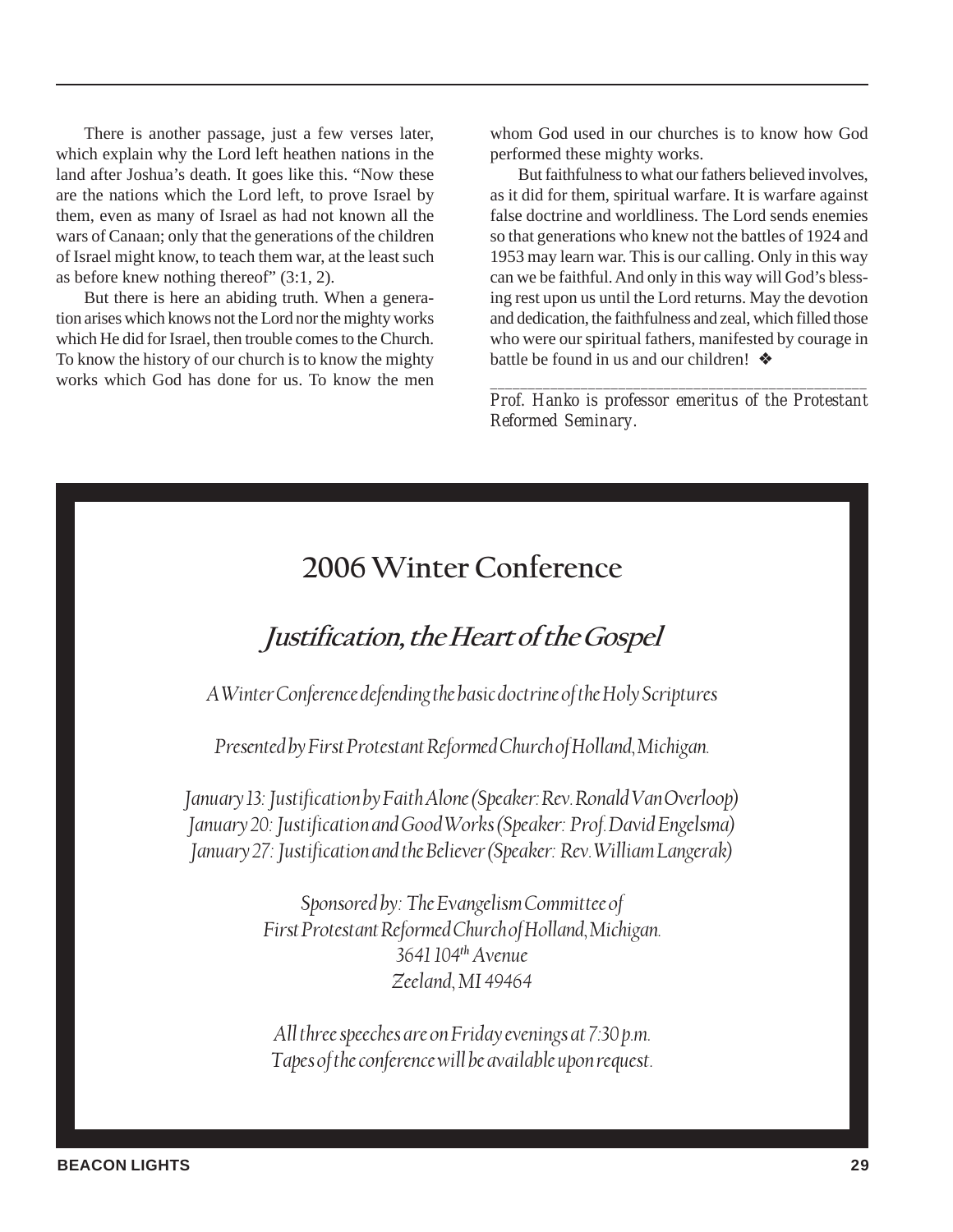### Church News

#### BAPTISMS

"For the promise is unto you and your children, and to all that are afar off, even as many as the Lord our God shall call." Acts 2:39 The sacrament of Holy Baptism was administered to: Cassandra Marie, daughter of Mr. & Mrs. Aric

- Bleyenberg—Byron Center, MI
- Kierra Alice, daughter of Mr. & Mrs. Jim Hauck—Byron Center, MI
- Renae Addison, daughter of Mr. & Mrs. Brad DeBoer— Doon, IA
- Jacob Dale, son of Mr. & Mrs. Philip Kuiper—Doon, IA
- Jenna Faith, daughter of Mr. & Mrs. Michael Mantel— Doon, IA
- Spencer Ryan, son of Mr. & Mrs. Joel Holstege—Faith, MI
- Miya Dawn, daughter of Mr. & Mrs. David Meulenberg— Grace, MI
- Timothy David, son of Mr. & Mrs. Scott Haaksma—Grace, MI
- Sydney Lynn, daughter of Mr. & Mrs. Brad Butgereit— Grandville, MI
- Rebecca Ann, daughter of Mr. & Mrs. Steve Hoeksema— Grandville, MI
- Kenton Alan, son of Mr. & Mrs. Matt VanOverloop— Holland, MI
- Dustin Wade, son of Mr. & Mrs. Craig Hoksbergen—Hull, IA
- Levi John, son of Mr. & Mrs. Joel Houck—Peace, IL
- Paul Edward, son of Mr. & Mrs. George Ophoff—South Holland, IL
- Joshua Mark, son of Mr. & Mrs. Benjamin Boverhof— South Holland, IL
- Brett Charles, son of Mr. & Mrs. Ben Cammenga— Southwest, MI
- Eliza Beth, daughter of Mr. & Mrs. Brad VanSingel—Trinity, MI
- Tyler Steven, son of Mr. & Mrs. Brad Kuiper—Trinity, MI

#### CONFESSIONS OF FAITH

"Train up a child in the way he should go: and when he is old, he will not depart from it." Proverbs 22:6

- Public confession of faith in our Lord Jesus Christ was made by:
- Emily Boer, Debra Elzinga, Michelle VanOverloop, Tim Boverhof, Joel Hassevoort and Joy Oosterbaan—Byron Center, MI
- Nicole Wagner, Susan Dykstra, Carleen Dykstra, Laura Koole, Denise Kooienga and Ryan Bylsma —Faith, MI
- Tim Dykstra, Emma Engelsma, Kim Faber, and Jeremy Monsma—First, MI
- Will Slager—Georgetown, MI
- Jeremy DeJong, Ginelle Koops, Shari Haveman and Chad Warner—Holland, MI
- Laura Huizinga, Kara Kamps, Aaron Kamps, Leah Koole, Charles Neinhuis, Bennett Meyer, Laurel Lotterman and Tom VanderWaal—Hope, MI
- Audra Kamminga—Hudsonville, MI
- Shelia VanMaanen, Heidi Hoogendoorn, Lora Kroese, Keri Oostra, Jade VandeKamp, and Jason Westra—Hull, IA
- Mary Jo Huisken and Todd Karsemeyer—Redlands, CA
- Cody DeBoer, Karl Dykstra, Faith VanDyke, Eric Pastoor and Erik Prins—Trinity, MI

#### MARRIAGES

- "For this God is our God for ever and ever: he will be our guide even unto death." Psalm 48:14
- United in the bond of Holy Matrimony were:
- Mr. Kurt Mingerink and Miss Ciri Bossenbroek—Byron Center, MI
- Mr. Kyle Bruinooge and Miss Audra Bol—Faith, MI
- Mr. Nick Dykstra and Miss Lauren Feenstra—Grace, MI
- Mr. Rich DeMeester and Miss Nelle Bishop—Hope, MI
- Mr. John Bishop and Miss Jessica Nicholson—Kalamazoo, MI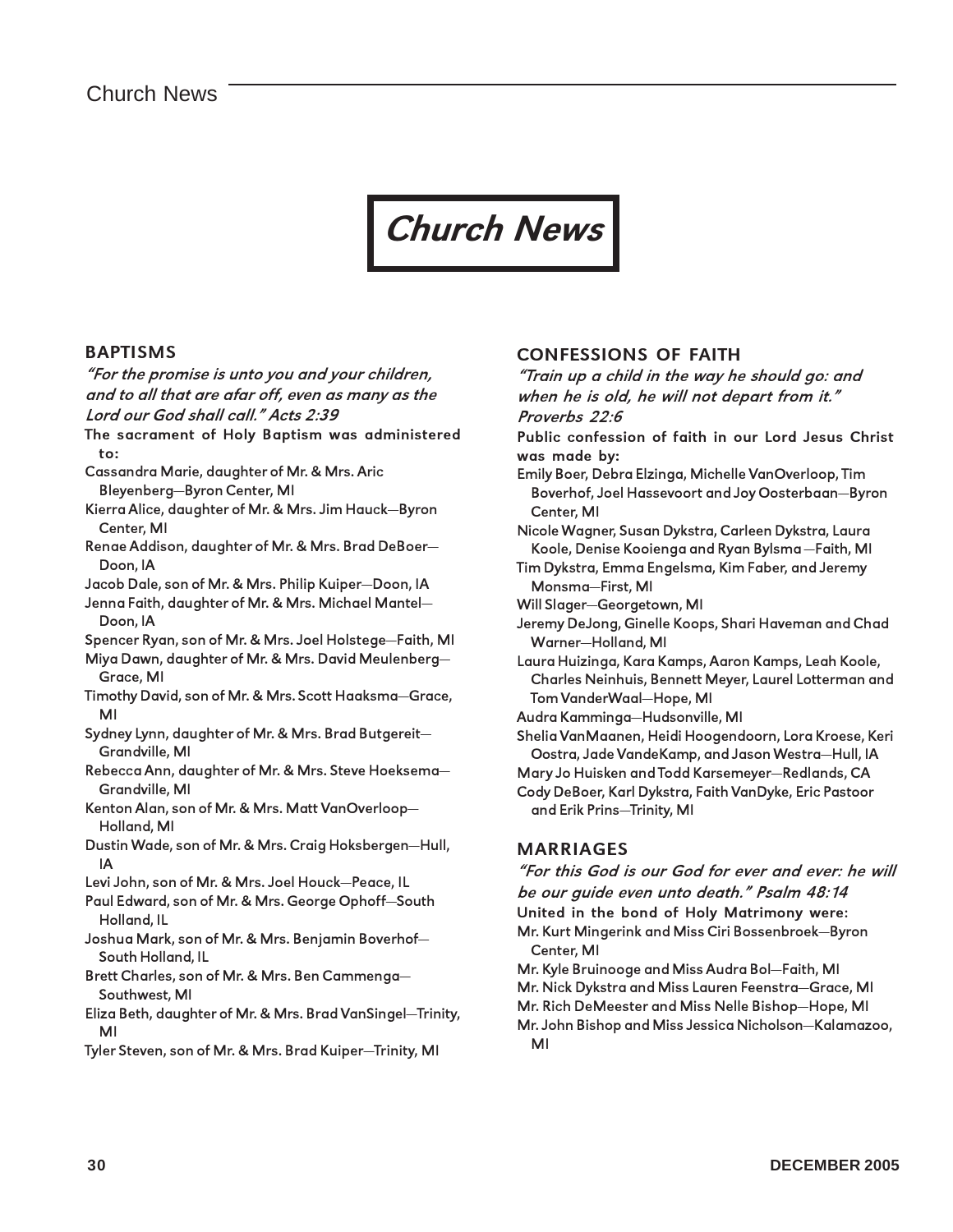Kids' Page

### Waiting

Abi wiped her brow before she lifted the earthen water jug onto her shoulder. The sun was already high in the sky. Mother would need the water for cooking, and it was Abi's job to bring each day's supply. She hurried from the well.

"Abi, I was beginning to wonder where you were. Father and Micah have important business to do today and will be hungry when they come back. Will you please go to the barn and get an omer of barley?"

Abi obeyed her mother without delay. Yet, as she stepped to the barn, Abi could not help but pause to gaze off into the distance. Nestled in a little hillside of Ephraim, Abi's family lived not far from Shiloh, the place where all

Israel came to worship Jehovah. On a clear day they could see the smoke rise from the sacrifices offered there. Her father and brother had gone to Shiloh this morning with one of the beautiful young rams from their flock of sheep. Abi squinted. Yes, she could see the smoke.

From the barn Abi could hear the *baa*'s of the sheep and their lambs corralled in the pasture nearby. She scooped the grain into her basket. Yesterday her mother had made flat cakes of finely ground wheat and olive oil for father and Micah to bring to the temple at Shiloh, too. Abi had helped her bake them. The sacrifices

and feasts kept them busy. She hurried back to the house.

"Micah, you're here already!" Abi exclaimed as she entered the doorway and saw her brother.

# "LITTLE LIGHTS"

### . . . let it shine !

by Connie Meyer

"Yes, we were early in line at Shiloh this time. The priests worked quickly to sprinkle the blood and lay the parts of our ram in the right order on the altar, but many men were still waiting to offer their animals."

"Yes, waiting," said Father as he joined them, "waiting with sheep, oxen, and goats. But it is true," he added, "that our whole life is one of waiting. We wait for the *real* Lamb to come."

\* \* \* \* \*

We don't know exactly what life was like before Jesus was born, but we know the faithful of God's people diligently watched and waited for that day, even as we wait now for Christ to come again on the clouds of glory. ❖

#### **Find the following words in the puzzle below. What do all these things have in common? Read Leviticus 1-2 to find out!**

blood bullock cakes cattle corn flock flour fowls frankincense goats herd oil pigeons salt sheep turtledoves unleavened wafers

H F L O C K P A D O WE DOOLBCP EEHS L B WE R U C A S N N E H TLAS LORBEP VG DS OOLUTCVTOV VLLCORNAAUDG F WN L C I U K E WE O P AF CKALELGLA TF ENI ATS NRTT O E A N MD E T U O R S KRF DREHBLOUS F S P I GEONS ETC

*Connie is the mother of 5 children and a member of Hope Protestant Reformed Church in Grand Rapids, Michigan.*

*\_\_\_\_\_\_\_\_\_\_\_\_\_\_\_\_\_\_\_\_\_\_\_\_\_\_\_\_\_\_\_\_\_\_\_\_\_\_\_\_\_\_\_\_\_\_\_\_*